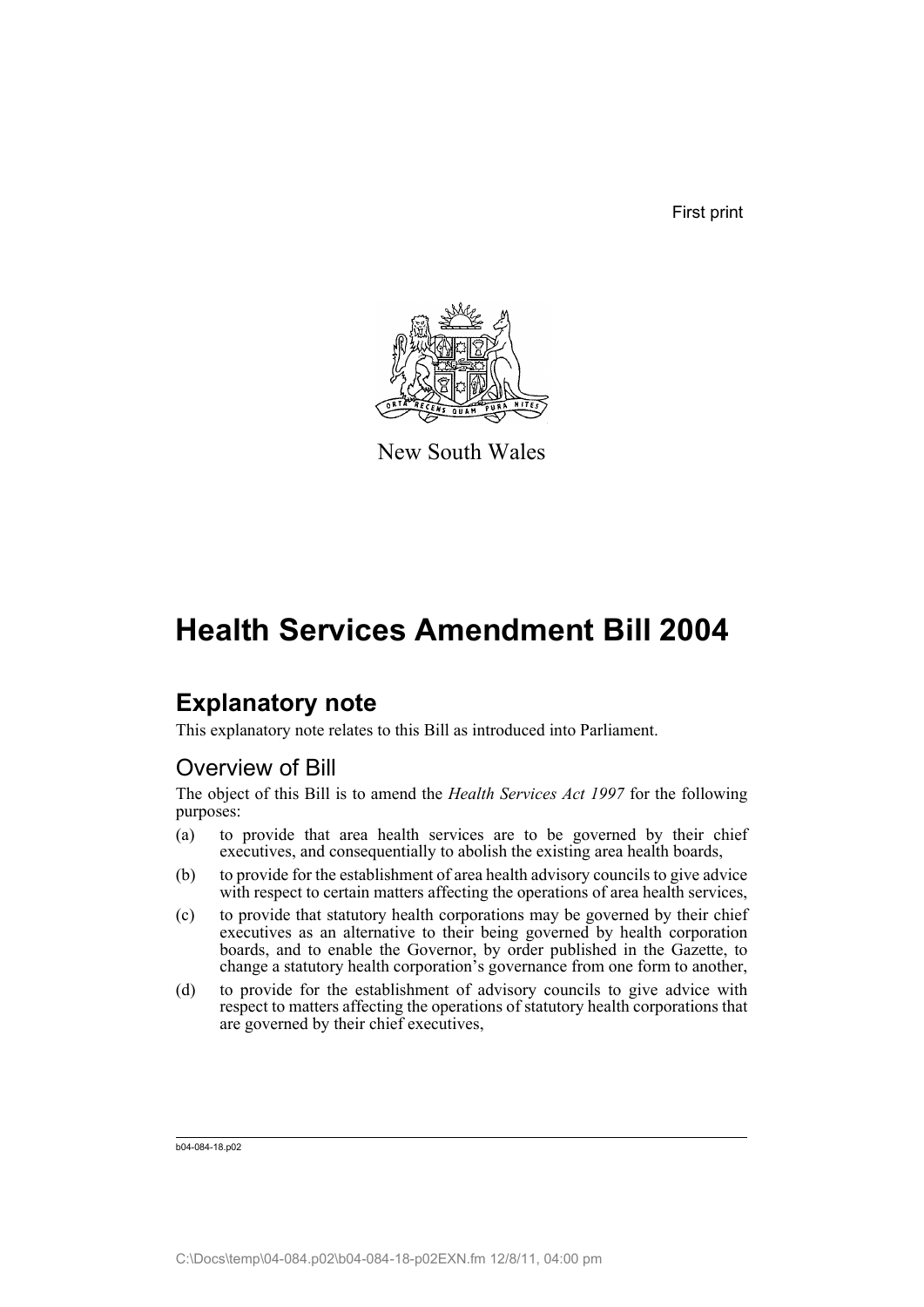Explanatory note

- (e) to provide for the establishment of a Health Executive Service, similar to the Senior Executive Service under the *Public Sector Employment and Management Act 2002*, in which health executives of the NSW Health Service are to be employed,
- (f) to enact savings and transitional provisions consequent on the other amendments made by the Bill,
- (g) to make other minor, consequential and ancillary amendments.

The Bill also makes consequential amendments to the *Public Sector Employment and Management Act 2002*.

## Outline of provisions

**Clause 1** sets out the name (also called the short title) of the proposed Act.

**Clause 2** provides for the commencement of the proposed Act on a day or days to be appointed by proclamation.

**Clause 3** is a formal provision that gives effect to the amendments to the *Health Services Act 1997* set out in Schedules 1 and 2.

**Clause 4** is a formal provision that gives effect to the amendments to the *Public Sector Employment and Management Act 2002* set out in Schedule 3.

## **Schedule 1 Principal amendments to Health Services Act 1997**

#### **Control of area health services and establishment of area health advisory councils**

Under Part 2 of Chapter 3 of the Act, area health services are currently controlled by area health boards and managed by their chief executives. **Schedule 1 [2]** substitutes Part 2. The proposed Part 2, which no longer provides for area health boards, contains the following provisions:

**Proposed section 23** provides for the appointment of a chief executive for each area health service. The chief executive will not be subject to Chapter 2 of the *Public Sector Employment and Management Act 2002*, but will be an executive officer within the proposed Health Executive Service.

**Proposed section 24** provides that the affairs of an area health service are to be managed and controlled by the chief executive, and that anything done by the chief executive in the name of, or on behalf of, the service is taken to have been done by the service.

**Proposed section 25** provides that the chief executive of an area health service may exercise additional functions but is, in the exercise of his or her functions, subject to the control and direction of the Director-General of the Department of Health.

Explanatory note page 2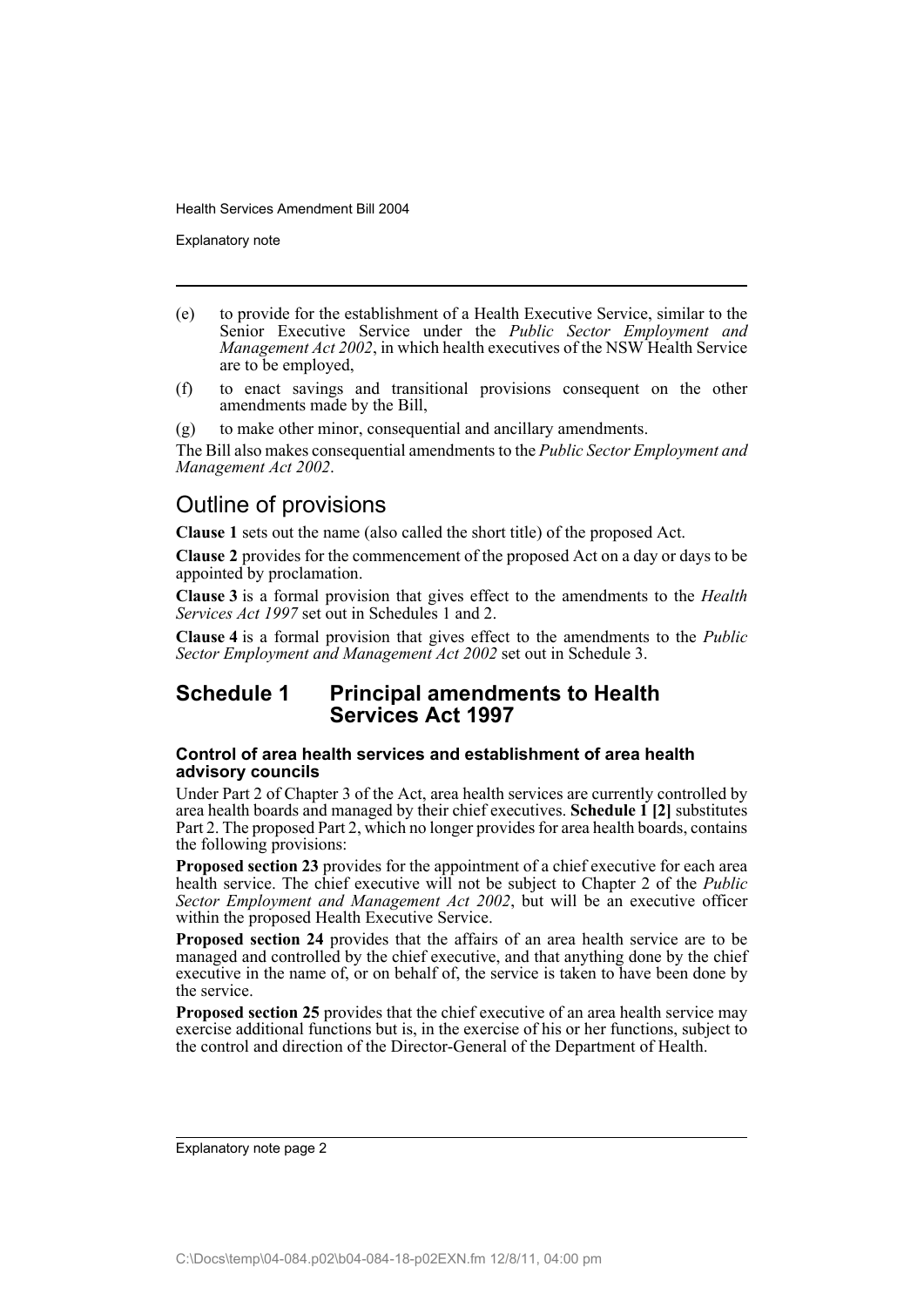Explanatory note

**Proposed section 26** provides for the establishment of an area health advisory council for each area health service, comprising between 9 and 13 members, roughly equal numbers of whom are to be health professionals or community representatives, and at least one of whom is to have expertise, knowledge or experience in relation to Aboriginal health. Each member will have a term of office of up to 4 years, but with a prohibition on any member holding office for more than 8 years. One of the members will be appointed as chairperson of the council. Other provisions with respect to the constitution and procedure of an advisory council are to be prescribed by the regulations.

**Proposed section 27** provides that the role of an area health advisory council is to facilitate the involvement of providers and consumers of health services, and of other members of the local community, in the development of the area health service's policies, plans and initiatives for the provision of health services.

**Proposed section 28** provides that an area health advisory council is to have advisory, consultative and liaison roles, with an obligation to publish reports as to its work and activities.

**Proposed section 29** provides that the Minister may establish a charter for area health advisory councils, with the requirements of which such a council must comply. Such a charter may include a code of conduct to be observed by members of an area health advisory council.

**Proposed section 29A** enables the chief executive to establish such committees and councils as he or she considers appropriate to assist the area health service in the exercise of its functions.

The existing area health boards are to be abolished as a transitional matter (**Schedule 1 [30]**), and consequential amendments are to be made to sections 31, 32, 37, 39 and 40 of the Act. (**Schedule 1 [3]–[9]**).

#### **Control of statutory health corporations and establishment of advisory councils**

Under Part 2 of Chapter 4 of the Act, statutory health corporations are currently controlled by health corporation boards and managed by their chief executives. **Schedule 1 [16]** adds a new Division 2 to Part 2. The proposed Division, which provides for the establishment of chief executive governed health corporations as an alternative to the existing board governed health corporations, contains the following provisions:

**Proposed section 52A** provides for the appointment of a chief executive for each chief executive governed health corporation. The chief executive will not be subject to Chapter 2 of the *Public Sector Employment and Management Act 2002*, but will either be an executive officer within the proposed Health Executive Service or else have his or her conditions of employment determined in accordance with section 115.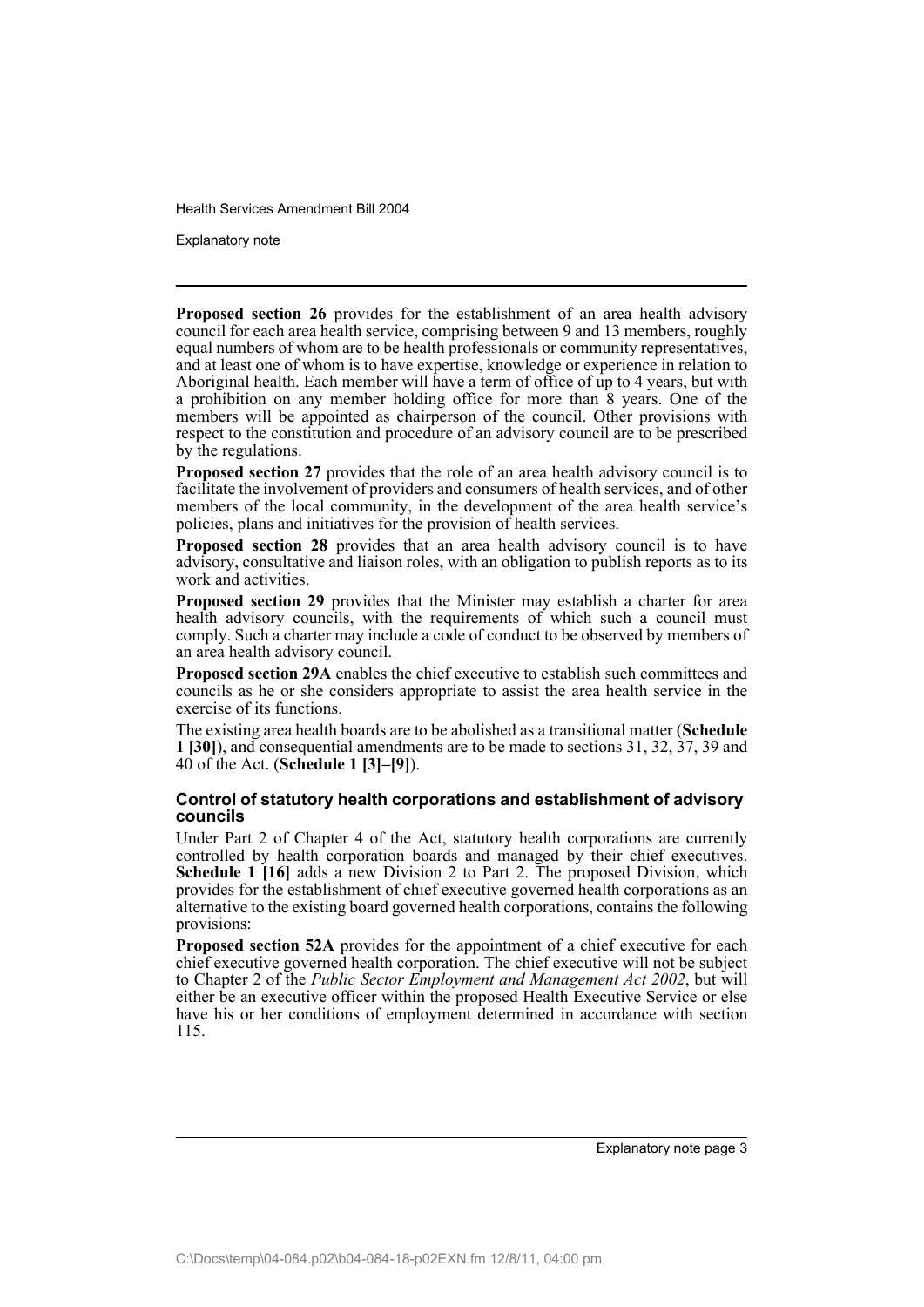Explanatory note

**Proposed section 52B** provides that the affairs of a chief executive governed health corporation are to be managed and controlled by the chief executive, and that anything done by the chief executive in the name of, or on behalf of, the corporation is taken to have been done by the corporation.

**Proposed section 52C** provides that the chief executive of a chief executive governed health corporation may exercise additional functions but is, in the exercise of his or her functions, subject to the control and direction of the Director-General of the Department of Health.

**Proposed section 52D** provides for the establishment of an advisory council for each chief executive governed health corporation.

**Proposed section 52E** enables the chief executive to establish such committees and councils as he or she considers appropriate to assist the health corporation in the exercise of its functions.

Schedule 2 to the Act, which lists the statutory health corporations, is to be substituted with a new Schedule that not only lists the corporations but also indicates whether they are chief executive governed or board governed (**Schedule 1 [28]**). Under the proposed Schedule, which can be amended under section 42 of the Act, The Royal Alexandra Hospital for Children is proposed to be chief executive governed.

Consequential amendments are made to sections 41 and 42 of the Act (**Schedule 1 [10]–[12]**) to facilitate the future change of statutory health corporations from board governed to chief executive governed and vice versa.

Consequential amendments to sections 51 and 52 of the Act are also made with respect to the appointment and removal from office of chief executives for statutory health corporations that are to be board governed (**Schedule 1 [13]–[15]**).

Further amendments to sections 53, 58, 60 and 61 of the Act provide that the powers conferred on the Minister by those sections will in future be exercised by the Minister (in relation to board governed health corporations) and by the Director-General (in relation to chief executive governed health corporations) (**Schedule 1 [17]–[26]**).

#### **Establishment of Health Executive Service**

Chapter 9 of the Act deals with the NSW Health Service, which comprises persons employed by area health services, statutory health corporations and affiliated health organisations. **Schedule 1 [27]** adds a new Part 3 to Chapter 9. The proposed Part contains the following provisions:

**Proposed section 121A** defines various expressions for the purposes of the proposed Part.

**Proposed section 121B** provides that the Health Executive Service is to comprise the chief executives of the area health services and persons holding such offices in the NSW Health Service or the Health Administration Corporation as are designated as executive positions by the Health Administration Corporation (referred to collectively as *health executives*).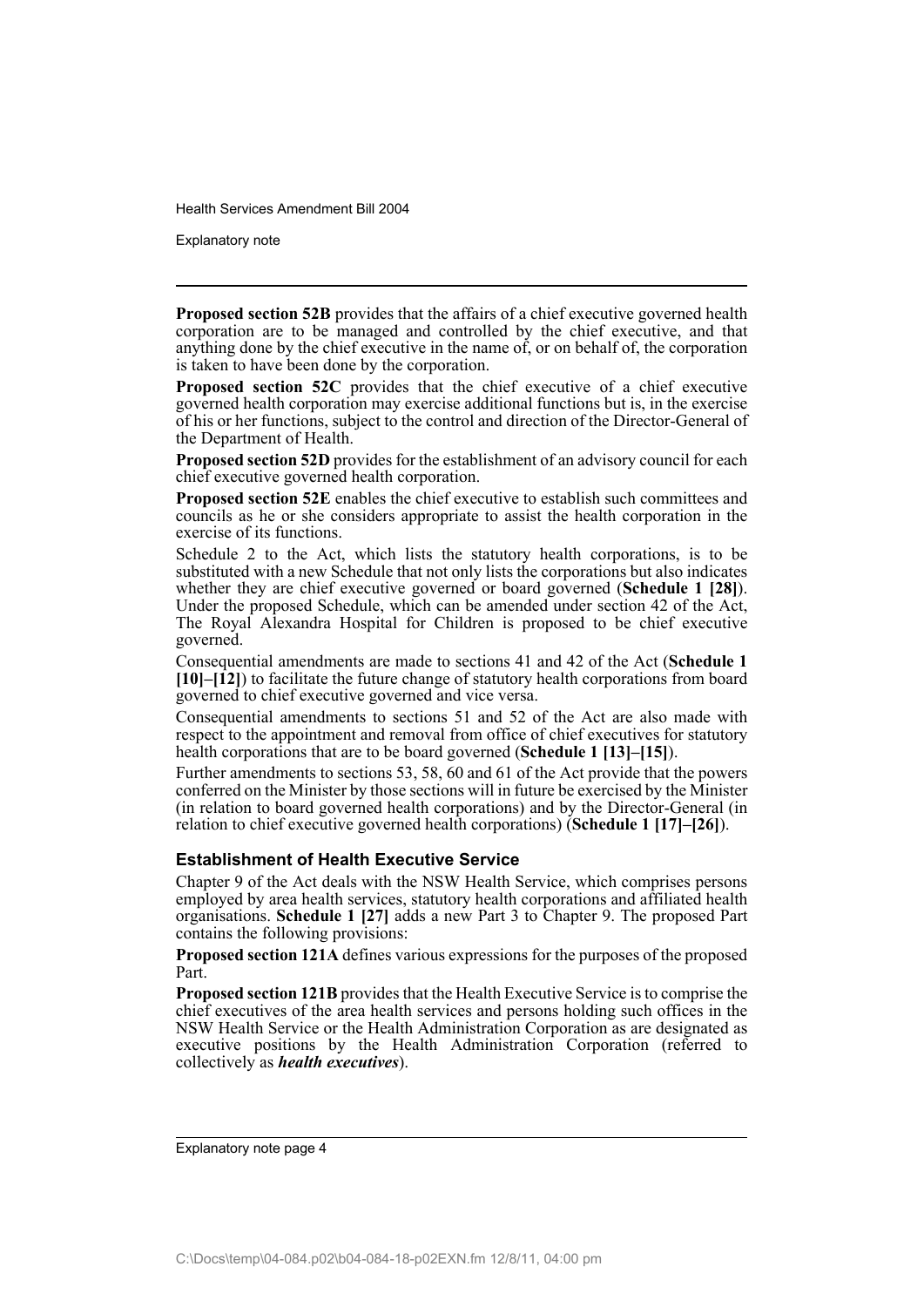Explanatory note

**Proposed section 121C** enables the Health Administration Corporation to make appointments (including acting appointments) to executive positions.

**Proposed section 121D** limits the term of a health executive's appointment to 5 years, but allows re-appointment.

**Proposed section 121E** provides for the employment of a health executive to be governed by a contract of employment between the health executive and the Health Administration Corporation.

**Proposed section 121F** requires a health executive's contract of employment to deal with the health executive's duties, monetary remuneration and employment benefits.

**Proposed section 121G** requires a health executive's performance to be subject to review, at least annually, by a person nominated by the Health Administration Corporation.

**Proposed section 121H** excludes matters relating to a health executive's employment from review under the *Industrial Relations Act 1996* and from review by the Government and Related Employees Appeal Tribunal or by any court.

**Proposed section 121I** defines certain expressions for the purposes of proposed sections 121J, 121K and 121L.

**Proposed section 121J** provides for remuneration packages to be determined by the Health Administration Corporation, for amounts not less than the minimum amounts determinable by the Statutory and Other Offices Remuneration Tribunal for public servants in the Senior Executive Service under the *Public Sector Employment and Management Act 2002*.

**Proposed section 121K** entitles a health executive to monetary remuneration and employment benefits in accordance with his or her contract of employment, the sum of each to total the health executive's remuneration package. The section also provides for how the cost of an employment benefit is to be calculated.

**Proposed section 121L** entitles a health executive to such allowances as the Health Administration Corporation may determine in relation to the executive.

**Proposed section 121M** specifies the circumstances in which the position of a health executive becomes vacant.

**Proposed section 121N** authorises the Health Administration Corporation to remove a health executive from an executive position at any time and for any or no reason and without notice, and sets out the consequences of any such removal in relation to a former health executive's future employment in the Health Administration Corporation.

**Proposed section 121O** entitles a person who ceases to be a health executive (otherwise than for misbehaviour) to compensation to be determined by the Statutory and Other Offices Remuneration Tribunal. Such compensation will not exceed 38 weeks' worth of the person's former remuneration package. During the period to which compensation relates, the person will not be able to be employed in the public sector.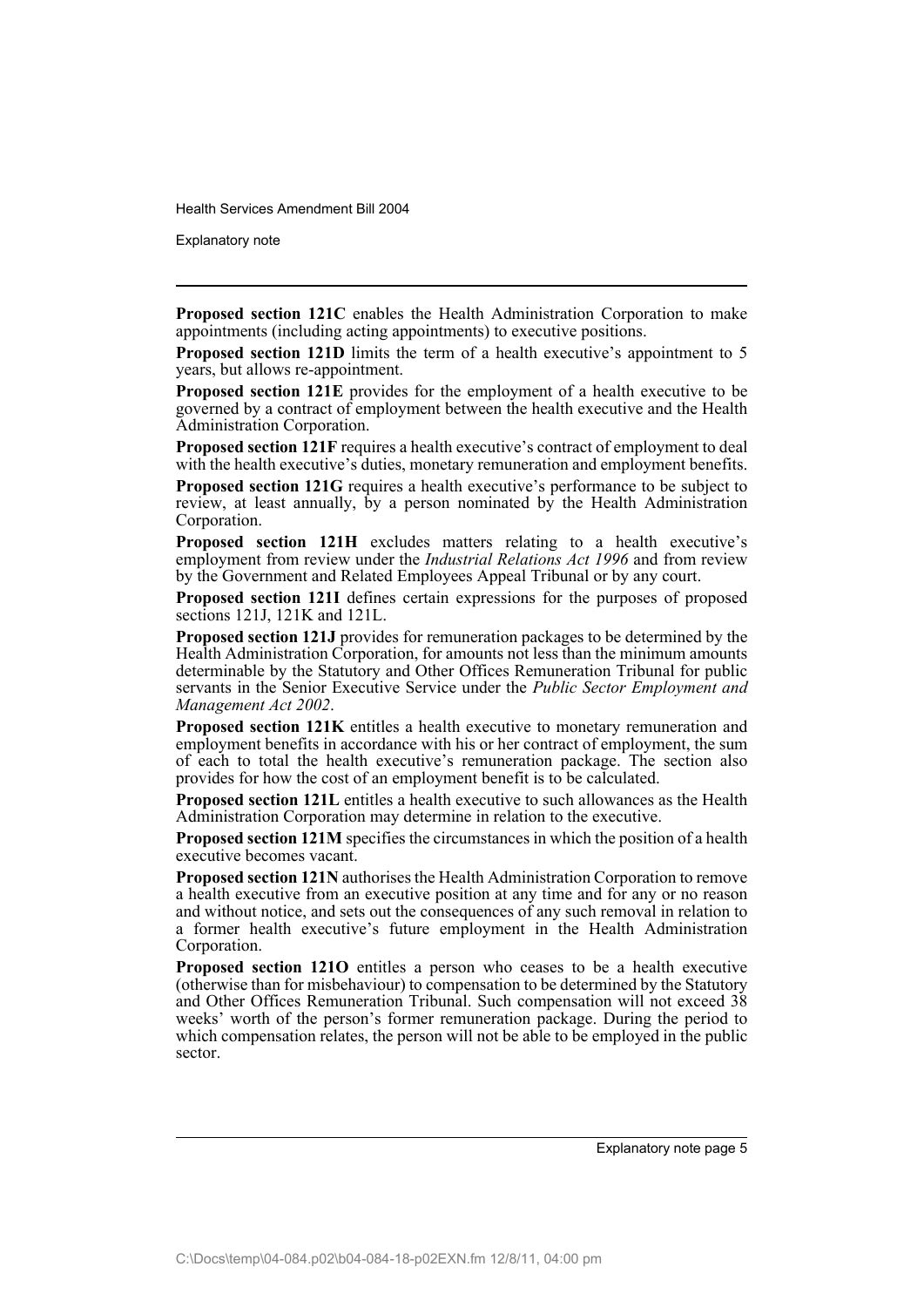Explanatory note

**Proposed section 121P** deals with a health executive's entitlements with respect to leave that the executive had accrued while formerly employed in the public sector.

**Proposed section 121Q** provides that an executive position is taken to be abolished when it ceases to be an executive position, but entitles the former holder of the position to the same rights as to compensation as if he or she had been removed from office.

**Proposed section 121R** provides that an executive position does not cease to be an executive position merely because its name is changed.

**Proposed section 121S** prohibits a health executive from undertaking paid work outside the duties of his or her executive position without the consent of the Health Administration Corporation.

**Proposed section 121T** provides that the proposed Part is to prevail over any inconsistent provisions of any other Act or law or of the terms of any person's appointment or contract.

An amendment is made to section 16 of the Act (**Schedule 1 [1]**) so as to provide that health executives, who will be employed by the Health Administration Corporation, will remain part of the NSW Health Service.

#### **Savings and transitional provisions**

Schedule 7 to the Act contains savings and transitional provisions. **Schedule 1 [30]** inserts a new Part at the end of Schedule 7 with respect to matters consequent on the enactment of the proposed Act. The proposed Part abolishes the existing area health boards, abolishes the health corporation board for The Royal Alexandra Hospital for Children (which is to become a chief executive governed health corporation) and provides that the current chief executive officers of the existing area health services, and current appointees to those offices, are to become the chief executives of those services in the proposed Health Executive Service. **Schedule 1 [29]** allows further provision of a savings or transitional nature to be made by regulations.

## **Schedule 2 Consequential amendments to Health Services Act 1997**

**Schedule 2** contains a number of amendments to the Act that are consequential on the amendments made by Schedule 1.

## **Schedule 3 Amendments to Public Sector Employment and Management Act 2002**

**Schedule 3 [1]** amends the definition of *public authority* in section 63 of the Act so as to make it clear that persons in the NSW Health Service are not eligible to become executive officers under Part 3.1.

**Schedule 3 [2]** amends section 77 (6) of the Act to reflect the fact that persons in the NSW Health Service will no longer be executive officers under Part 3.1.

Explanatory note page 6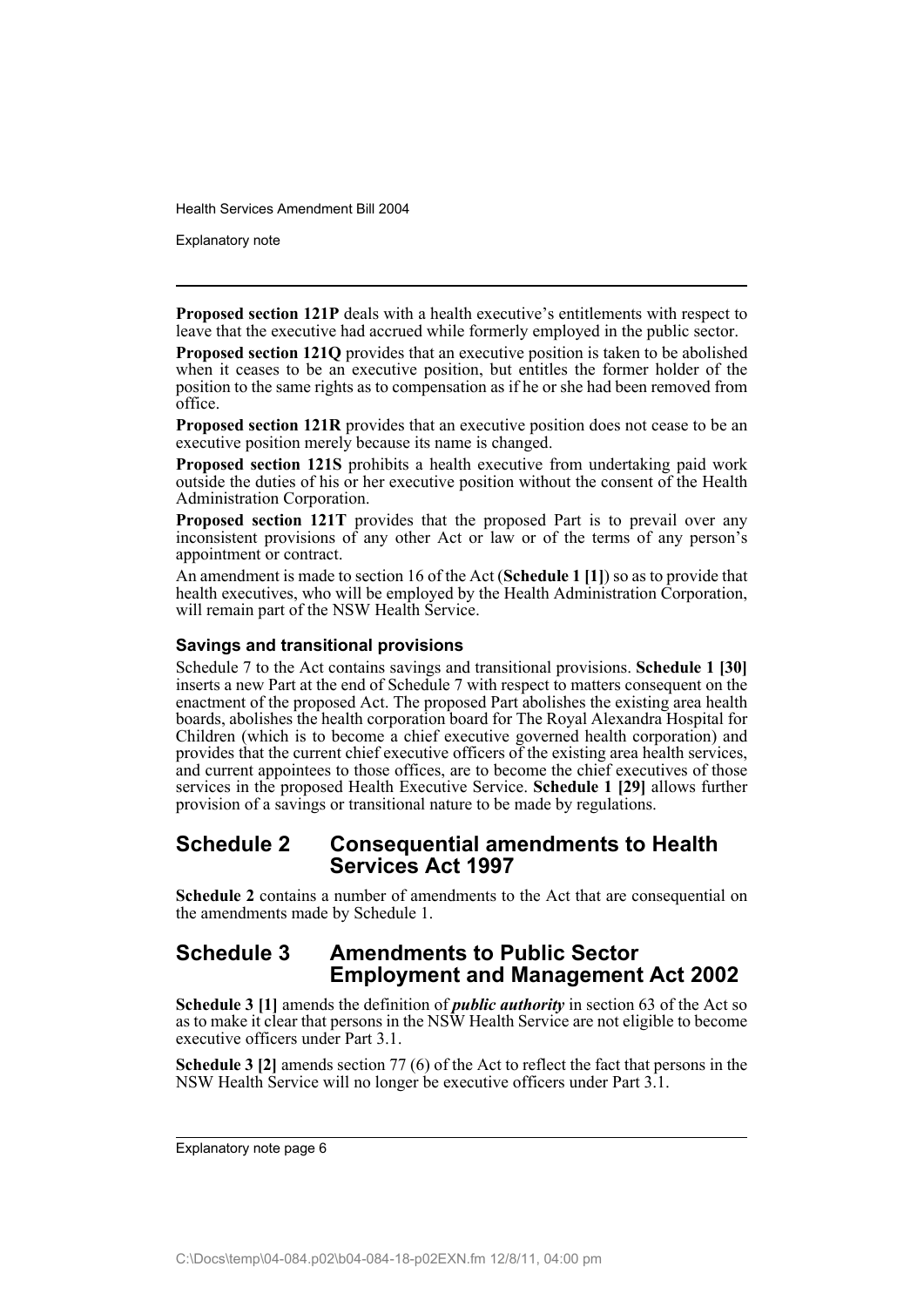Explanatory note

**Schedule 3 [3]** amends Part 3 of Schedule 2 to the Act so as to omit a reference to the chief executive officer of an area health board. Pursuant to the proposed amendments to the *Health Services Act 1997* (**Schedule 1 [27]**), holders of that office are to become executive officers in the proposed Health Executive Service.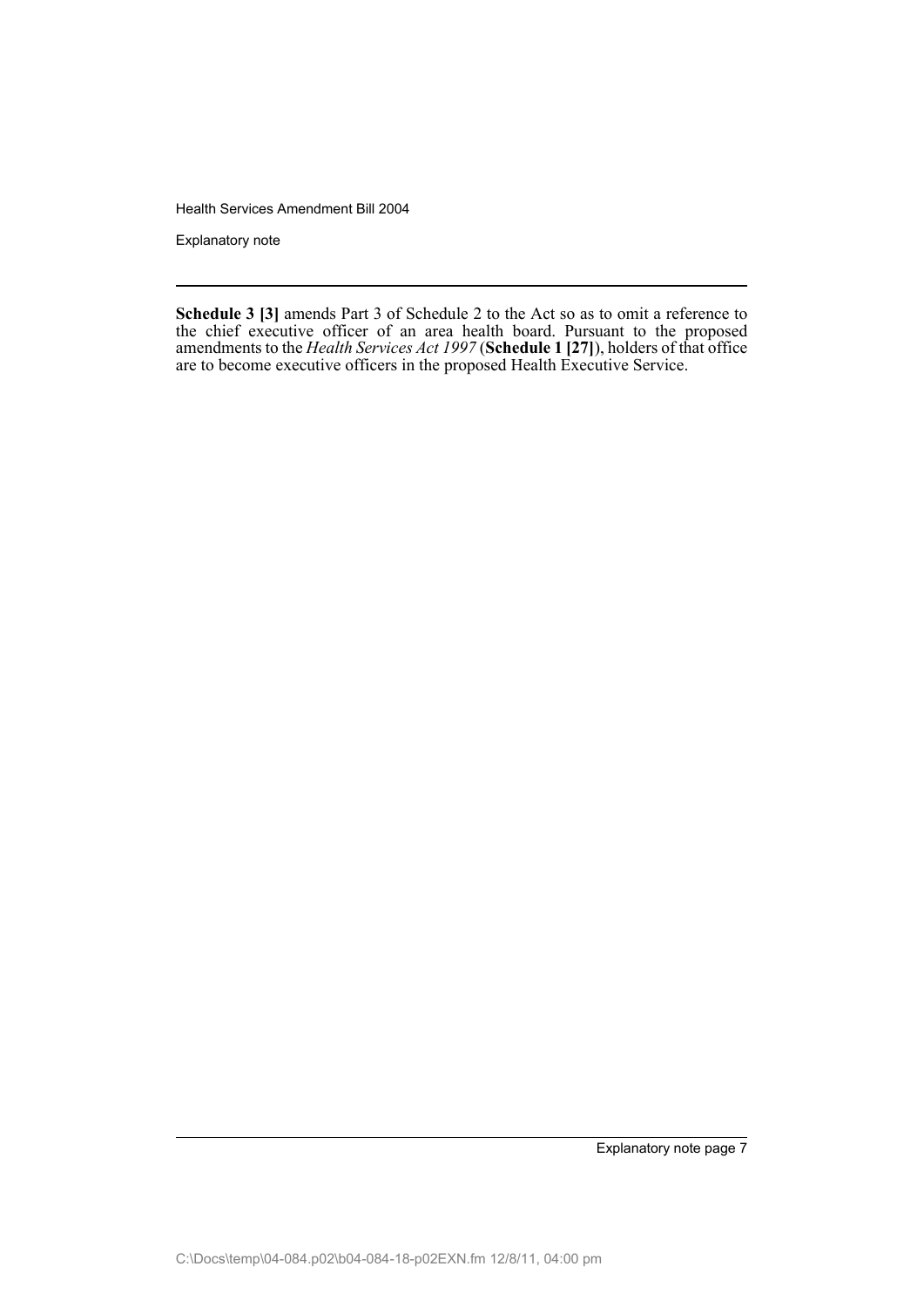Explanatory note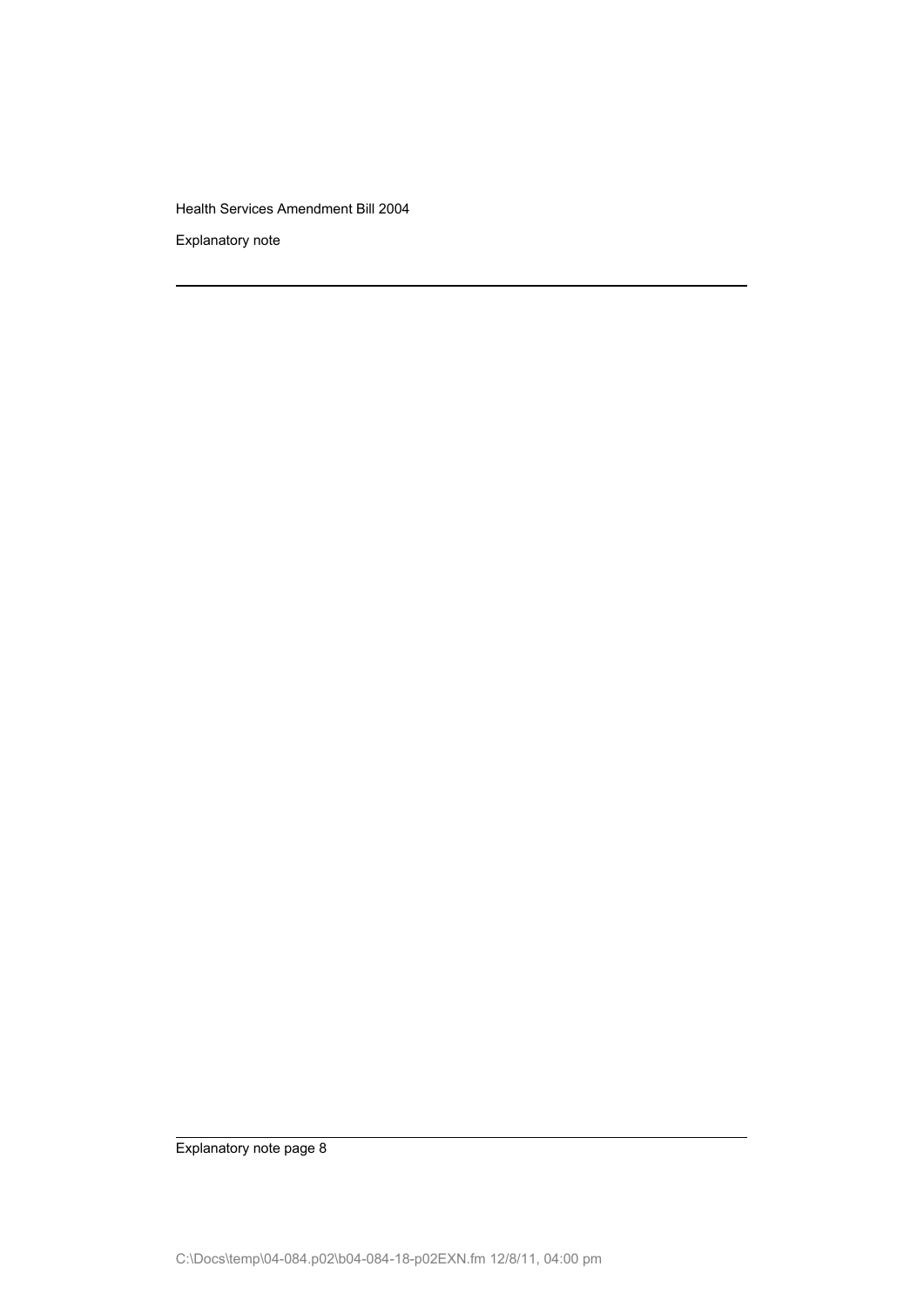First print



New South Wales

# **Health Services Amendment Bill 2004**

# **Contents**

|                                                      | Page           |
|------------------------------------------------------|----------------|
| Name of Act                                          | 2              |
| Commencement                                         | 2              |
| Amendment of Health Services Act 1997 No 154         | $\overline{2}$ |
| Amendment of Public Sector Employment and            |                |
| Management Act 2002 No 43                            | 2              |
| Principal amendments to Health Services Act 1997     | 3              |
| Consequential amendments to Health Services Act 1997 | 27             |
| Amendments to Public Sector Employment and           |                |
| Management Act 2002                                  | 33             |
|                                                      |                |

b04-084-18.p02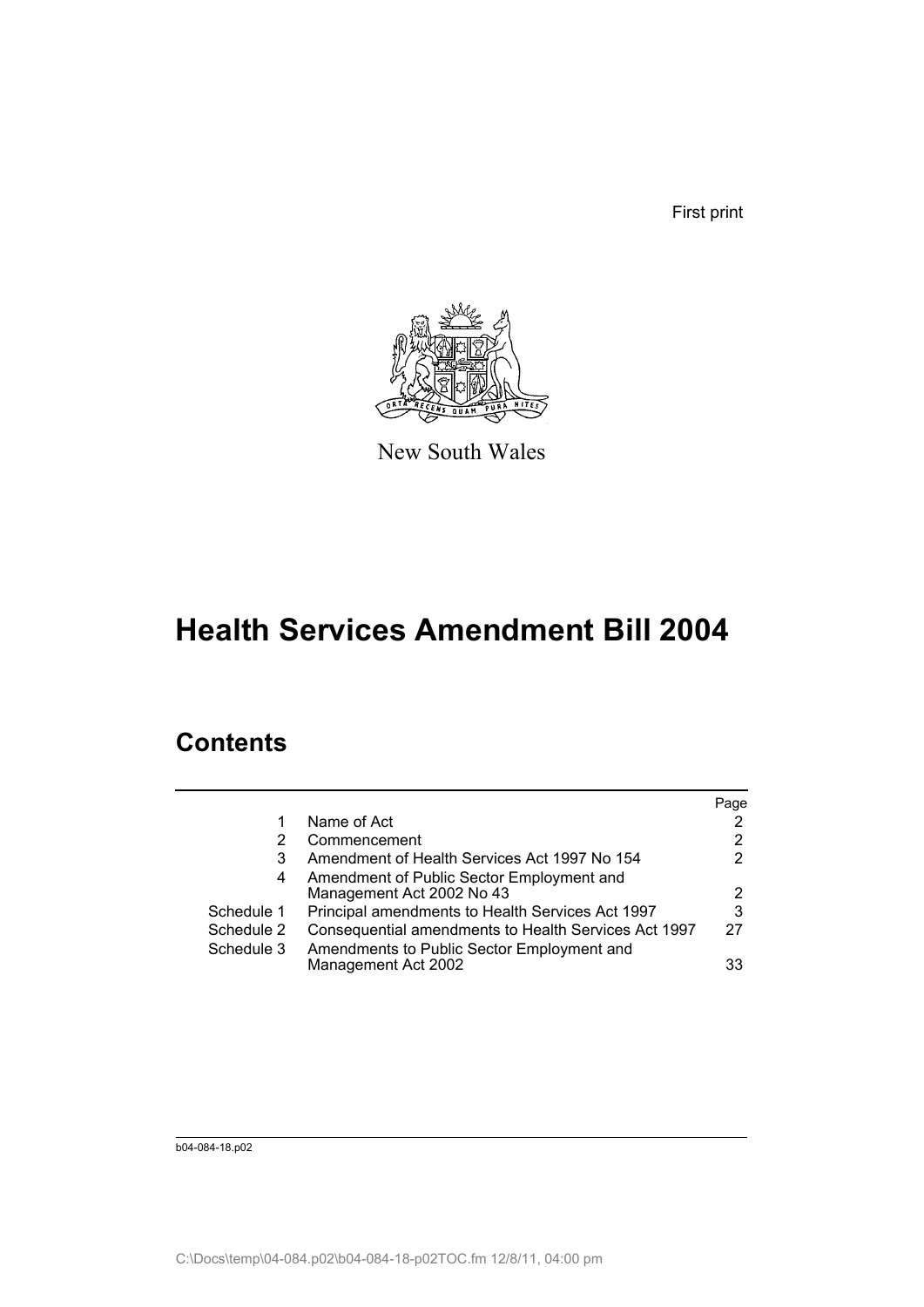**Contents** 

Page

Contents page 2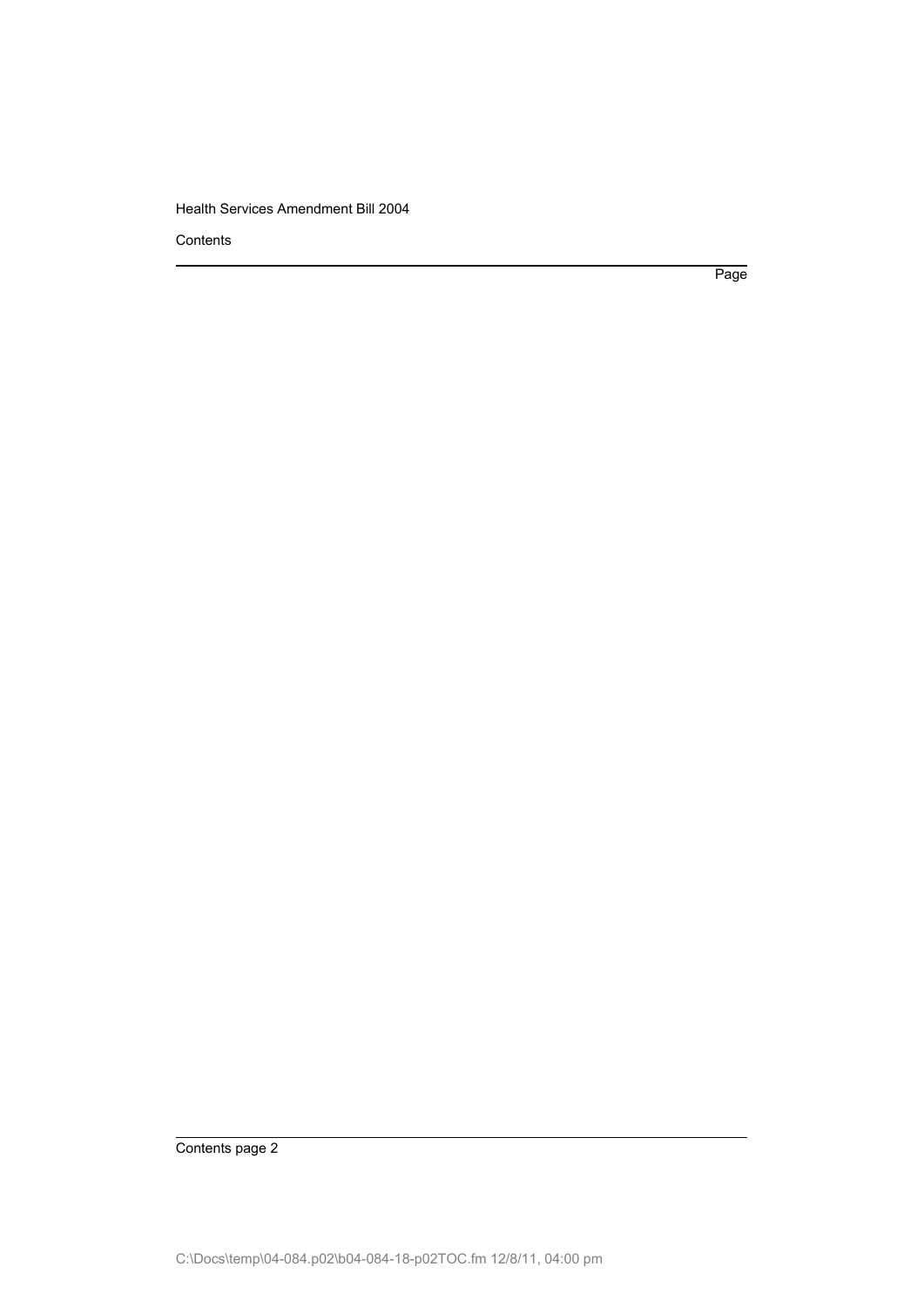

New South Wales

# **Health Services Amendment Bill 2004**

No , 2004

## **A Bill for**

An Act to amend the *Health Services Act 1997* with respect to the control and management of area health services and statutory health corporations; and for other purposes.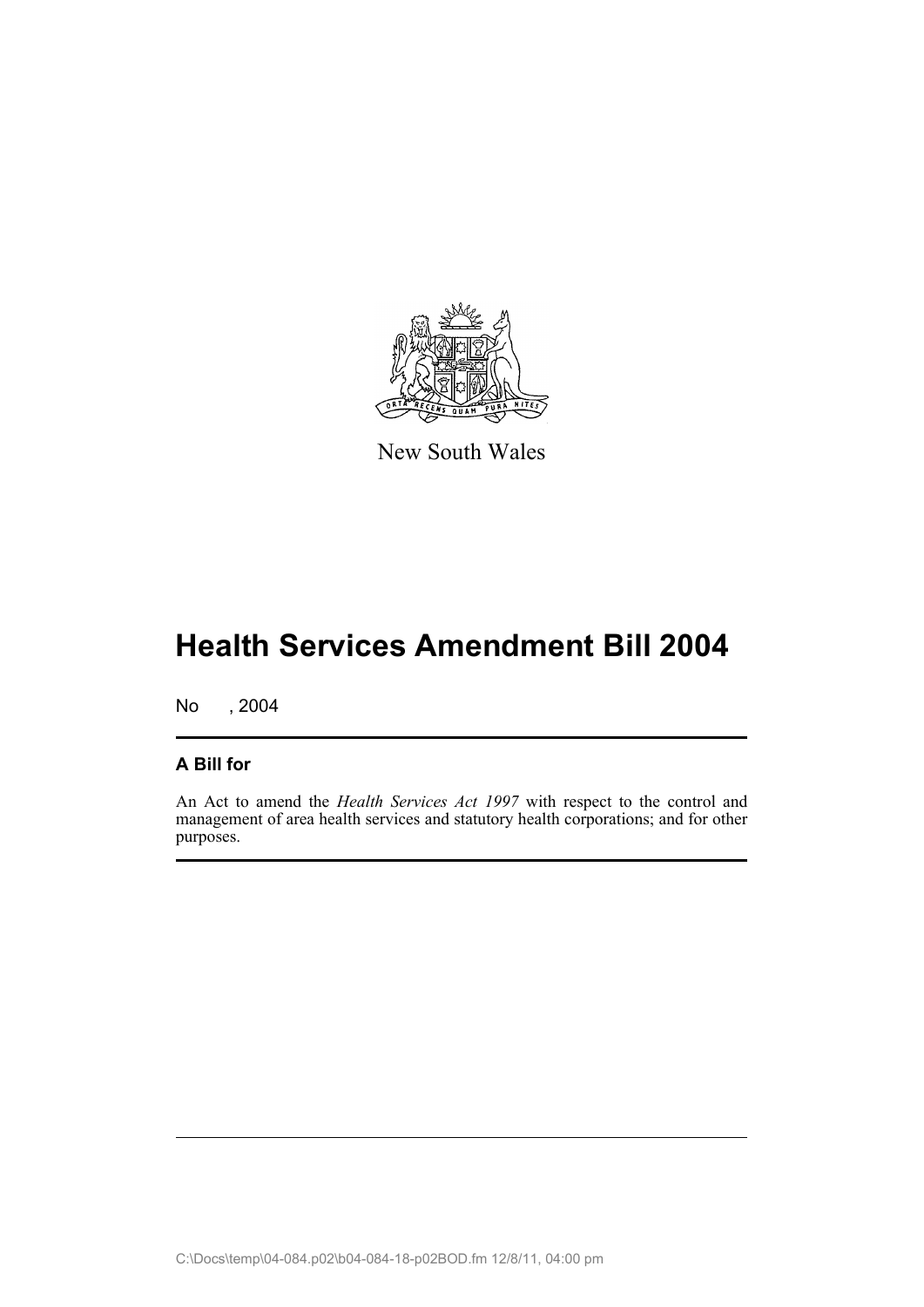<span id="page-11-3"></span><span id="page-11-2"></span><span id="page-11-1"></span><span id="page-11-0"></span>

|              | The Legislature of New South Wales enacts:                                                   |          |
|--------------|----------------------------------------------------------------------------------------------|----------|
| 1            | Name of Act                                                                                  | 2        |
|              | This Act is the <i>Health Services Amendment Act 2004</i> .                                  | 3        |
| $\mathbf{2}$ | Commencement                                                                                 | 4        |
|              | This Act commences on a day or days to be appointed by proclamation.                         | 5        |
| 3            | Amendment of Health Services Act 1997 No 154                                                 | 6        |
|              | The <i>Health Services Act 1997</i> is amended as set out in Schedules 1<br>and $2$ .        | 7<br>8   |
| 4            | Amendment of Public Sector Employment and Management Act 2002<br><b>No 43</b>                | 9<br>10  |
|              | The Public Sector Employment and Management Act 2002 is amended<br>as set out in Schedule 3. | 11<br>12 |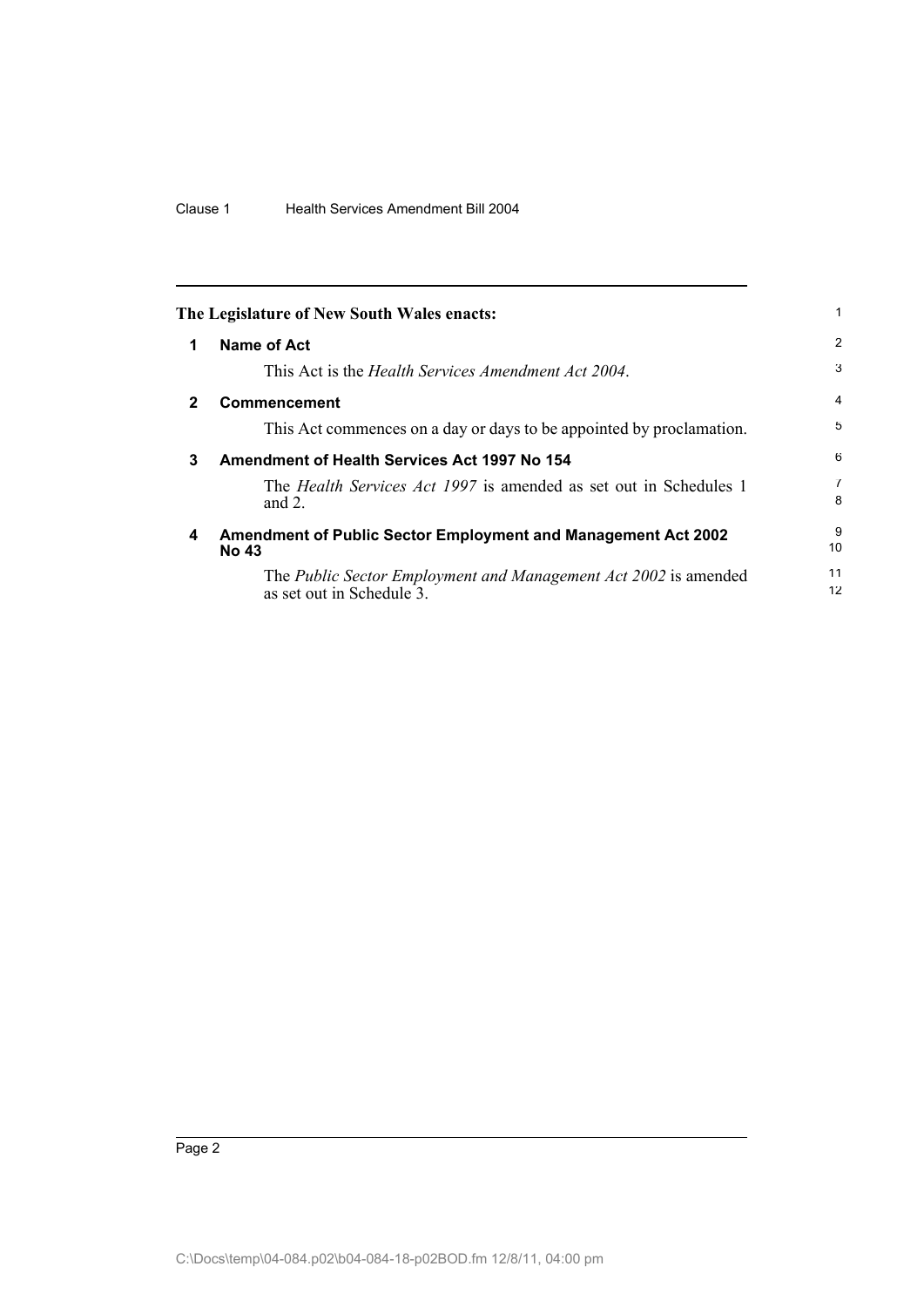Principal amendments to Health Services Act 1997 Schedule 1

<span id="page-12-0"></span>

| <b>Schedule 1</b> |        |                   | <b>Principal amendments to Health</b><br><b>Services Act 1997</b>                                                                                                                                        | 1<br>$\overline{c}$ |
|-------------------|--------|-------------------|----------------------------------------------------------------------------------------------------------------------------------------------------------------------------------------------------------|---------------------|
|                   |        |                   | (Section 3)                                                                                                                                                                                              | 3                   |
| [1]               |        |                   | Section 16 Who constitutes the NSW Health Service?                                                                                                                                                       | 4                   |
|                   |        |                   | Insert before section 16 (a):                                                                                                                                                                            | 5                   |
|                   |        |                   | all persons employed under Part 3 of Chapter 9 by the<br>$\left( a1\right)$<br>Health Administration Corporation, and                                                                                    | 6<br>7              |
| [2]               |        |                   | Chapter 3, Part 2                                                                                                                                                                                        | 8                   |
|                   |        |                   | Omit the Part. Insert instead:                                                                                                                                                                           | 9                   |
|                   | Part 2 |                   | Control and management of area health<br>services                                                                                                                                                        | 10<br>11            |
|                   |        | <b>Division 1</b> | The chief executive                                                                                                                                                                                      | 12                  |
|                   | 23     |                   | <b>Appointment of chief executive</b>                                                                                                                                                                    | 13                  |
|                   |        | (1)               | A chief executive is to be appointed for each area health service.                                                                                                                                       | 14                  |
|                   |        | (2)               | The chief executive is, for all purposes, taken to be employed by<br>the Health Administration Corporation.                                                                                              | 15<br>16            |
|                   |        | (3)               | Chapter 2 of the Public Sector Employment and Management Act<br>2002 does not apply to or in respect of the chief executive.<br>Note. Under Part 3 of Chapter 9, the chief executive is appointed by the | 17<br>18<br>19      |
|                   |        |                   | Health Administration Corporation as a member of the Health Executive<br>Service.                                                                                                                        | 20<br>21            |
|                   | 24     | service           | Chief executive to manage and control affairs of area health                                                                                                                                             | 22<br>23            |
|                   |        | (1)               | The affairs of an area health service are to be managed and<br>controlled by the chief executive of the service.                                                                                         | 24<br>25            |
|                   |        | (2)               | Any act, matter or thing done in the name of, or on behalf of, an<br>area health service by its chief executive is taken to have been<br>done by the service.                                            | 26<br>27<br>28      |
|                   | 25     |                   | <b>Functions of chief executive generally</b>                                                                                                                                                            | 29                  |
|                   |        |                   | The chief executive of an area health service:                                                                                                                                                           | 30                  |
|                   |        |                   | has, and may exercise, such functions as are conferred or<br>(a)<br>imposed on the chief executive by or under this or any<br>other Act, and                                                             | 31<br>32<br>33      |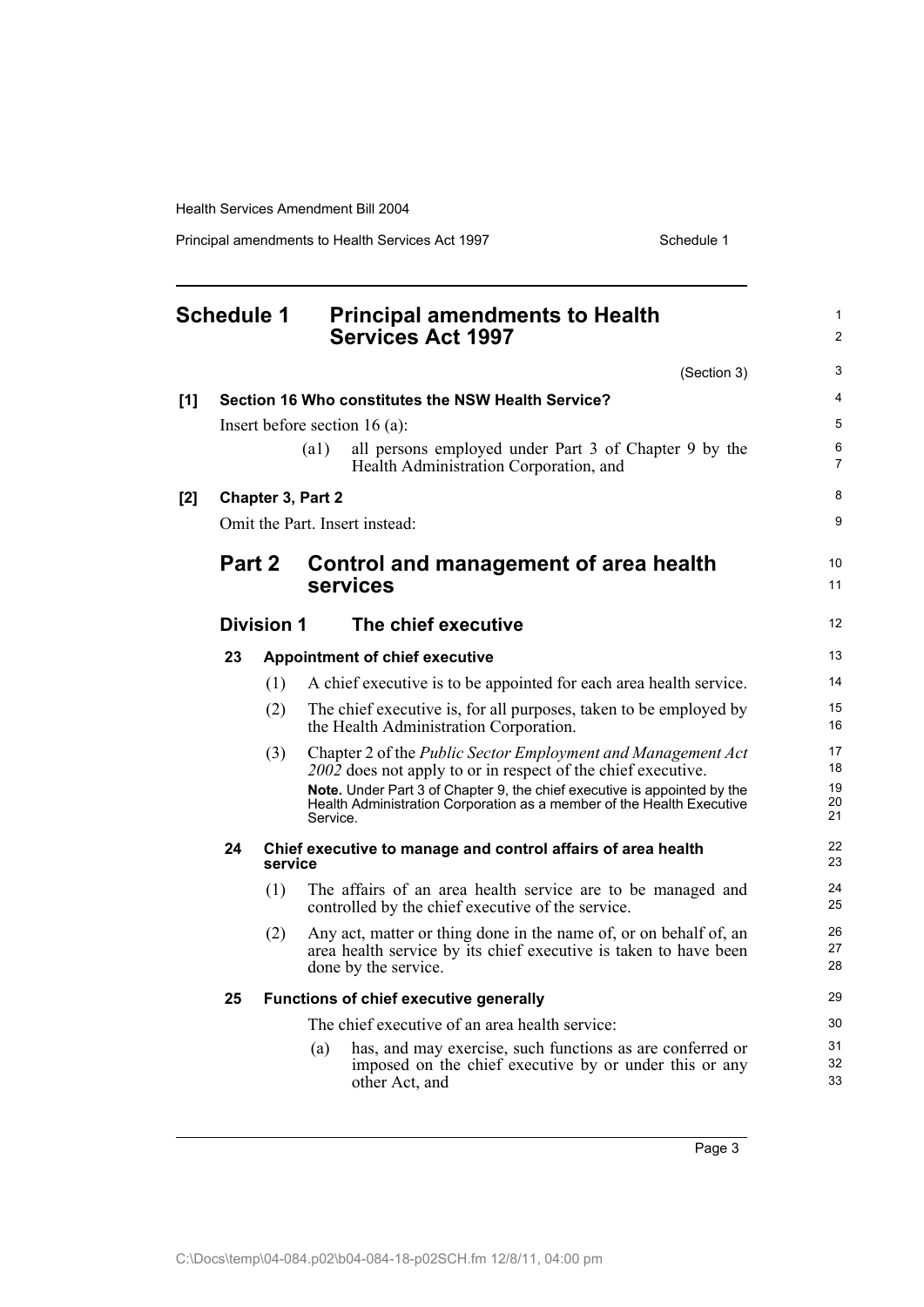|    |                   | (b)      | is, in the exercise of his or her functions, subject to the<br>control and direction of the Director-General.                                                                                                                                                                                                                         | $\mathbf{1}$<br>$\overline{2}$ |
|----|-------------------|----------|---------------------------------------------------------------------------------------------------------------------------------------------------------------------------------------------------------------------------------------------------------------------------------------------------------------------------------------|--------------------------------|
|    | <b>Division 2</b> |          | Area health advisory councils                                                                                                                                                                                                                                                                                                         | 3                              |
| 26 |                   |          | Constitution of area health advisory councils                                                                                                                                                                                                                                                                                         | 4                              |
|    | (1)               |          | An area health advisory council is to be established for each area<br>health service.                                                                                                                                                                                                                                                 | 5<br>6                         |
|    | (2)               |          | An area health advisory council is to consist of between 9 and 13<br>members, appointed by the Minister, of whom:                                                                                                                                                                                                                     | $\overline{7}$<br>8            |
|    |                   | (a)      | some must be persons having experience in the provision<br>of health services, and                                                                                                                                                                                                                                                    | 9<br>10                        |
|    |                   | (b)      | the others must be persons who can represent the interests<br>of consumers of health services and the local community,<br>and                                                                                                                                                                                                         | 11<br>12<br>13                 |
|    |                   | (c)      | at least one (who may be one of the members referred to in<br>paragraph (a) or (b)) must be a person who has expertise,<br>knowledge or experience in relation to Aboriginal health.                                                                                                                                                  | 14<br>15<br>16                 |
|    | (3)               |          | The membership of an area health advisory council must<br>maintain a reasonable balance between persons of the kind<br>referred to in subsection $(2)$ (a) and persons of the kind referred<br>to in subsection $(2)$ (b), so that at all times the persons of one kind<br>do not outnumber persons of the other kind by more than 2. | 17<br>18<br>19<br>20<br>21     |
|    | (4)               |          | A member of an area health advisory council holds office for<br>such period (not exceeding 4 years) as may be specified in the<br>member's instrument of appointment.                                                                                                                                                                 | 22<br>23<br>24                 |
|    | (5)               |          | A member whose term of office expires is eligible (if otherwise<br>qualified) for re-appointment, but may not be appointed so as to<br>hold office for more than 8 years in total.                                                                                                                                                    | 25<br>26<br>27                 |
|    | (6)               | council. | One of the members of an area health advisory council is, by the<br>relevant instrument of appointment or by a further instrument<br>signed by the Minister, to be appointed as the chairperson of the                                                                                                                                | 28<br>29<br>30<br>31           |
|    | (7)               |          | A member of an area health advisory council is entitled to be paid<br>such remuneration (including travelling and subsistence<br>allowances) as the Minister may from time to time determine in<br>respect of the member.                                                                                                             | 32<br>33<br>34<br>35           |
|    | (8)               |          | Subject to this section, the constitution and procedure of an area<br>health advisory council are to be as prescribed by the regulations.                                                                                                                                                                                             | 36<br>37                       |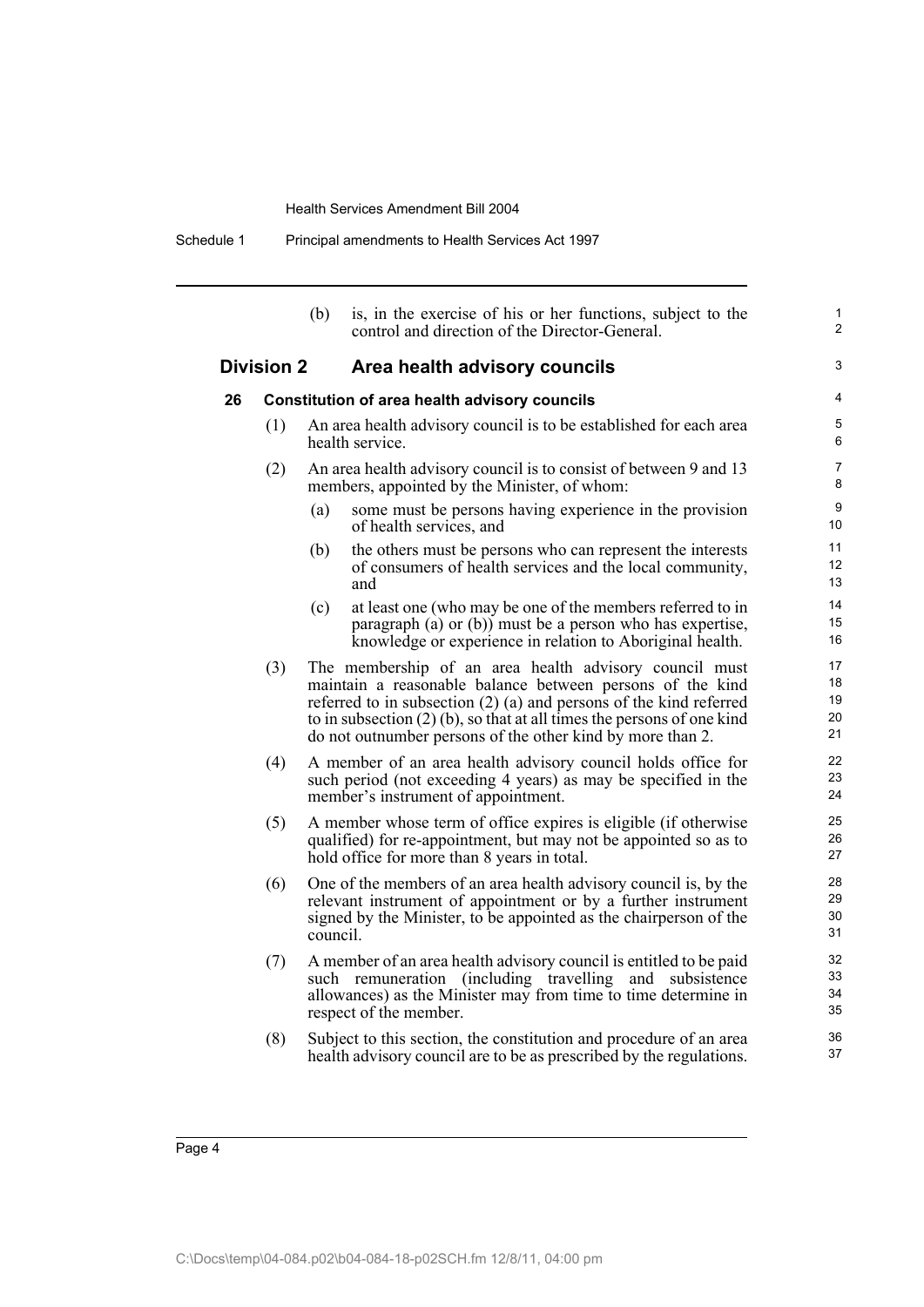Principal amendments to Health Services Act 1997 **Schedule 1** Schedule 1

#### **27 Role of area health advisory councils** The role of an area health advisory council is to facilitate the involvement of providers and consumers of health services, and of other members of the local community, in the development of the area health service's policies, plans and initiatives for the provision of health services. **28 Functions of area health advisory councils** The area health advisory council for an area health service has the following functions: (a) to advise providers and consumers of health services, and other members of the local community, as to the area health service's policies, plans and initiatives for the provision of health services, (b) to seek the views of providers and consumers of health services, and of other members of the local community, as to the area health service's policies, plans and initiatives for the provision of health services, and to advise the chief executive of the area health service of those views, (c) to confer with the chief executive of the area health service in connection with the operational performance targets set by any performance agreement to which the area health service is a party under section 126, (d) to advise the chief executive on how best to support, encourage and facilitate community, consumer and health service provider involvement in the planning of health services by the area health service, (e) to liaise with other area health advisory councils in relation to both local and State-wide initiatives for the provision of health services, (f) to publish reports (annually or more frequently) as to its work and activities, (g) such other functions as are conferred or imposed on it by the regulations. **29 Charter for area health advisory councils** (1) The Minister may, by order in writing, establish a charter for area health advisory councils. (2) The text of a charter established under this section must be published on the internet website of the Department of Health and on the internet websites of each of the area health services. 1  $\overline{2}$ 3 4 5 6 7 8 9 10 11 12 13 14 15 16 17 18 19  $20$ 21 22 23  $24$ 25 26 27 28 29 30 31 32 33 34 35 36 37 38 39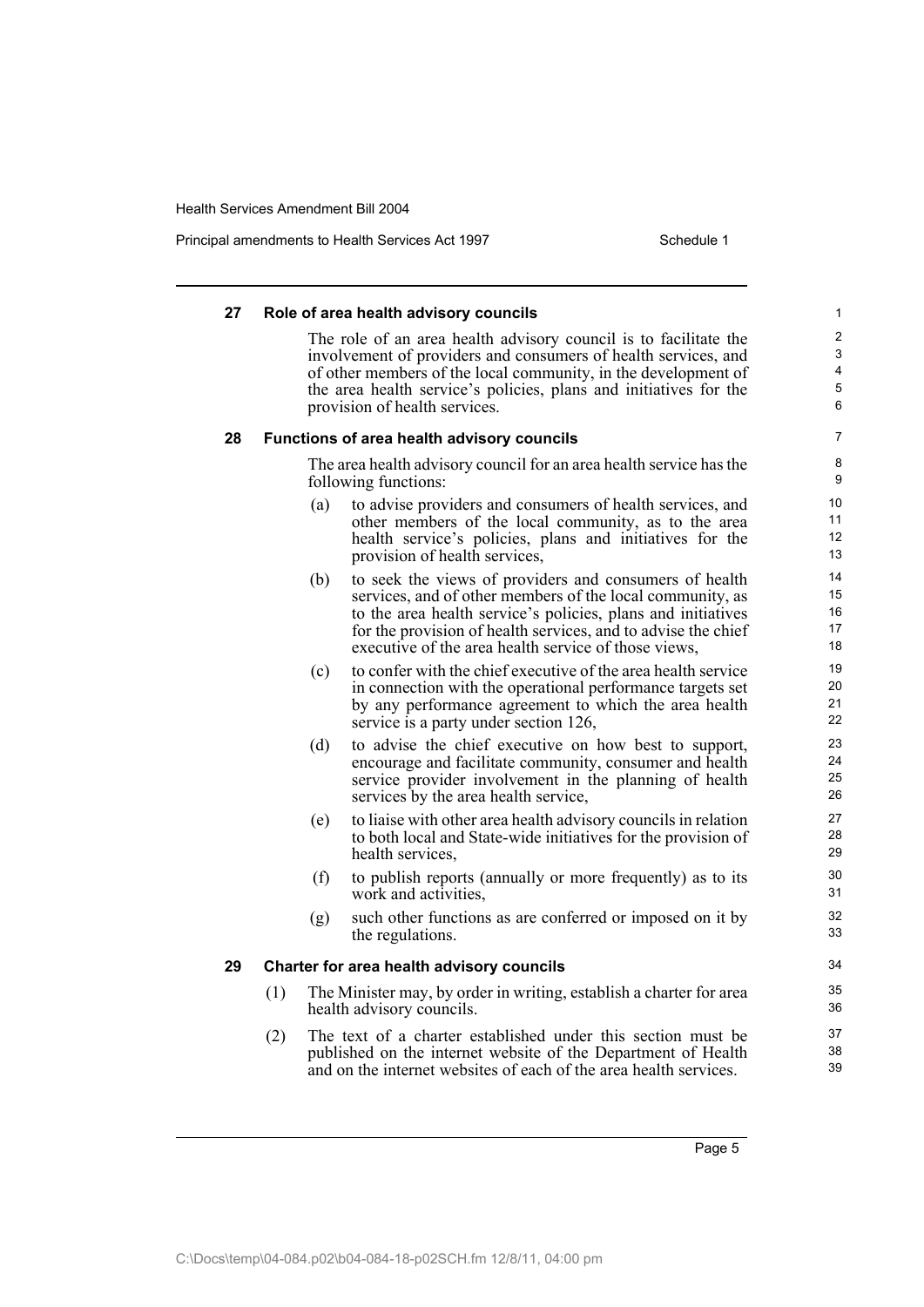|     |     | (3)                   | In exercising its functions, an area health advisory council must<br>comply with the requirements of the charter.                                                                                                                                                                                                                              | $\mathbf{1}$<br>$\overline{2}$ |
|-----|-----|-----------------------|------------------------------------------------------------------------------------------------------------------------------------------------------------------------------------------------------------------------------------------------------------------------------------------------------------------------------------------------|--------------------------------|
|     |     | (4)                   | A charter established under this section may include a code of<br>conduct to be observed by members of area health advisory<br>councils.                                                                                                                                                                                                       | 3<br>4<br>5                    |
|     |     | <b>Division 3</b>     | <b>Other committees and councils</b>                                                                                                                                                                                                                                                                                                           | 6                              |
|     | 29A |                       | <b>Other committees and councils</b>                                                                                                                                                                                                                                                                                                           | 7                              |
|     |     |                       | The chief executive may establish such committees and councils<br>as he or she considers appropriate to assist the area health service<br>in the exercise of its functions.                                                                                                                                                                    | 8<br>9<br>10                   |
| [3] |     |                       | Section 31 Opening and closing of hospitals, health institutions, health<br>services or health support services                                                                                                                                                                                                                                | 11<br>12                       |
|     |     |                       | Omit ", subject to any direction of the Minister under section 25," from section<br>31 $(1)$ and $(2)$ wherever occurring.                                                                                                                                                                                                                     | 13<br>14                       |
|     |     |                       | Insert instead ", subject to any direction under this Act,".                                                                                                                                                                                                                                                                                   | 15                             |
| [4] |     | <b>Section 31 (4)</b> |                                                                                                                                                                                                                                                                                                                                                | 16                             |
|     |     |                       | Omit the subsection.                                                                                                                                                                                                                                                                                                                           | 17                             |
| [5] |     | <b>Section 32</b>     |                                                                                                                                                                                                                                                                                                                                                | 18                             |
|     |     |                       | Omit the section. Insert instead:                                                                                                                                                                                                                                                                                                              | 19                             |
|     | 32  | services              | Determination of role, functions and activities of area health                                                                                                                                                                                                                                                                                 | 20<br>21                       |
|     |     | (1)                   | The Director-General may, from time to time, determine the role,<br>functions and activities of any public hospital, health institution,<br>health service or health support service under the control of an<br>area health service and, for that purpose, give any necessary<br>directions to the chief executive of the area health service. | 22<br>23<br>24<br>25<br>26     |
|     |     | (2)                   | The Minister may direct an area health service to do any of the<br>following if the Minister is satisfied that it is in the public interest<br>to do so:                                                                                                                                                                                       | 27<br>28<br>29                 |
|     |     |                       | establish any hospital, health institution, health service or<br>(a)<br>health support service,                                                                                                                                                                                                                                                | 30<br>31                       |
|     |     |                       | close any public hospital or health institution, or cease to<br>(b)<br>provide any health service or health support service, under<br>its control,                                                                                                                                                                                             | 32<br>33<br>34                 |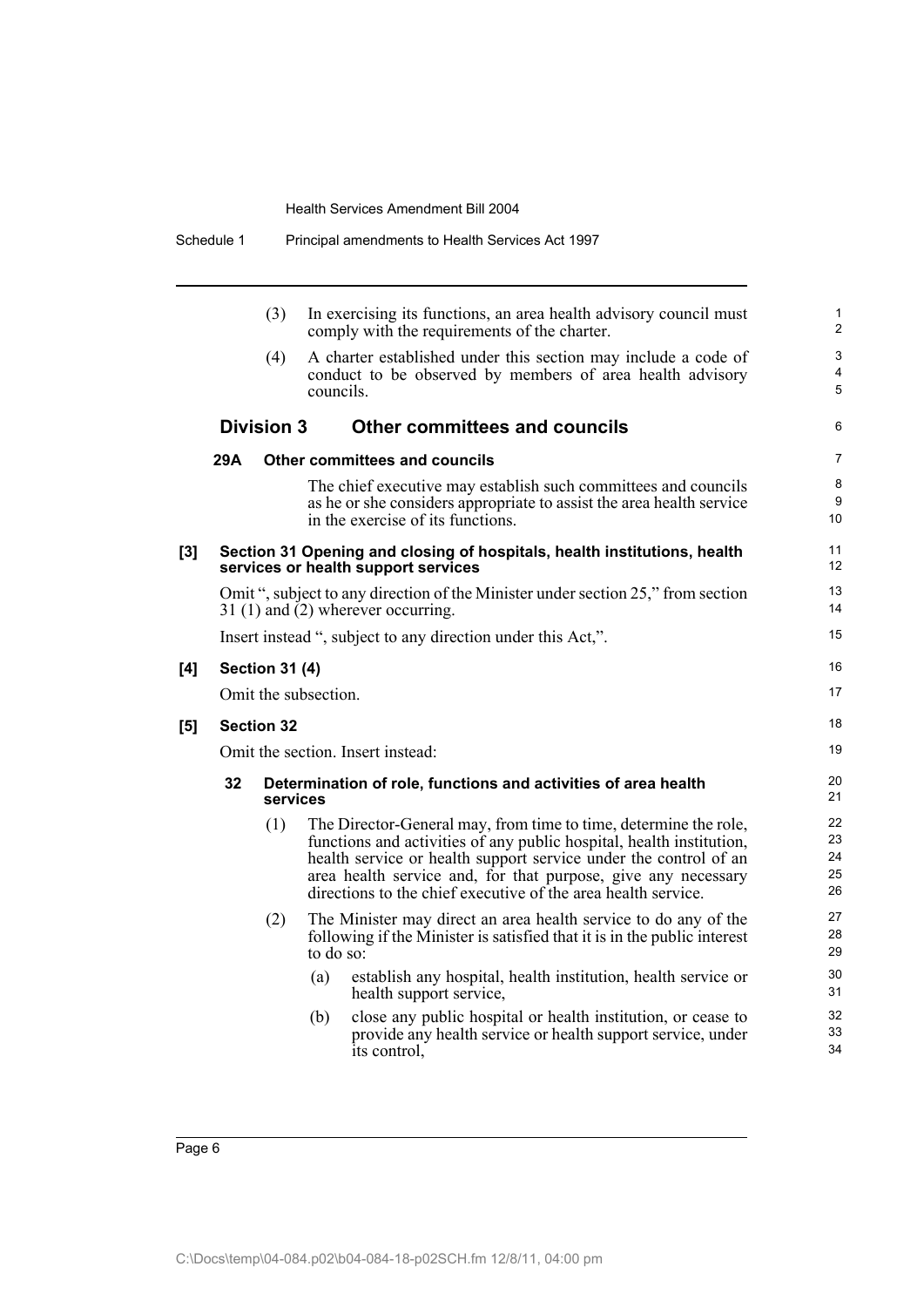Principal amendments to Health Services Act 1997 Schedule 1

|        |    |                   | restrict the range of health care or treatment provided by<br>(c)<br>any public hospital, health institution or health service<br>under its control.                                             | $\mathbf{1}$<br>$\mathbf{2}$<br>3 |
|--------|----|-------------------|--------------------------------------------------------------------------------------------------------------------------------------------------------------------------------------------------|-----------------------------------|
| [6]    |    |                   | <b>Section 37 Contracts of area health service</b>                                                                                                                                               | $\overline{4}$                    |
|        |    |                   | Omit "Minister" from section 37 (2). Insert instead "Director-General".                                                                                                                          | 5                                 |
| [7]    |    |                   | Section 39 Area health service may make by-laws                                                                                                                                                  | 6                                 |
|        |    |                   | Omit "Minister" wherever occurring. Insert instead "Director-General".                                                                                                                           | $\overline{7}$                    |
| [8]    |    |                   | Section 39 (1) (f) and (g)                                                                                                                                                                       | 8                                 |
|        |    |                   | Omit section 39 $(1)$ (f), (g) and (h). Insert instead:                                                                                                                                          | 9                                 |
|        |    |                   | the keeping of records concerning its acts and decisions,<br>(f)                                                                                                                                 | 10                                |
|        |    |                   | the appointment and functions of its councils and<br>(g)<br>committees.                                                                                                                          | 11<br>12                          |
| [9]    |    |                   | Section 40 Delegations by area health service                                                                                                                                                    | 13                                |
|        |    |                   | Omit "Minister" from section 40 (2) wherever occurring.                                                                                                                                          | 14                                |
|        |    |                   | Insert instead "Director-General".                                                                                                                                                               | 15                                |
| [10]   |    |                   | Section 41 Constitution of statutory health corporations                                                                                                                                         | 16                                |
|        |    |                   | Insert after section 41 $(2)$ :                                                                                                                                                                  | 17                                |
|        |    | (3)               | A statutory health corporation is to be either a chief executive<br>governed health corporation or a board governed health<br>corporation, as specified from time to time in Schedule 2.         | 18<br>19<br>20                    |
| $[11]$ |    |                   | Section 42 Amendment of Schedule 2 (Statutory health corporations)                                                                                                                               | 21                                |
|        |    |                   | Insert ", or by changing its governance from chief executive governance to<br>board governance or from board governance to chief executive governance"<br>after "corporation" in section 42 (a). | 22<br>23<br>24                    |
| [12]   |    | Section 42 (b)    |                                                                                                                                                                                                  | 25                                |
|        |    |                   | Insert "and the nature of their governance" after "corporations".                                                                                                                                | 26                                |
| $[13]$ |    | <b>Section 51</b> |                                                                                                                                                                                                  | 27                                |
|        |    |                   | Omit the section. Insert instead:                                                                                                                                                                | 28                                |
|        | 51 |                   | <b>Appointment of chief executive</b>                                                                                                                                                            | 29                                |
|        |    | (1)               | The Minister may appoint a chief executive for each board<br>governed health corporation.                                                                                                        | 30<br>31                          |
|        |    |                   |                                                                                                                                                                                                  |                                   |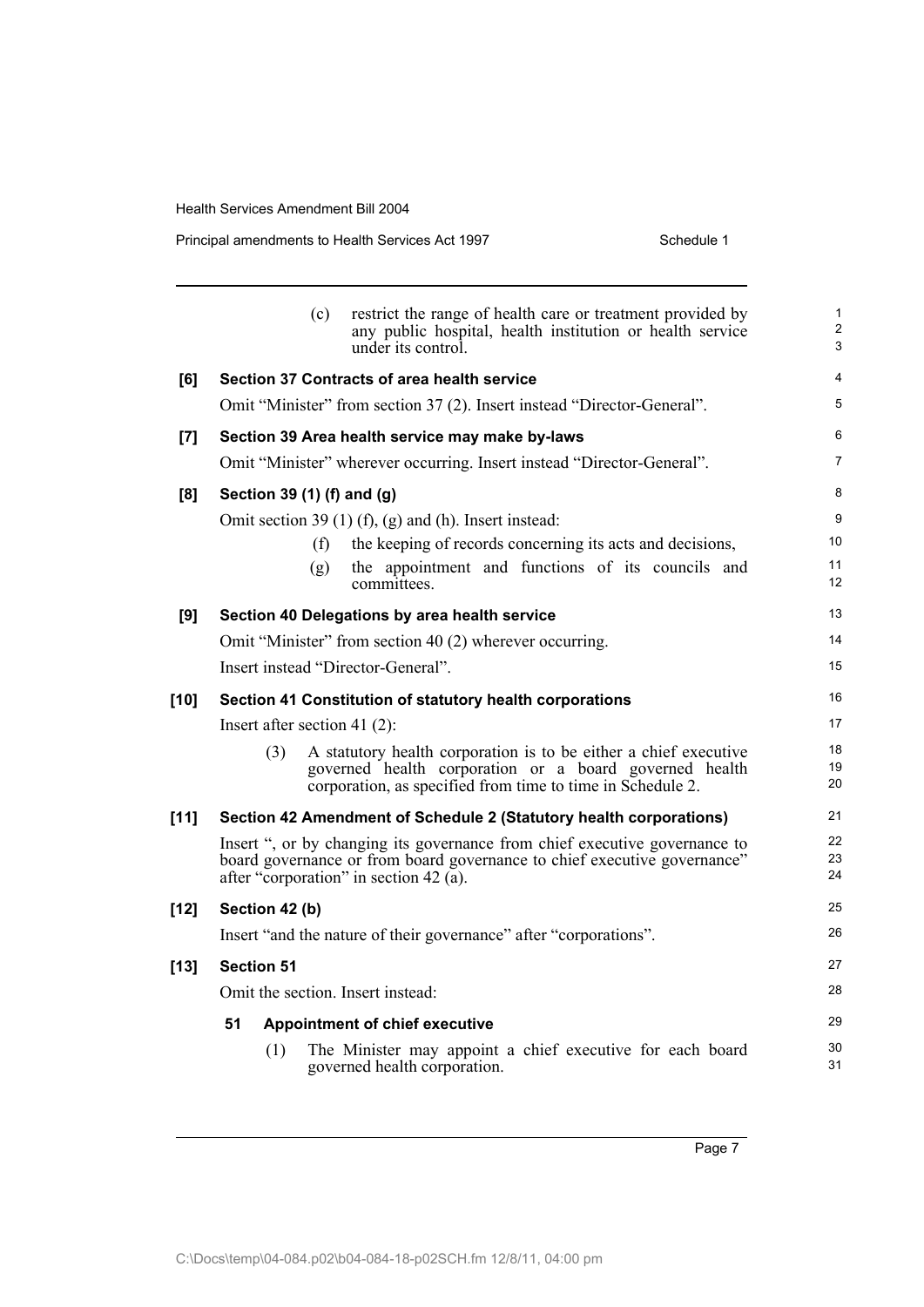Schedule 1 Principal amendments to Health Services Act 1997

| (2) | Chapter 2 of the Public Sector Employment and Management Act<br>2002 does not apply to or in respect of the chief executive.                                                                                                                                                                                       |
|-----|--------------------------------------------------------------------------------------------------------------------------------------------------------------------------------------------------------------------------------------------------------------------------------------------------------------------|
| (3) | If the position of chief executive is an executive position within<br>the meaning of Part 3 of Chapter 9, the appointment of a chief<br>executive is not subject to section $121\tilde{C}$ (1), but the chief<br>executive is, for all purposes, taken to be employed by the Health<br>Administration Corporation. |
| (4) | If the position of chief executive is an executive position within<br>the meaning of Part 3.1 of the <i>Public Sector Employment and</i>                                                                                                                                                                           |

32 33 34

- the meaning of Part 3.1 of the *Public Sector Employment and Management Act 2002*, the chief executive is, for all purposes, taken to be employed (but not under section 54) by the board governed health corporation for which he or she is appointed.
- (5) If the position of chief executive is neither an executive position within the meaning of Part 3 of Chapter 9 nor an executive position within the meaning of Part 3.1 of the *Public Sector Employment and Management Act 2002*:
	- (a) the chief executive is taken, while holding that office, to be employed by the board governed health corporation for which he or she is appointed, and
	- (b) the conditions of employment (including remuneration) of the chief executive are to be determined in accordance with section 115.
- (6) The affairs of a board governed health corporation are to be managed by the chief executive of the corporation.
- (7) The chief executive of a board governed health corporation:
	- (a) has, and may exercise, such functions as are conferred or imposed on the chief executive by or under this or any other Act, and
	- (b) is, in the exercise of his or her functions, subject to the control and direction of the health corporation board for the corporation.

#### **[14] Section 52 Removal of members and appointment of administrator**

Insert ", for any reason or no reason and without notice" after "at any time" in section 52 (1).

#### **[15] Section 52 (6) and (7)**

Insert after section 52 (5):

(6) If the position of chief executive is an executive position within the meaning of Part 3 of Chapter 9: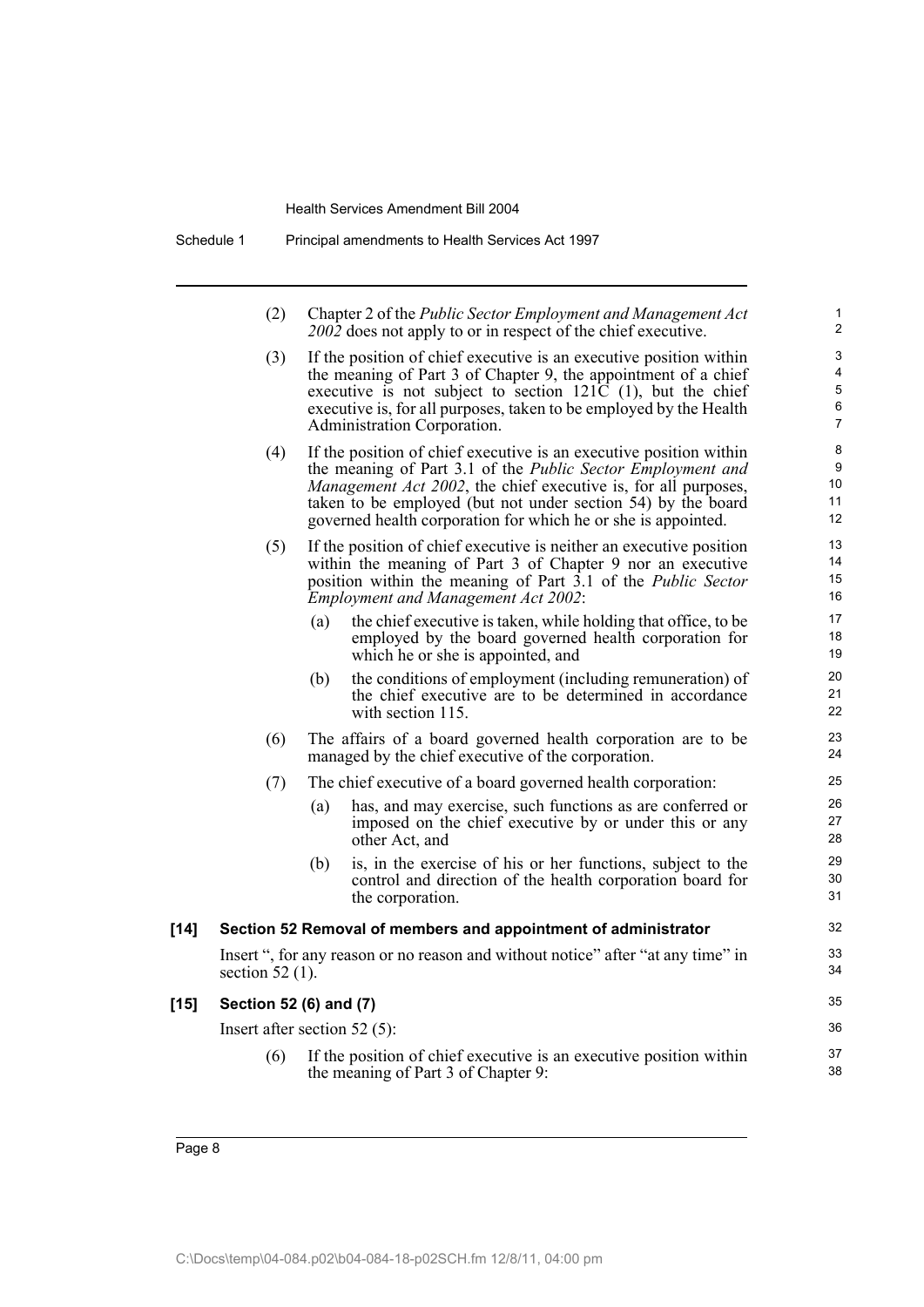Principal amendments to Health Services Act 1997 Schedule 1

|        |     |                   | (a)                      | the chief executive may not be removed from office under<br>section 121N, and                                                                                                                                                       | 1<br>2               |
|--------|-----|-------------------|--------------------------|-------------------------------------------------------------------------------------------------------------------------------------------------------------------------------------------------------------------------------------|----------------------|
|        |     |                   | (b)                      | section 121N applies:                                                                                                                                                                                                               | 3                    |
|        |     |                   |                          | to and in respect of a chief executive who is<br>(i)<br>removed from office under this section, and                                                                                                                                 | 4<br>5               |
|        |     |                   |                          | to and in respect of the executive position of a chief<br>(ii)<br>executive who is so removed,                                                                                                                                      | 6<br>7               |
|        |     |                   |                          | in the same way as it applies to and in respect of a health<br>executive who is removed from office under section 121N<br>and to and in respect of the executive position of a health<br>executive who is so removed.               | 8<br>9<br>10<br>11   |
|        |     | (7)               |                          | If the position of chief executive is an executive position within<br>the meaning of Part 3.1 of the Public Sector Employment and<br>Management Act 2002:                                                                           | 12<br>13<br>14       |
|        |     |                   | (a)                      | the chief executive may not be removed under section 77<br>of that Act, and                                                                                                                                                         | 15<br>16             |
|        |     |                   | (b)                      | section 77 of that Act applies:                                                                                                                                                                                                     | 17                   |
|        |     |                   |                          | to and in respect of a chief executive who is<br>(i)<br>removed from office under this section, and                                                                                                                                 | 18<br>19             |
|        |     |                   |                          | to and in respect of the executive position of a chief<br>(i)<br>executive who is so removed,                                                                                                                                       | 20<br>21             |
|        |     |                   |                          | in the same way as it applies to and in respect of an<br>executive officer who is removed from office under<br>section 77 of that Act and to and in respect of the executive<br>position of an executive officer who is so removed. | 22<br>23<br>24<br>25 |
| $[16]$ |     |                   |                          | <b>Chapter 4, Part 2, Division 2</b>                                                                                                                                                                                                | 26                   |
|        |     |                   | Insert after section 52: |                                                                                                                                                                                                                                     | 27                   |
|        |     | <b>Division 2</b> |                          | Chief executive governed health<br>corporations                                                                                                                                                                                     | 28<br>29             |
|        | 52A |                   |                          | <b>Appointment of chief executive</b>                                                                                                                                                                                               | 30                   |
|        |     | (1)               |                          | The Director-General may appoint a chief executive for each<br>chief executive governed health corporation.                                                                                                                         | 31<br>32             |
|        |     | (2)               |                          | Chapter 2 of the Public Sector Employment and Management Act<br>2002 does not apply to or in respect of the chief executive.                                                                                                        | 33<br>34             |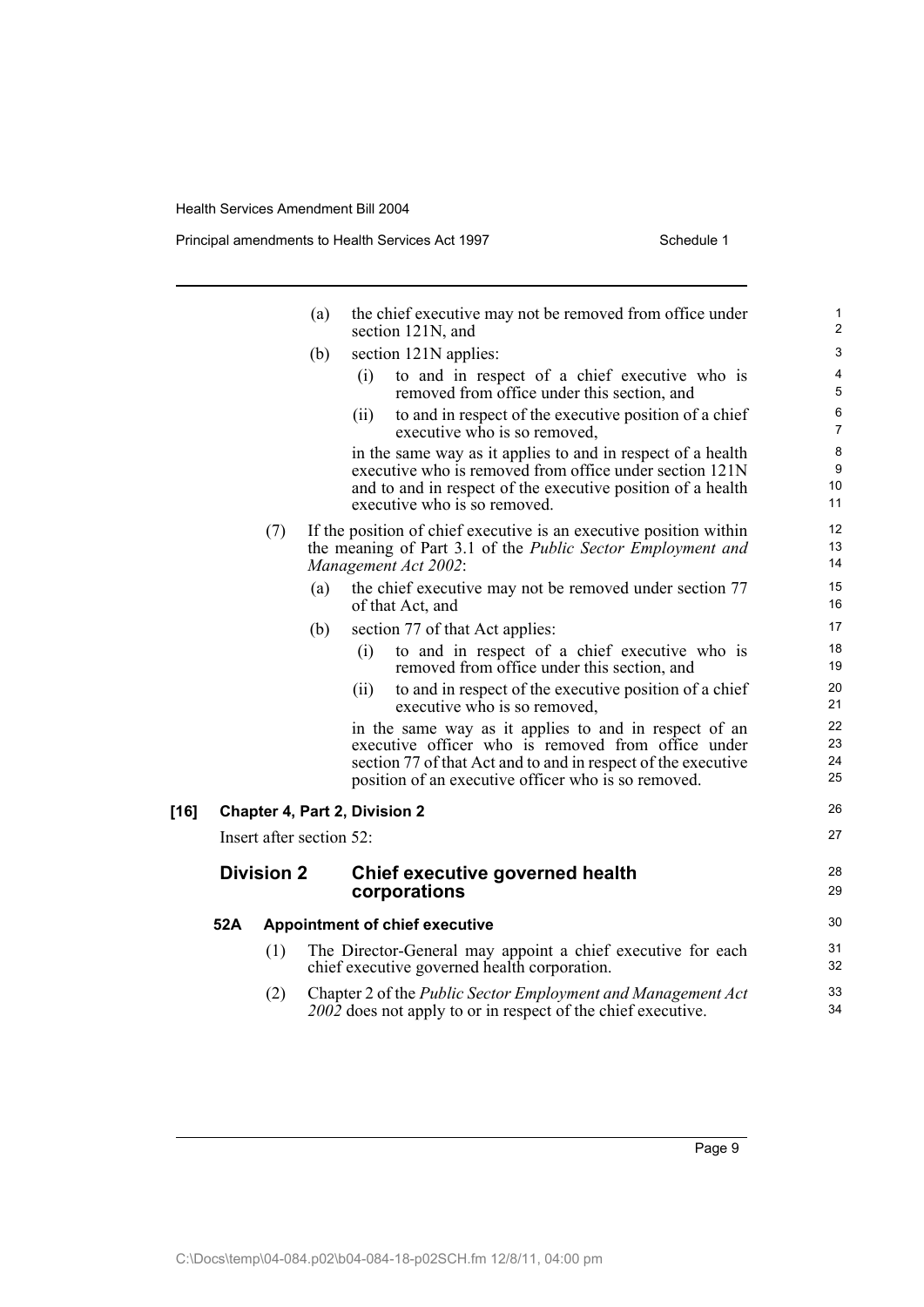| Schedule 1 | Principal amendments to Health Services Act 1997 |  |
|------------|--------------------------------------------------|--|
|            |                                                  |  |

|     | (3) | If the position of chief executive is an executive position within<br>the meaning of Part 3 of Chapter 9, the appointment of a chief<br>executive is not subject to section $121\hat{C}$ (1), but the chief<br>executive is, for all purposes, taken to be employed by the Health<br>Administration Corporation. | $\mathbf{1}$<br>$\mathbf{2}$<br>3<br>4<br>5 |
|-----|-----|------------------------------------------------------------------------------------------------------------------------------------------------------------------------------------------------------------------------------------------------------------------------------------------------------------------|---------------------------------------------|
|     | (4) | If the position of chief executive is not an executive position<br>within the meaning of Part 3 of Chapter 9:                                                                                                                                                                                                    | 6<br>$\overline{7}$                         |
|     |     | the chief executive is taken, while holding that office, to be<br>(a)<br>employed by the chief executive governed health<br>corporation for which he or she is appointed, and                                                                                                                                    | 8<br>9<br>10                                |
|     |     | (b)<br>the conditions of employment (including remuneration) of<br>the chief executive are to be determined in accordance<br>with section 115, and                                                                                                                                                               | 11<br>12<br>13                              |
|     |     | (c)<br>the chief executive may at any time, for any reason or no<br>reason and without notice, be removed from office by the<br>Director-General.                                                                                                                                                                | 14<br>15<br>16                              |
| 52B |     | Chief executive to manage and control affairs of chief executive<br>governed health corporation                                                                                                                                                                                                                  | 17<br>18                                    |
|     | (1) | The affairs of a chief executive governed health corporation are<br>to be managed and controlled by the chief executive of the<br>corporation.                                                                                                                                                                   | 19<br>20<br>21                              |
|     | (2) | Any act, matter or thing done in the name of, or on behalf of, a<br>chief executive governed health corporation by its chief<br>executive is taken to have been done by the corporation.                                                                                                                         | 22<br>23<br>24                              |
| 52C |     | <b>Functions of chief executive generally</b>                                                                                                                                                                                                                                                                    | 25                                          |
|     |     | The chief executive of a chief executive governed health<br>corporation:                                                                                                                                                                                                                                         | 26<br>27                                    |
|     |     | has, and may exercise, such functions as are conferred or<br>(a)<br>imposed on the chief executive by or under this or any<br>other Act, and                                                                                                                                                                     | 28<br>29<br>30                              |
|     |     | is, in the exercise of his or her functions, subject to the<br>(b)<br>control and direction of the Director-General.                                                                                                                                                                                             | 31<br>32                                    |
| 52D |     | <b>Advisory councils</b>                                                                                                                                                                                                                                                                                         | 33                                          |
|     | (1) | The Minister may establish an advisory council for each chief<br>executive governed health corporation.                                                                                                                                                                                                          | 34<br>35                                    |
|     | (2) | The constitution, procedure and functions of an advisory council<br>are to be as determined by the Minister.                                                                                                                                                                                                     | 36<br>37                                    |
|     |     |                                                                                                                                                                                                                                                                                                                  |                                             |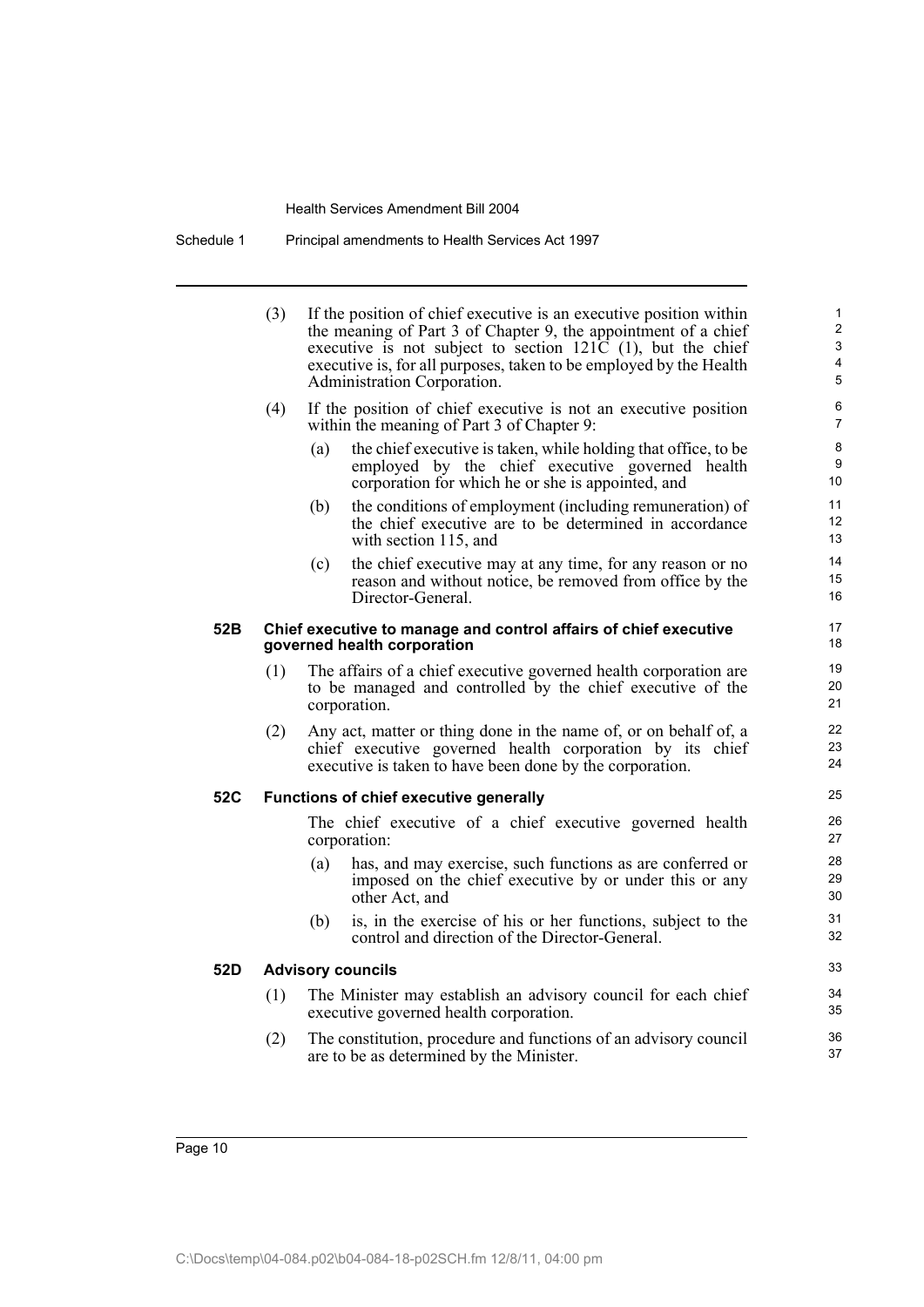Principal amendments to Health Services Act 1997 Schedule 1

|        | 52E |                       |     | Other committees and councils                                                                                                                                                                                                                                                                          | 1                                 |
|--------|-----|-----------------------|-----|--------------------------------------------------------------------------------------------------------------------------------------------------------------------------------------------------------------------------------------------------------------------------------------------------------|-----------------------------------|
|        |     |                       |     | The chief executive may establish such committees and councils<br>as he or she considers appropriate to assist the chief executive<br>governed health corporation in the exercise of its functions.                                                                                                    | $\overline{\mathbf{c}}$<br>3<br>4 |
| $[17]$ |     |                       |     | Section 53 Determination of functions of statutory health corporations                                                                                                                                                                                                                                 | 5                                 |
|        |     |                       |     | Omit section 53 (1). Insert instead:                                                                                                                                                                                                                                                                   | 6                                 |
|        |     | (1)                   |     | The relevant authority may, from time to time, determine the role,<br>functions and activities of any public hospital, health institution,<br>health service or health support service under the control of a<br>statutory health corporation and, for that purpose, give any<br>necessary directions: | 7<br>8<br>9<br>10<br>11           |
|        |     |                       | (a) | in the case of a chief executive governed health<br>corporation, to the chief executive of that corporation, or                                                                                                                                                                                        | 12<br>13                          |
|        |     |                       | (b) | in the case of a board governed health corporation, to the<br>health corporation board for that corporation.                                                                                                                                                                                           | 14<br>15                          |
| $[18]$ |     | <b>Section 53 (3)</b> |     |                                                                                                                                                                                                                                                                                                        | 16                                |
|        |     |                       |     | Insert after section 53 $(2)$ :                                                                                                                                                                                                                                                                        | 17                                |
|        |     | (3)                   |     | In this section, <i>relevant authority</i> means:                                                                                                                                                                                                                                                      | 18                                |
|        |     |                       | (a) | in relation to a board governed health corporation, the<br>Minister, and                                                                                                                                                                                                                               | 19<br>20                          |
|        |     |                       | (b) | in relation to a chief executive governed health<br>corporation, the Director-General.                                                                                                                                                                                                                 | 21<br>22                          |
| $[19]$ |     |                       |     | Section 58 Contracts of statutory health corporations                                                                                                                                                                                                                                                  | 23                                |
|        |     |                       |     | Omit "Minister" from section 58 (2). Insert instead "relevant authority".                                                                                                                                                                                                                              | 24                                |
| [20]   |     | <b>Section 58 (4)</b> |     |                                                                                                                                                                                                                                                                                                        | 25                                |
|        |     |                       |     | Insert after section 58 $(3)$ :                                                                                                                                                                                                                                                                        | 26                                |
|        |     | (4)                   |     | In this section, <i>relevant authority</i> means:                                                                                                                                                                                                                                                      | 27                                |
|        |     |                       | (a) | in relation to a board governed health corporation, the<br>Minister, and                                                                                                                                                                                                                               | 28<br>29                          |
|        |     |                       | (b) | in relation to a chief executive governed health<br>corporation, the Director-General.                                                                                                                                                                                                                 | 30<br>31                          |
| $[21]$ |     |                       |     | Section 60 Statutory health corporation may make by-laws                                                                                                                                                                                                                                               | 32                                |
|        |     |                       |     | Omit "Minister" wherever occurring. Insert instead "relevant authority".                                                                                                                                                                                                                               | 33                                |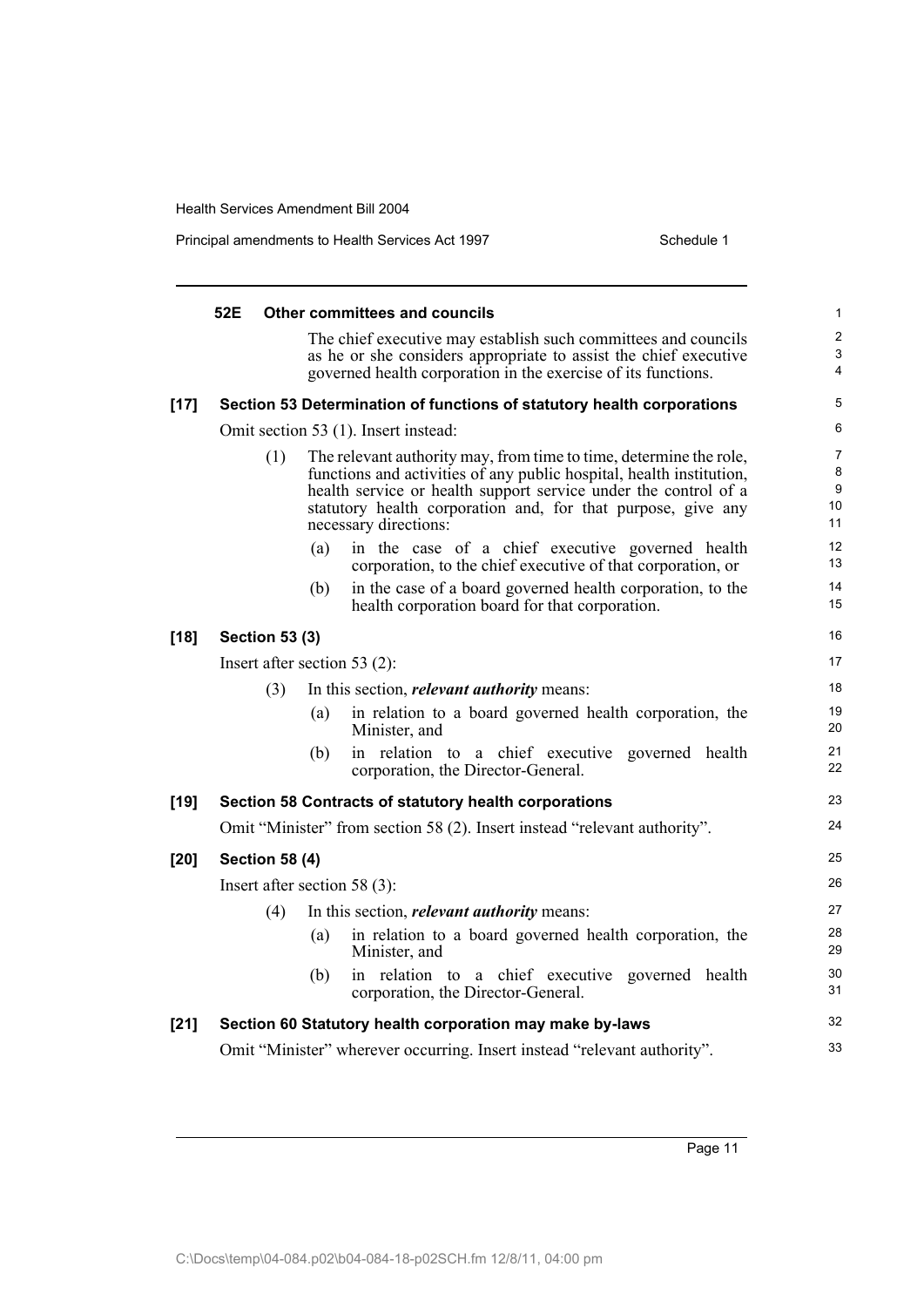Schedule 1 Principal amendments to Health Services Act 1997

| $[22]$ |                                 | Section 60 (1) (f), (g) and (h)                                                                                         | 1                        |
|--------|---------------------------------|-------------------------------------------------------------------------------------------------------------------------|--------------------------|
|        |                                 | Omit the paragraphs. Insert instead:                                                                                    | $\overline{c}$           |
|        |                                 | the keeping of records concerning its acts and decisions,<br>(f)                                                        | 3                        |
|        |                                 | in the case of a board governed health corporation:<br>(g)                                                              | 4                        |
|        |                                 | the keeping of records concerning the acts and<br>(i)<br>decisions of the board, and                                    | 5<br>6                   |
|        |                                 | the procedure for the calling of meetings of the<br>(ii)<br>board and for the conduct of business at those<br>meetings, | $\overline{7}$<br>8<br>9 |
|        | (h)                             | the appointment and functions of its councils and<br>committees.                                                        | 10<br>11                 |
| $[23]$ | <b>Section 60 (7)</b>           |                                                                                                                         | 12                       |
|        | Insert after section $60(6)$ :  |                                                                                                                         | 13                       |
|        | (7)                             | In this section, <i>relevant authority</i> means:                                                                       | 14                       |
|        |                                 | in relation to a board governed health corporation, the<br>(a)<br>Minister, and                                         | 15<br>16                 |
|        | (b)                             | in relation to a chief executive governed health<br>corporation, the Director-General.                                  | 17<br>18                 |
| $[24]$ |                                 | Section 61 Delegations by statutory health corporations                                                                 | 19                       |
|        |                                 | Omit "Minister" wherever occurring in section 61 (2).                                                                   | 20                       |
|        |                                 | Insert instead "relevant authority".                                                                                    | 21                       |
| $[25]$ | Section 61 (4) (a)              |                                                                                                                         | 22                       |
|        |                                 | Omit "statutory". Insert instead "board governed".                                                                      | 23                       |
| $[26]$ | <b>Section 61 (5)</b>           |                                                                                                                         | 24                       |
|        | Insert after section 61 $(4)$ : |                                                                                                                         | 25                       |
|        | (5)                             | In this section, <i>relevant authority</i> means:                                                                       | 26                       |
|        |                                 | in relation to a board governed health corporation, the<br>(a)<br>Minister, and                                         | 27<br>28                 |
|        | (b)                             | in relation to a chief executive governed health<br>corporation, the Director-General.                                  | 29<br>30                 |
|        |                                 |                                                                                                                         |                          |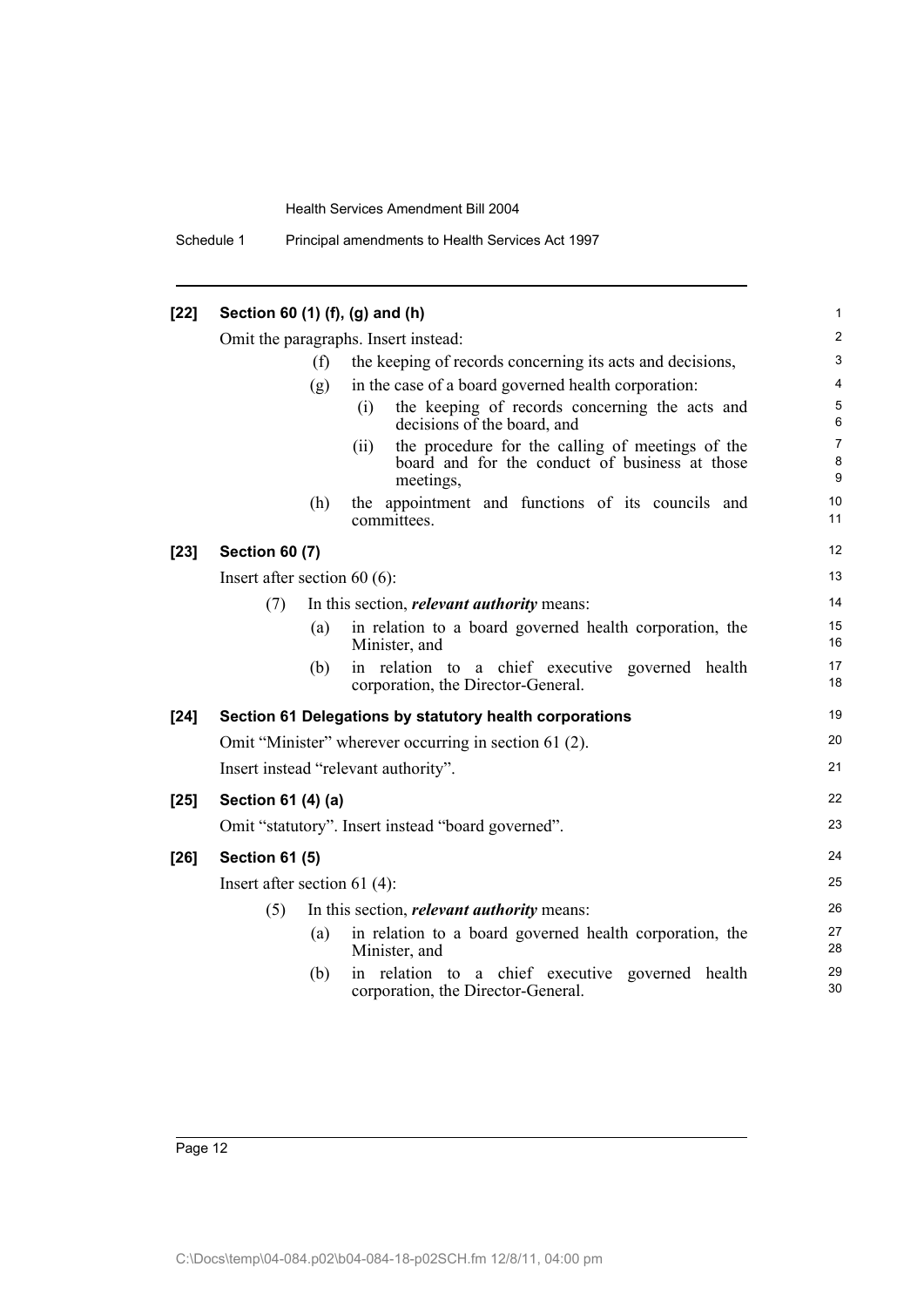Principal amendments to Health Services Act 1997 Schedule 1

| $[27]$ |        |                   | Chapter 9, Part 3<br>Insert after Part 2: |                                                                                                                                                                                              | $\mathbf{1}$<br>2              |
|--------|--------|-------------------|-------------------------------------------|----------------------------------------------------------------------------------------------------------------------------------------------------------------------------------------------|--------------------------------|
|        | Part 3 |                   |                                           | <b>The Health Executive Service</b>                                                                                                                                                          | 3                              |
|        |        | <b>Division 1</b> |                                           | Preliminary                                                                                                                                                                                  | 4                              |
|        | 121A   |                   |                                           | <b>Definitions</b> (cf PSE&M Act s 63)                                                                                                                                                       | 5                              |
|        |        | (1)               | In this Part:                             |                                                                                                                                                                                              | 6                              |
|        |        |                   |                                           | <i>contract of employment</i> means a contract of employment under<br>this Part between a health executive and the Health<br>Administration Corporation.                                     | $\overline{7}$<br>$\bf 8$<br>9 |
|        |        |                   |                                           | executive position means:                                                                                                                                                                    | 10                             |
|        |        |                   | (a)                                       | the position of chief executive of an area health service, or                                                                                                                                | 11                             |
|        |        |                   | (b)                                       | a position the subject of a determination referred to in<br>section $121B(1)$ (b).                                                                                                           | 12<br>13                       |
|        |        |                   |                                           | <i>health executive</i> means a person holding an executive position.                                                                                                                        | 14                             |
|        |        |                   |                                           | <i>remuneration package</i> means the remuneration package for a<br>health executive determined for the time being by the Health<br>Administration Corporation under section 121J.           | 15<br>16<br>17                 |
|        |        | (2)               |                                           | In this Part, a reference to the remuneration package for a health<br>executive is, if a range of amounts has been determined by the<br>Health Administration Corporation, a reference to:   | 18<br>19<br>20                 |
|        |        |                   | (a)                                       | the amount within that range nominated in the executive's<br>contract of employment, or                                                                                                      | 21<br>22                       |
|        |        |                   | (b)                                       | in any other case, the minimum amount within that range.                                                                                                                                     | 23                             |
|        |        | <b>Division 2</b> |                                           | <b>Composition of Health Executive Service</b>                                                                                                                                               | 24                             |
|        | 121B   |                   |                                           | <b>Composition of Health Executive Service (cf PSE&amp;M Act s 65)</b>                                                                                                                       | 25                             |
|        |        | (1)               |                                           | The Health Executive Service comprises:                                                                                                                                                      | 26                             |
|        |        |                   | (a)                                       | the chief executives of the area health services, and                                                                                                                                        | 27                             |
|        |        |                   | (b)                                       | the persons holding:                                                                                                                                                                         | 28                             |
|        |        |                   |                                           | (i)<br>such positions in the NSW Health Service involving<br>employment in connection with public health<br>organisations, other than positions in an affiliated<br>health organisation, and | 29<br>30<br>31<br>32           |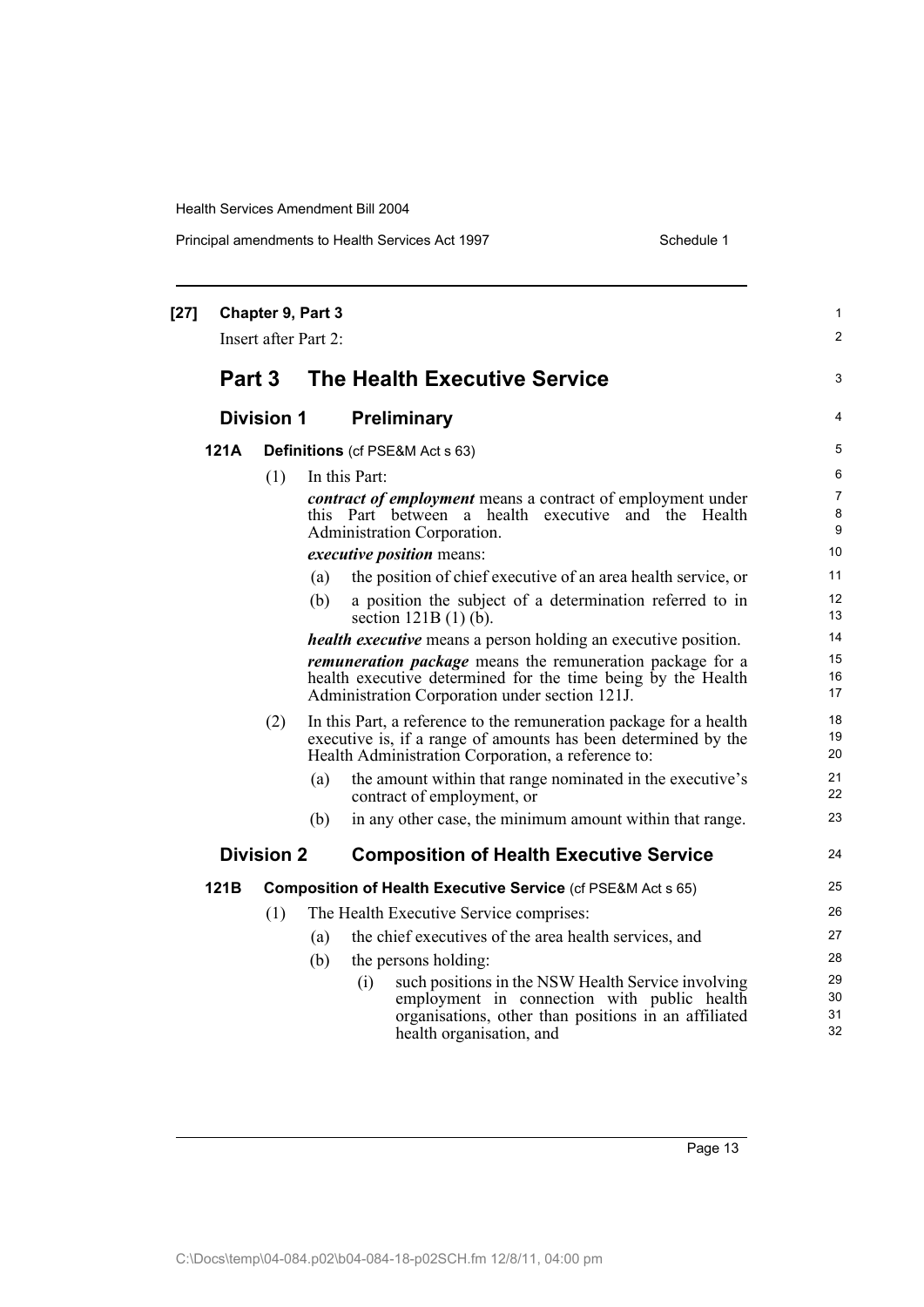#### Schedule 1 Principal amendments to Health Services Act 1997

(ii) such positions in the Health Administration Corporation,

 $\mathbf{Q}$ 9

as are for the time being determined by the Health Administration Corporation to be executive positions.

(2) A list of the positions determined for the time being under subsection (1) (b) is to be made publicly available on the website of the Department of Health.

#### **Division 3 Appointment and employment of health executives**

#### **121C Appointment of health executives** (cf PSE&M Act ss 17 and 24)

- (1) Appointments to vacant executive positions are to be made by the Health Administration Corporation.
- (2) The Health Administration Corporation may appoint any person employed in the NSW Health Service to act in an executive position while the position is vacant or its holder is suspended, sick or absent.
- (3) While acting in an executive position, a person has all the functions of the holder of the position, but does not thereby become a health executive.
- (4) The Health Administration Corporation may, at any time, terminate the appointment of a person to act in an executive position.
- (5) This section does not prevent the payment of an allowance to a person employed in the NSW Health Service for exercising all or any of the functions of an executive position while the position is vacant or its holder is suspended, sick or absent.

#### **121D Term appointments** (cf PSE&M Act s 68)

- (1) Subject to this Act, a health executive holds office for such period (not exceeding 5 years) as is specified in the executive's instrument of appointment, but is eligible (if otherwise qualified) for re-appointment.
- (2) A health executive may be re-appointed with effect before the expiry of the executive's term of office. In that case, the executive's existing term of office expires.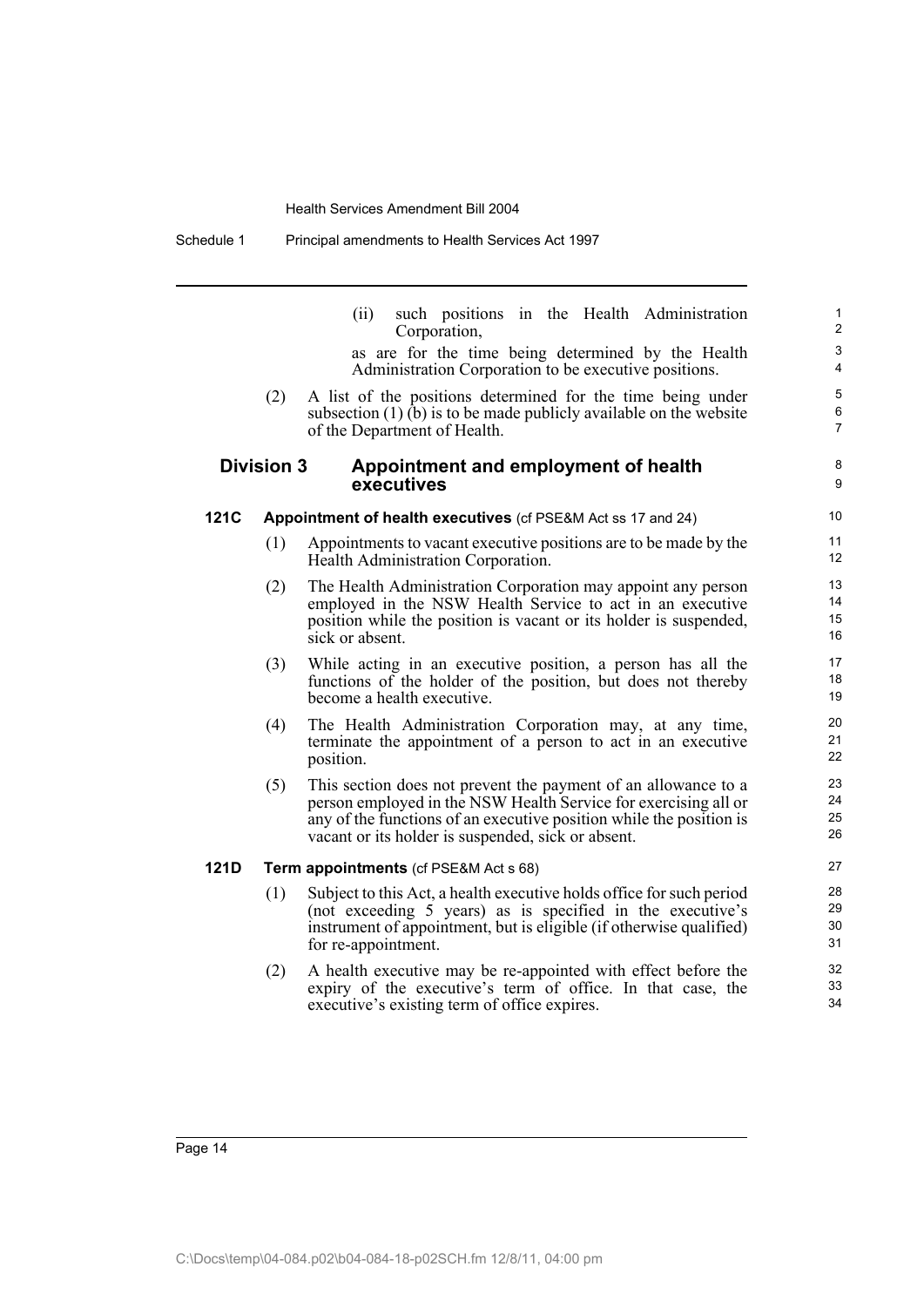Principal amendments to Health Services Act 1997 Schedule 1

| 121E |     | Employment of health executives to be governed by contract of<br>employment (cf PSE&M Act s 69)                                                                                                                                                                  | 1                          |
|------|-----|------------------------------------------------------------------------------------------------------------------------------------------------------------------------------------------------------------------------------------------------------------------|----------------------------|
|      | (1) | The employment of a health executive is to be governed by a<br>contract of employment between the executive and the Health<br>Administration Corporation.                                                                                                        | $\overline{2}$<br>3<br>4   |
|      | (2) | A contract of employment may be made before or after the<br>appointment of the health executive concerned.                                                                                                                                                       | 5<br>6                     |
|      | (3) | A health executive is not appointed by, nor is a health executive's<br>term of office fixed by, the contract of employment.                                                                                                                                      | 7<br>8                     |
|      | (4) | However, a contract of employment may constitute the<br>instrument of appointment if the person authorised to make the<br>appointment is also the person who signs the contract with the<br>health executive concerned.                                          | 9<br>10<br>11<br>12        |
|      | (5) | A contract of employment may be varied at any time by a further<br>contract between the parties.                                                                                                                                                                 | 13<br>14                   |
|      | (6) | A contract of employment may not vary or exclude a provision of<br>this Act or the regulations.                                                                                                                                                                  | 15<br>16                   |
| 121F |     | Matters regulated by contract of employment (cf PSE&M Act s 70)                                                                                                                                                                                                  | 17                         |
|      | (1) | The matters to be dealt with in a contract of employment between<br>a health executive and the Health Administration Corporation<br>include the following:                                                                                                       | 18<br>19<br>20             |
|      |     | the duties of the executive's position (including<br>(a)<br>performance criteria for the purpose of reviews of the<br>executive's performance),                                                                                                                  | 21<br>22<br>23             |
|      |     | the monetary remuneration and employment benefits for<br>(b)<br>the executive as referred to in Division 4 (including the<br>nomination of the amount of the remuneration package if<br>a range of amounts has been determined for the<br>remuneration package). | 24<br>25<br>26<br>27<br>28 |
|      | (2) | A contract of employment may provide for any matter to be<br>determined:                                                                                                                                                                                         | 29<br>30                   |
|      |     | by further agreement between the parties, or<br>(a)                                                                                                                                                                                                              | 31                         |
|      |     | by further agreement between the health executive<br>(b)<br>concerned and some other person specified in the contract,<br><sub>or</sub>                                                                                                                          | 32<br>33<br>34             |
|      |     | by the Health Administration Corporation or by some<br>(c)<br>other person or body specified in the contract.                                                                                                                                                    | 35<br>36                   |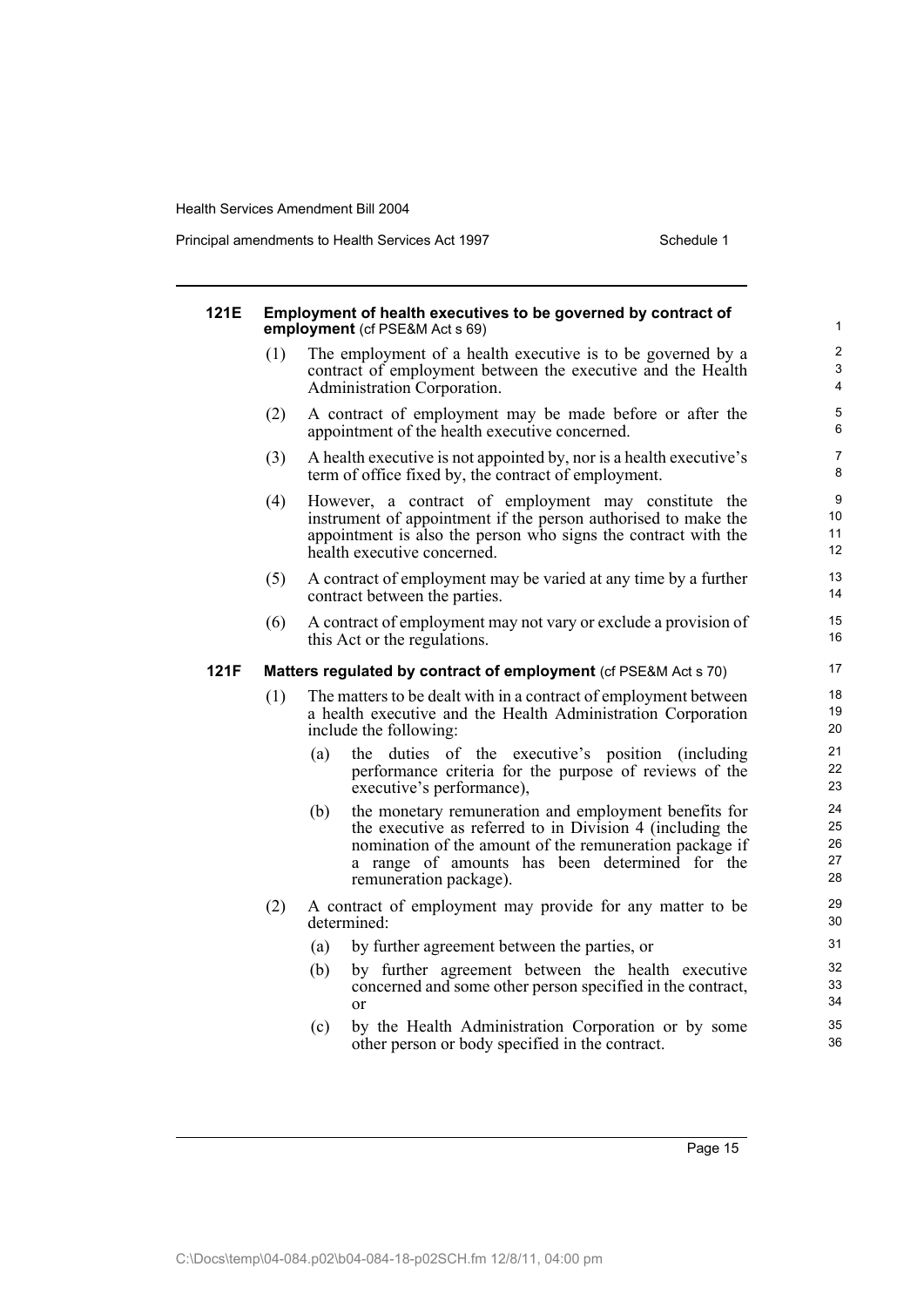| <b>121G</b> | Performance reviews (cf PSE&M Act s 71) |                                                                                                                                                                                                            |                          |  |  |
|-------------|-----------------------------------------|------------------------------------------------------------------------------------------------------------------------------------------------------------------------------------------------------------|--------------------------|--|--|
|             | (1)                                     | A health executive's performance must be reviewed, at least<br>annually, by such person as may be nominated by the Health<br>Administration Corporation.                                                   | 2<br>$\mathfrak{S}$<br>4 |  |  |
|             | (2)                                     | Any such review is to have regard to the agreed performance<br>criteria for the position and any other relevant matter.                                                                                    | 5<br>6                   |  |  |
| 121H        | 72)                                     | Industrial arbitration or legal proceedings excluded (cf PSE&M Acts)                                                                                                                                       | 7<br>8                   |  |  |
|             | (1)                                     | In this section, a reference to the employment of a health<br>executive is a reference to:                                                                                                                 | 9<br>10                  |  |  |
|             |                                         | the appointment of, or failure to appoint, a person to a<br>(a)<br>vacant executive position, or                                                                                                           | 11<br>12                 |  |  |
|             |                                         | the removal, retirement, termination of employment or<br>(b)<br>other cessation of office of a health executive, or                                                                                        | 13<br>14                 |  |  |
|             |                                         | any disciplinary proceedings or disciplinary action taken<br>(c)<br>against a health executive, or                                                                                                         | 15<br>16                 |  |  |
|             |                                         | the remuneration or conditions of employment of a health<br>(d)<br>executive.                                                                                                                              | 17<br>18                 |  |  |
|             | (2)                                     | The employment of a health executive, or any matter, question or<br>dispute relating to any such employment, is not an industrial<br>matter for the purposes of the <i>Industrial Relations Act 1996</i> . | 19<br>20<br>21           |  |  |
|             | (3)                                     | Subsection (2) applies whether or not any person has been<br>appointed to a vacant executive position.                                                                                                     | 22<br>23                 |  |  |
|             | (4)                                     | Part 6 (Unfair dismissals) and Part 9 (Unfair contracts) of<br>Chapter 2 of the <i>Industrial Relations Act 1996</i> do not apply to or<br>in respect of the employment of a health executive.             | 24<br>25<br>26           |  |  |
|             | (5)                                     | Any State industrial instrument (whether made before or after the<br>commencement of this section) does not have effect in so far as<br>it relates to the employment of health executives.                 | 27<br>28<br>29           |  |  |
|             | (6)                                     | Subsection $(5)$ does not prevent the regulations from applying the<br>provisions of an award or industrial agreement to the<br>employment of a health executive.                                          | 30<br>31<br>32           |  |  |
|             | (7)                                     | An appeal does not lie to the Government and Related Employees<br>Appeal Tribunal in relation to the employment of a health<br>executive.                                                                  | 33<br>34<br>35           |  |  |
|             | (8)                                     | No proceedings for an order in the nature of prohibition,<br>certiorari or mandamus or for a declaration or injunction or for<br>any other relief, lie in respect of the appointment of or failure to      | 36<br>37<br>38           |  |  |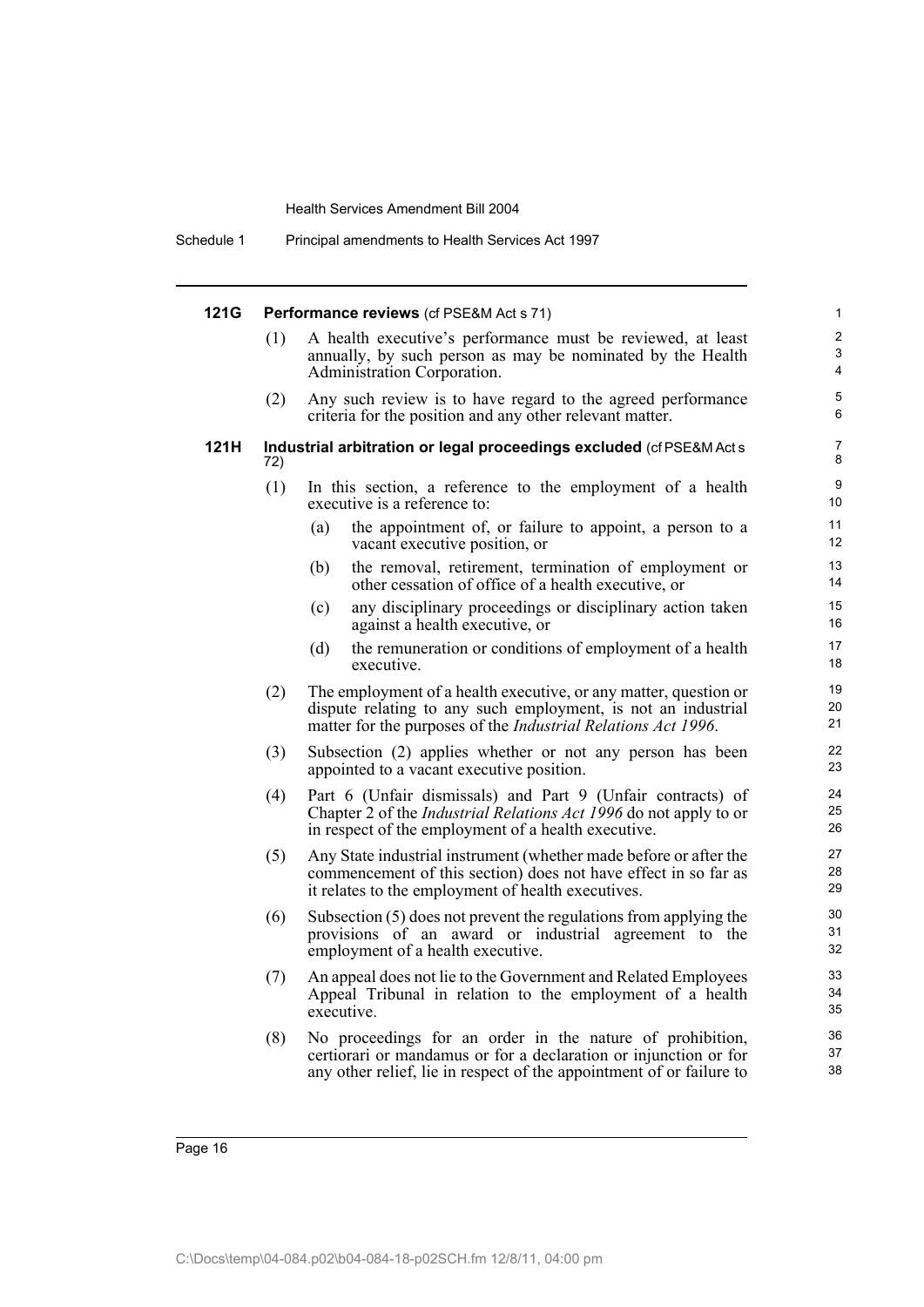Principal amendments to Health Services Act 1997 Schedule 1

|      |                   | appoint a person to an executive position, the entitlement or<br>non-entitlement of a person to be so appointed or the validity or<br>invalidity of any such appointment.                                                                                                         | 1<br>$\overline{c}$<br>3   |
|------|-------------------|-----------------------------------------------------------------------------------------------------------------------------------------------------------------------------------------------------------------------------------------------------------------------------------|----------------------------|
|      | (9)               | In this section, <i>industrial agreement</i> includes any determination<br>under section 115.                                                                                                                                                                                     | 4<br>5                     |
|      | <b>Division 4</b> | <b>Remuneration of health executives</b>                                                                                                                                                                                                                                          | 6                          |
| 1211 |                   | <b>Definitions</b> (cf PSE&M Act s 73)                                                                                                                                                                                                                                            | 7                          |
|      |                   | In this Division:                                                                                                                                                                                                                                                                 | 8                          |
|      |                   | <i>approved</i> means approved for the time being, in writing, by the<br>Health Administration Corporation, either generally or in relation<br>to any health executive or class of health executives.                                                                             | 9<br>10<br>11              |
|      |                   | employment benefit means:                                                                                                                                                                                                                                                         | 12                         |
|      |                   | contributions payable to a superannuation scheme by the<br>(a)<br>Health Administration Corporation in respect of a health<br>executive, including any liability of the Corporation to<br>make any such contributions or to pay approved costs<br>associated with that scheme, or | 13<br>14<br>15<br>16<br>17 |
|      |                   | the provision by the Health Administration Corporation of<br>(b)<br>a motor vehicle for private use by a health executive, or                                                                                                                                                     | 18<br>19                   |
|      |                   | any other approved benefit provided to a health executive<br>(c)<br>at the cost of the Health Administration Corporation (being)<br>a benefit of a private nature).                                                                                                               | 20<br>21<br>22             |
|      |                   | <i>monetary remuneration</i> includes allowances paid in money, but<br>does not include:                                                                                                                                                                                          | 23<br>24                   |
|      |                   | (a)<br>travelling or subsistence allowances, or                                                                                                                                                                                                                                   | 25                         |
|      |                   | (b)<br>allowances in relation to relocation expenses, or                                                                                                                                                                                                                          | 26                         |
|      |                   | (c)<br>any other allowances in relation to expenses incurred in the<br>discharge of a health executive's duties.                                                                                                                                                                  | 27<br>28                   |
|      |                   | superannuation scheme means a superannuation scheme<br>established by or under an Act or approved for the purposes of<br>this definition.                                                                                                                                         | 29<br>30<br>31             |
| 121J |                   | Determination of remuneration packages                                                                                                                                                                                                                                            | 32                         |
|      | (1)               | The Health Administration Corporation may from time to time<br>determine the remuneration packages for health executives.                                                                                                                                                         | 33<br>34                   |
|      | (2)               | The amount of the remuneration package for a health executive<br>is to be no less than the minimum amount that may be determined<br>by the Statutory and Other Offices Remuneration Tribunal under<br>Part 3A of the Statutory and Other Offices Remuneration Act                 | 35<br>36<br>37<br>38       |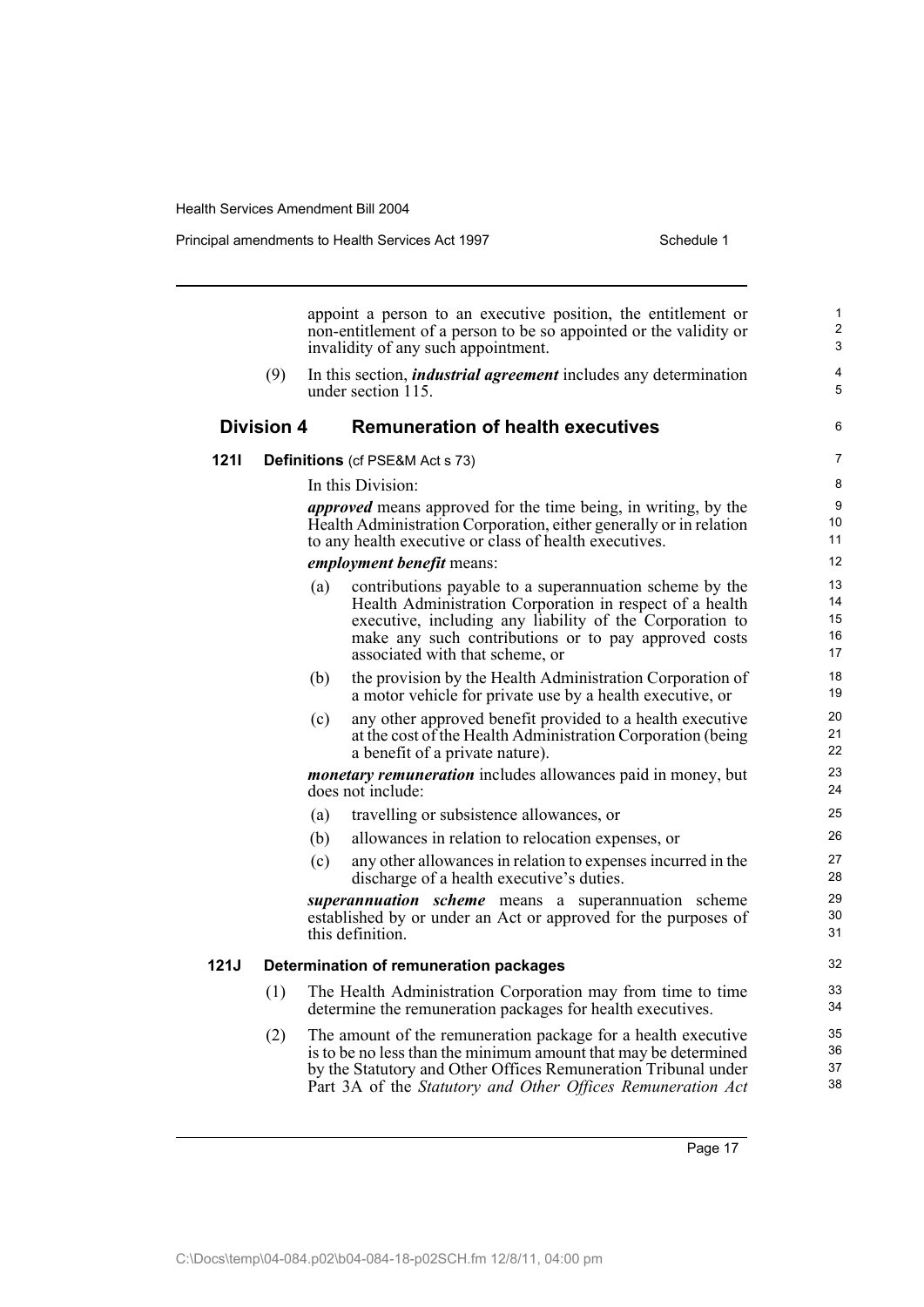Schedule 1 Principal amendments to Health Services Act 1997

*1975* with respect to the remuneration package for an executive officer within the meaning of Part 3.1 of the *Public Sector Employment and Management Act 2002*.

1 2 3

#### **121K Monetary remuneration and employment benefits for health executives** (cf PSE&M Act s 74)

- (1) Health executives are entitled to monetary remuneration at such rate, and employment benefits of such kinds, as are provided in their contract of employment.
- (2) Contributions payable to a superannuation scheme by the Health Administration Corporation in respect of a health executive that are required to be made by the Corporation under a law of the State relating to superannuation are, until provided for by the executive's contract of employment, taken to be an employment benefit provided in the contract.
- (3) The total amount of:
	- (a) the annual rate of monetary remuneration for a health executive, and
	- (b) the annual cost of employment benefits provided for a health executive under the relevant contract of employment,

is to be equal to the amount of the remuneration package for the executive.

- (4) The cost of an employment benefit is the approved amount or an amount calculated in the approved manner.
- (5) This section does not affect:
	- (a) any approved performance-related incentive payments made to a health executive, or
	- (b) any remuneration or benefits to which a health executive is otherwise entitled by law (such as statutory or agreed fees for attendance at meetings or the like).
- (6) A contract of employment may provide for the payment of part of the monetary remuneration under the contract to be made in the form of a periodic leave loading.
- (7) A health executive is entitled to be paid an amount equivalent to the approved cost of a part of any entitlement to take annual or extended leave with pay if the executive forgoes (with the approval of the Health Administration Corporation) the right to take that part of that leave. This subsection has effect despite anything to the contrary in the *Annual Holidays Act 1944* or any other Act.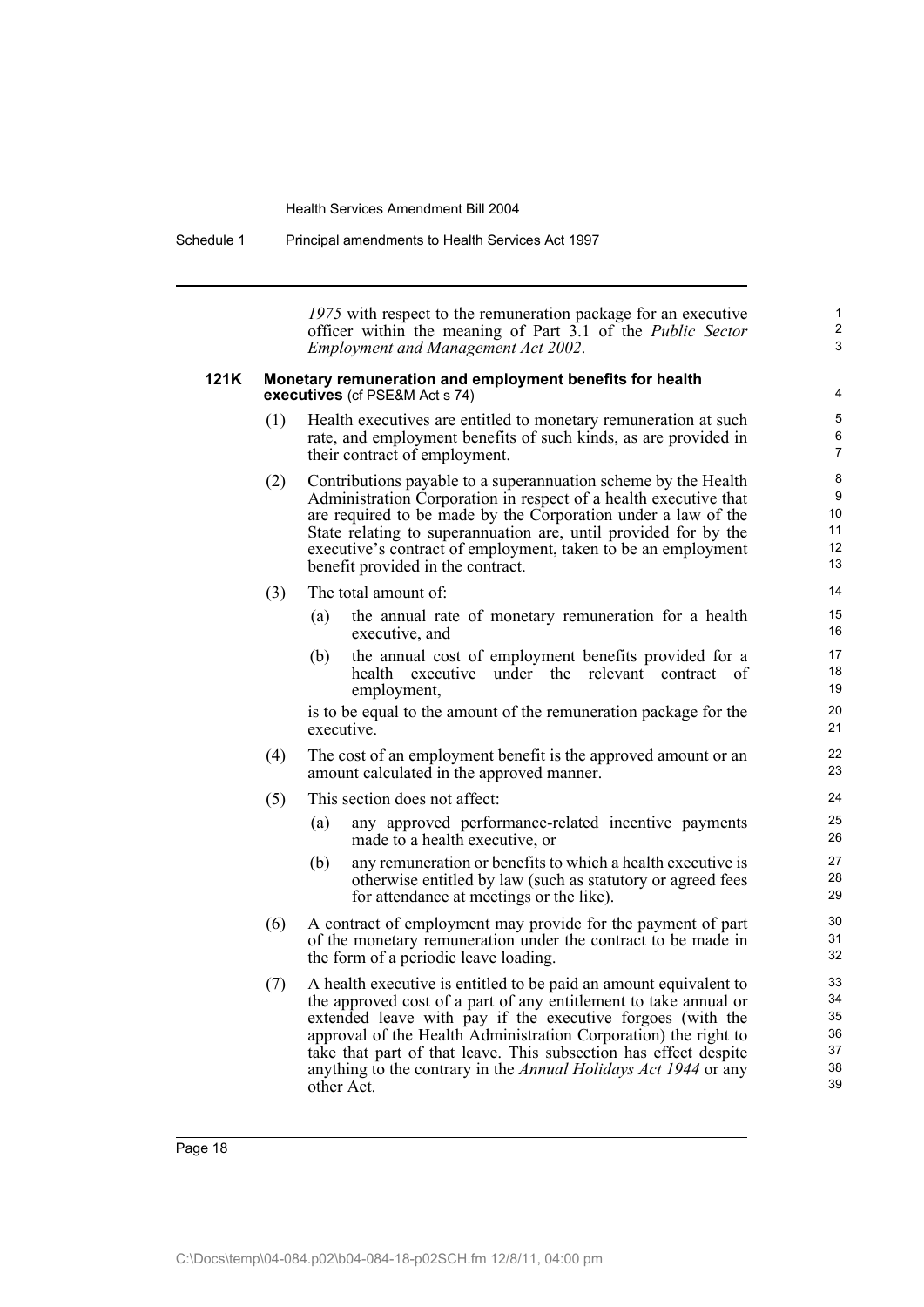Principal amendments to Health Services Act 1997 Schedule 1

|      | (8)<br>(9)        |            | During any period when the monetary remuneration and<br>employment benefits for a health executive cannot be determined<br>under subsection $(1)$ , the executive is entitled to monetary<br>remuneration at the rate of the amount of the remuneration<br>package for the executive, subject to any subsequent adjustment<br>of payments in accordance with the executive's contract of<br>employment.<br>If the remuneration package for a health executive is varied, the<br>executive is entitled to monetary remuneration and employment<br>benefits in accordance with the executive's contract of<br>employment pending any necessary variation of the contract and<br>adjustment of payments to comply with this section with effect<br>from the date of the variation. | $\mathbf{1}$<br>2<br>3<br>$\overline{4}$<br>5<br>6<br>$\overline{7}$<br>8<br>9<br>10 <sup>°</sup><br>11<br>12<br>13 |
|------|-------------------|------------|---------------------------------------------------------------------------------------------------------------------------------------------------------------------------------------------------------------------------------------------------------------------------------------------------------------------------------------------------------------------------------------------------------------------------------------------------------------------------------------------------------------------------------------------------------------------------------------------------------------------------------------------------------------------------------------------------------------------------------------------------------------------------------|---------------------------------------------------------------------------------------------------------------------|
| 121L |                   |            | Travelling and subsistence allowances etc (cf PSE&M Act s 75)                                                                                                                                                                                                                                                                                                                                                                                                                                                                                                                                                                                                                                                                                                                   | 14                                                                                                                  |
|      | (1)               |            | A health executive is entitled to be paid:                                                                                                                                                                                                                                                                                                                                                                                                                                                                                                                                                                                                                                                                                                                                      | 15                                                                                                                  |
|      |                   | (a)        | such travelling and subsistence allowances, and                                                                                                                                                                                                                                                                                                                                                                                                                                                                                                                                                                                                                                                                                                                                 | 16                                                                                                                  |
|      |                   | (b)        | such allowances in relation to relocation expenses, and                                                                                                                                                                                                                                                                                                                                                                                                                                                                                                                                                                                                                                                                                                                         | 17                                                                                                                  |
|      |                   | (c)        | such other allowances in relation to expenses incurred in<br>the discharge of the executive's duties,                                                                                                                                                                                                                                                                                                                                                                                                                                                                                                                                                                                                                                                                           | 18<br>19                                                                                                            |
|      |                   |            | as the Health Administration Corporation may from time to time<br>determine in respect of the executive.                                                                                                                                                                                                                                                                                                                                                                                                                                                                                                                                                                                                                                                                        | 20<br>21                                                                                                            |
|      | (2)               |            | A health executive's contract of employment:                                                                                                                                                                                                                                                                                                                                                                                                                                                                                                                                                                                                                                                                                                                                    | 22                                                                                                                  |
|      |                   | (a)        | may provide for the payment to the executive of<br>allowances of the kind referred to in this section, and                                                                                                                                                                                                                                                                                                                                                                                                                                                                                                                                                                                                                                                                      | 23<br>24                                                                                                            |
|      |                   | (b)        | may regulate the payment of allowances to the executive<br>under this section.                                                                                                                                                                                                                                                                                                                                                                                                                                                                                                                                                                                                                                                                                                  | 25<br>26                                                                                                            |
|      | <b>Division 5</b> |            | Removal, retirement etc of health executives                                                                                                                                                                                                                                                                                                                                                                                                                                                                                                                                                                                                                                                                                                                                    | 27                                                                                                                  |
| 121M |                   |            | Vacation of executive positions (cf PSE&M Act s 76)                                                                                                                                                                                                                                                                                                                                                                                                                                                                                                                                                                                                                                                                                                                             | 28                                                                                                                  |
|      | (1)               | executive: | The position of a health executive becomes vacant if the                                                                                                                                                                                                                                                                                                                                                                                                                                                                                                                                                                                                                                                                                                                        | 29<br>30                                                                                                            |
|      |                   | (a)        | dies, or                                                                                                                                                                                                                                                                                                                                                                                                                                                                                                                                                                                                                                                                                                                                                                        | 31                                                                                                                  |
|      |                   | (b)        | completes a term of office and is not re-appointed, or                                                                                                                                                                                                                                                                                                                                                                                                                                                                                                                                                                                                                                                                                                                          | 32                                                                                                                  |
|      |                   | (c)        | is removed from office, or retires or is retired from office,<br>under this or any other Act, or                                                                                                                                                                                                                                                                                                                                                                                                                                                                                                                                                                                                                                                                                | 33<br>34                                                                                                            |
|      |                   | (d)        | resigns his or her position in writing addressed to the<br>Health Administration Corporation and the Corporation<br>accepts the resignation.                                                                                                                                                                                                                                                                                                                                                                                                                                                                                                                                                                                                                                    | 35<br>36<br>37                                                                                                      |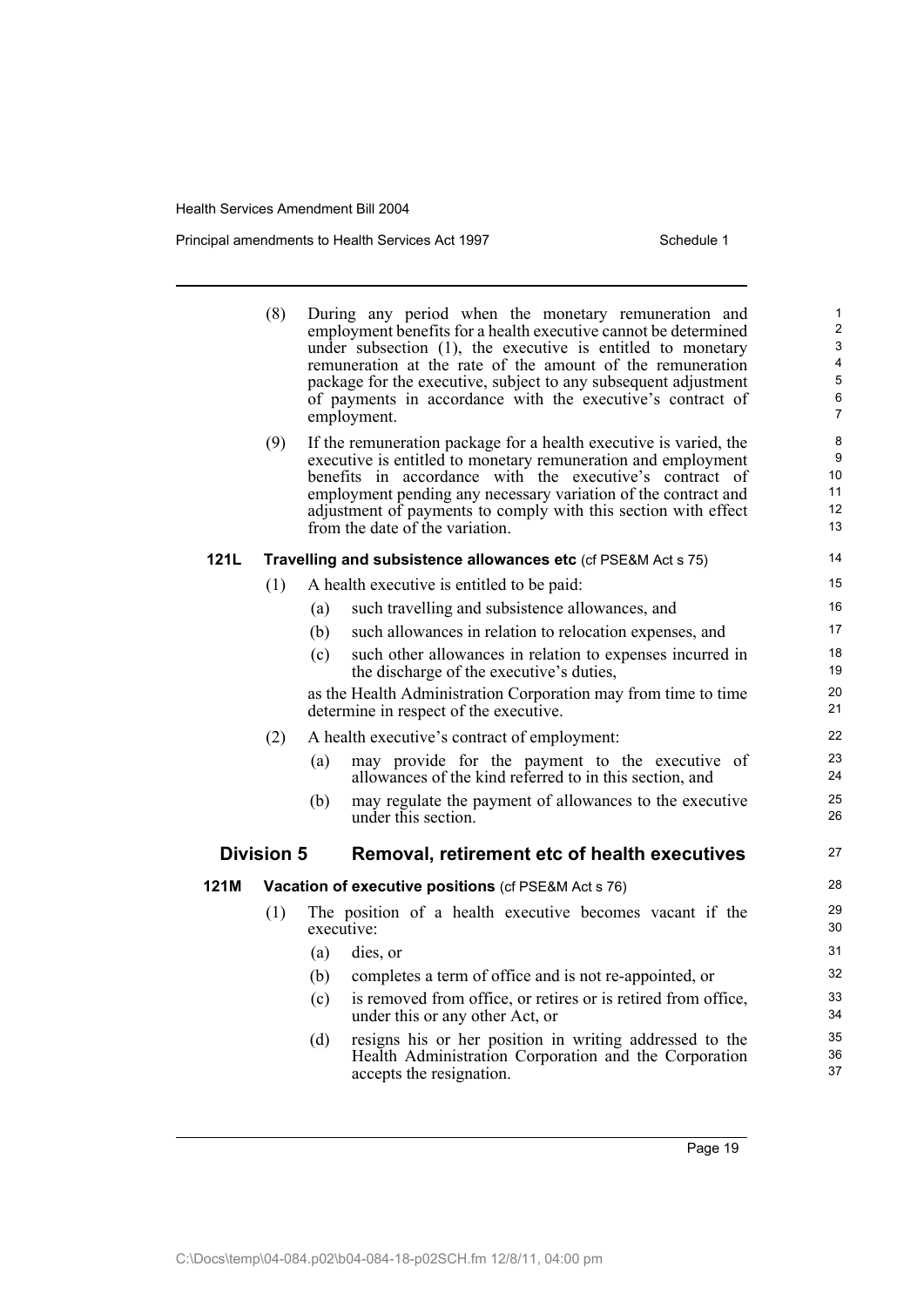|             | (2) | This section does not affect any other provision by or under<br>which a health executive vacates his or her position.                                                                                                            | 1<br>$\overline{2}$       |
|-------------|-----|----------------------------------------------------------------------------------------------------------------------------------------------------------------------------------------------------------------------------------|---------------------------|
| <b>121N</b> |     | Removal of health executives from office (cf PSE&M Act s 77)                                                                                                                                                                     | 3                         |
|             | (1) | The Health Administration Corporation may remove a health<br>executive from an executive position at any time for any or no<br>reason and without notice.                                                                        | $\overline{4}$<br>5<br>6  |
|             | (2) | The Health Administration Corporation:                                                                                                                                                                                           | $\overline{7}$            |
|             |     | may declare a health executive who is removed from an<br>(a)<br>executive position by the Corporation under subsection (1)<br>to be an unattached officer, and                                                                   | 8<br>9<br>10 <sup>°</sup> |
|             |     | (b)<br>may revoke any such declaration.                                                                                                                                                                                          | 11                        |
|             | (3) | While a declaration under subsection (2) remains in force, the<br>person to whom the declaration relates:                                                                                                                        | 12<br>13                  |
|             |     | (a)<br>is to be regarded as a health executive, although not<br>holding an executive position, and                                                                                                                               | 14<br>15                  |
|             |     | (b)<br>is entitled to monetary remuneration and employment<br>benefits as if the person had not been removed from his or<br>her position.                                                                                        | 16<br>17<br>18            |
|             | (4) | If:                                                                                                                                                                                                                              | 19                        |
|             |     | (a)<br>a health executive is removed from an executive position<br>under subsection (1) and a declaration is not made in<br>relation to the executive under subsection $(2)$ , or                                                | 20<br>21<br>22            |
|             |     | a declaration under subsection (2) made in relation to a<br>(b)<br>health executive is revoked,                                                                                                                                  | 23<br>24                  |
|             |     | the executive ceases to be a health executive, unless appointed to<br>some other executive position.                                                                                                                             | 25<br>26                  |
|             | (5) | A person who ceases to be a health executive because of<br>subsection (4) ceases to be a member of staff of the Health<br>Administration Corporation unless appointed to some other<br>position on the staff of the Corporation. | 27<br>28<br>29<br>30      |
|             | (6) | The making of a declaration under subsection $(2)$ in relation to a<br>health executive does not prevent the executive from ceasing to<br>be a health executive because of the completion of the<br>executive's term of office.  | 31<br>32<br>33<br>34      |
|             | (7) | Clause 11 of Schedule 4 to the Public Sector Employment and<br><i>Management Act 2002</i> applies to and in respect of a person:                                                                                                 | 35<br>36                  |
|             |     | who ceases to be a health executive pursuant to this<br>(a)<br>section, and                                                                                                                                                      | 37<br>38                  |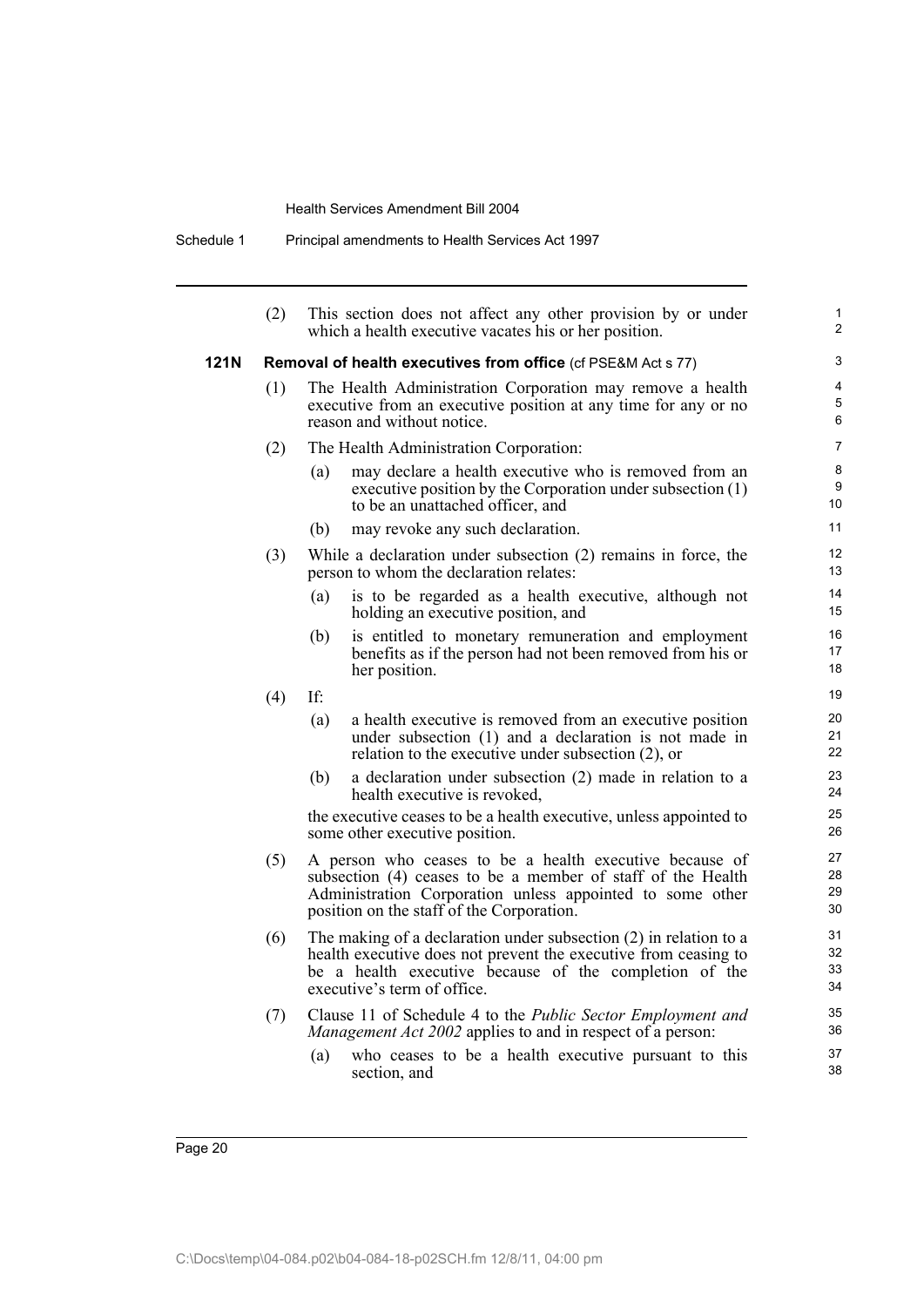Principal amendments to Health Services Act 1997 Schedule 1

|      |     | (b)<br>who, immediately before he or she became a health<br>executive, was an executive officer to whom that clause<br>applied,                                                                                                                                                                                 | $\mathbf{1}$<br>$\overline{2}$<br>3 |
|------|-----|-----------------------------------------------------------------------------------------------------------------------------------------------------------------------------------------------------------------------------------------------------------------------------------------------------------------|-------------------------------------|
|      |     | as it would have applied to the person had he or she ceased to be<br>an executive officer, as referred to in clause $11$ (7) of that<br>Schedule, when he or she ceased to be a health executive.                                                                                                               | 4<br>5<br>6                         |
| 1210 |     | Compensation etc where health executive is removed from office<br>(cf PSE&M Act s 78)                                                                                                                                                                                                                           | 7                                   |
|      | (1) | This section applies to the following persons:                                                                                                                                                                                                                                                                  | 8                                   |
|      |     | a health executive who is removed from office under<br>(a)<br>section 121N (1) and ceases to be a health executive<br>because of section $121N(4)$ ,                                                                                                                                                            | 9<br>10<br>11                       |
|      |     | a health executive who is otherwise removed from office<br>(b)<br>(except for misbehaviour after due inquiry),                                                                                                                                                                                                  | 12<br>13                            |
|      |     | (c)<br>a health executive who was employed in the NSW Health<br>Service when first appointed as a health executive, whose<br>term of office as a health executive expires and who is not<br>re-appointed.                                                                                                       | 14<br>15<br>16<br>17                |
|      |     | However, this section does not apply to or in respect of a health<br>executive who consents to a transfer at a lower level of<br>remuneration.                                                                                                                                                                  | 18<br>19<br>20                      |
|      | (2) | A person to whom this section applies is entitled to such<br>compensation (if any) as the Statutory and Other Offices<br>Remuneration Tribunal determines.                                                                                                                                                      | 21<br>22<br>23                      |
|      | (3) | The Statutory and Other Offices Remuneration Tribunal:                                                                                                                                                                                                                                                          | 24                                  |
|      |     | (a)<br>may determine that compensation is payable for the failure<br>to re-appoint a health executive only if the Tribunal is<br>satisfied that the person had a reasonable expectation of<br>being re-appointed, and                                                                                           | 25<br>26<br>27<br>28                |
|      |     | must have regard to any general directions given to the<br>(b)<br>Tribunal by the Minister as to the matters to be taken into<br>consideration when it makes determinations under this<br>section.                                                                                                              | 29<br>30<br>31<br>32                |
|      | (4) | The maximum compensation payable is an amount equal to the<br>person's remuneration package for the period of 38 weeks.                                                                                                                                                                                         | 33<br>34                            |
|      | (5) | The person is not entitled to any other compensation for the<br>removal or retirement from office or for the failure to re-appoint<br>the person or to any remuneration in respect of the office for any<br>period afterwards (except remuneration in respect of a<br>subsequent re-appointment to the office). | 35<br>36<br>37<br>38<br>39          |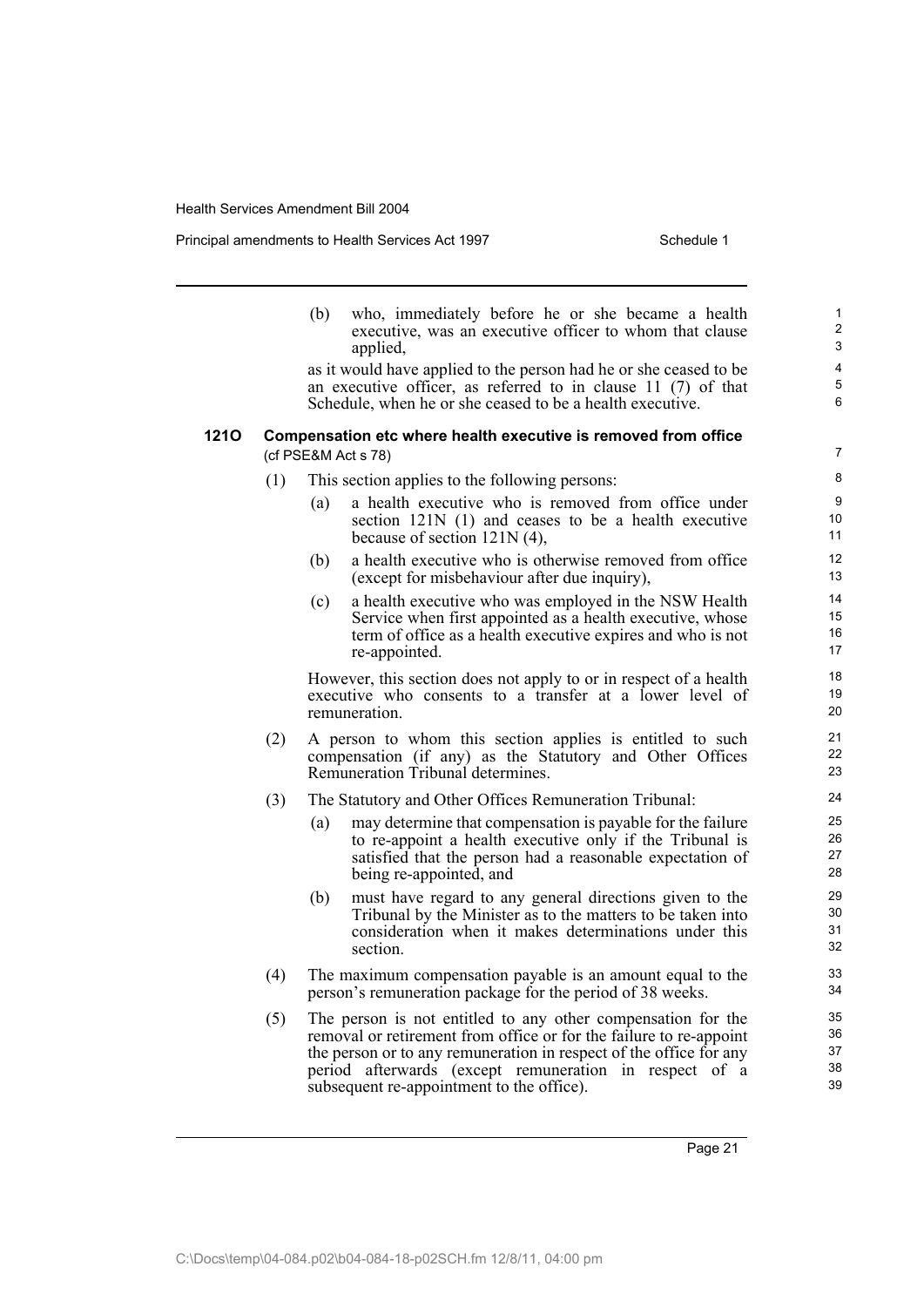Schedule 1 Principal amendments to Health Services Act 1997

|      | (6)               |     |                | A health executive who is removed from office or not<br>re-appointed is not entitled to compensation under this section if:                                                                                        | $\mathbf{1}$<br>$\overline{2}$ |
|------|-------------------|-----|----------------|--------------------------------------------------------------------------------------------------------------------------------------------------------------------------------------------------------------------|--------------------------------|
|      |                   | (a) | of office:     | the person is appointed on that removal or expiry of term                                                                                                                                                          | 3<br>$\overline{4}$            |
|      |                   |     | (i)            | to another executive position within the meaning of<br>this Part, or                                                                                                                                               | 5<br>6                         |
|      |                   |     | (ii)           | to an executive position within the meaning of the<br>Public Sector Employment and Management Act<br>2002, and                                                                                                     | $\overline{7}$<br>8<br>9       |
|      |                   | (b) |                | the remuneration package for the holder of that position is<br>not less than the remuneration package for the holder of the<br>former position.                                                                    | 10<br>11<br>12                 |
|      | (7)               |     |                | If the Statutory and Other Offices Remuneration Tribunal<br>determines that compensation is payable under this section, it<br>must, in its determination, specify the period to which the<br>compensation relates. | 13<br>14<br>15<br>16           |
|      | (8)               |     |                | During the period so specified, the person:                                                                                                                                                                        | 17                             |
|      |                   | (a) | meaning        | may not be employed in a public sector service within the<br>of the <i>Public</i><br>Sector Employment<br>and<br>Management Act 2002, and                                                                          | 18<br>19<br>20                 |
|      |                   | (b) | and            | may not be employed in the service of a State owned<br>corporation or a subsidiary of a State owned corporation,                                                                                                   | 21<br>22<br>23                 |
|      |                   | (c) |                | may not be appointed to any statutory office,                                                                                                                                                                      | 24                             |
|      |                   |     |                | unless arrangements are made for a refund of the proportionate<br>amount of the compensation.                                                                                                                      | 25<br>26                       |
|      | <b>Division 6</b> |     | <b>General</b> |                                                                                                                                                                                                                    | 27                             |
| 121P |                   |     |                | Incumbent officers' accrued leave (cf PSE&M Act s 80)                                                                                                                                                              | 28                             |
|      | (1)               |     | A person who:  |                                                                                                                                                                                                                    | 29                             |
|      |                   | (a) |                | was a chief executive of a statutory health corporation, or<br>was employed in the public sector, when appointed to an<br>executive position, and                                                                  | 30<br>31<br>32                 |
|      |                   | (b) |                | had a right to accrued extended or annual leave with pay<br>immediately before that appointment, and                                                                                                               | 33<br>34                       |
|      |                   | (c) |                | has not taken that leave before taking up duties in the<br>executive position,                                                                                                                                     | 35<br>36                       |
|      |                   |     |                |                                                                                                                                                                                                                    |                                |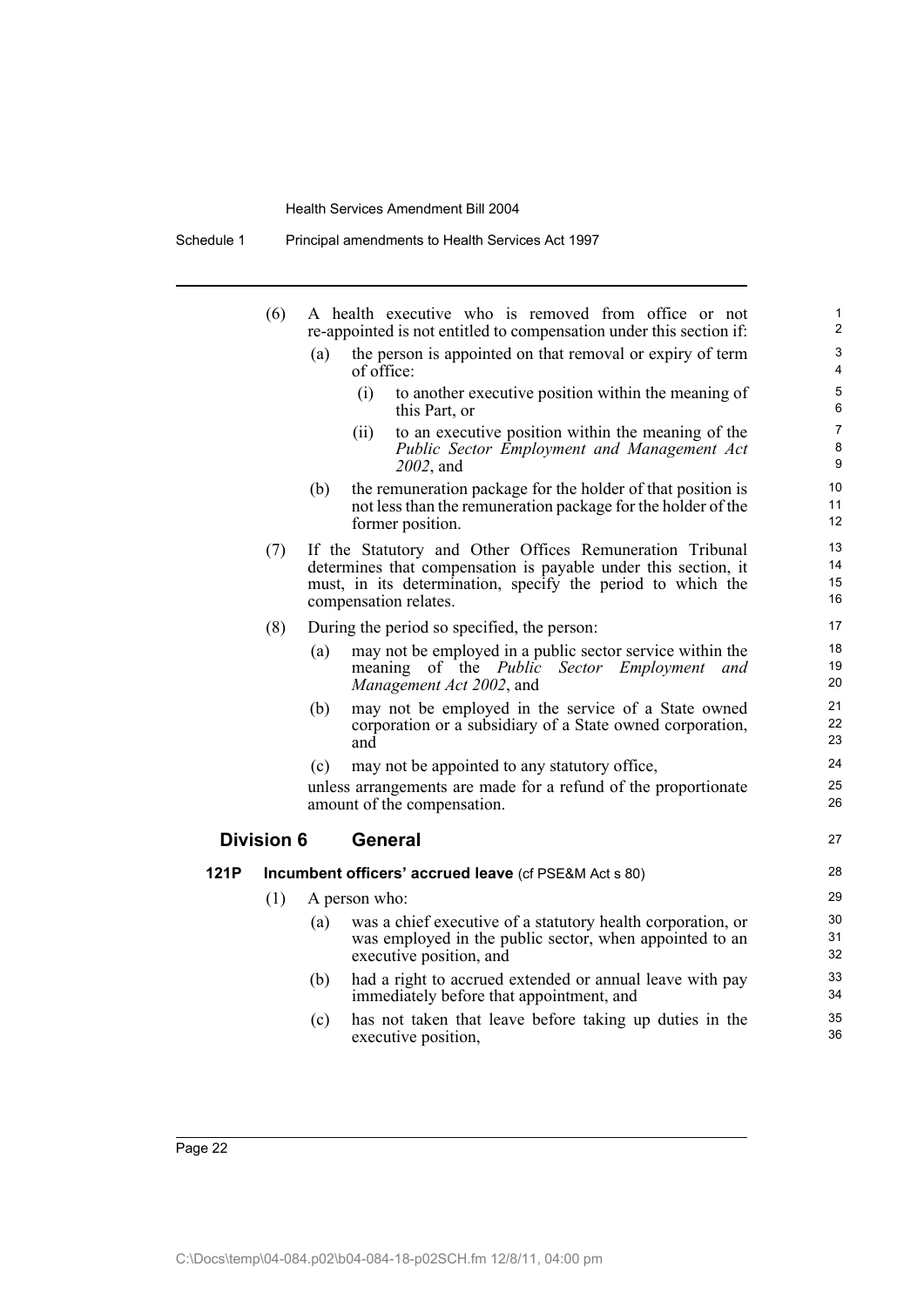Principal amendments to Health Services Act 1997 **Schedule 1** Schedule 1

is entitled, on taking up those duties, to be paid instead of that leave (or any part of that leave) the money value of that leave (or part) as a gratuity if the person so elects. (2) An election under this section is to be made within the time and in the manner determined by the Health Administration Corporation. (3) The money value of leave is to be calculated at the rate of pay of the person immediately before appointment to the executive position. (4) A person who was a chief executive of a statutory health corporation, or was employed in the public sector, when appointed to an executive position retains any right to extended, annual, sick or other leave accrued or accruing to the person immediately before the appointment (except any accrued leave which is paid out by a gratuity under subsection (1)). (5) In this section, a reference to employment in the public sector is a reference to: (a) employment in the NSW Health Service, the Public Service or the Teaching Service, or (b) employment as a member of NSW Police, or (c) employment as an officer in the service of a public authority within the meaning of Part 3.1 of the *Public Sector Employment and Management Act 2002*, or (d) appointment to a statutory office. **121Q Effect on incumbent when position ceases to be executive position** (cf PSE&M Act s 81) (1) If a position ceases to be designated as an executive position by a determination under section 121B (1) (b): (a) the position is abolished, and (b) any person holding the position ceases to be a member of staff of the Health Administration Corporation unless appointed to some other position on the staff of the Corporation or declared to be an authorised officer under section  $121N(2)$ . (2) A person referred to in subsection (1) (b) has the same rights and obligations as if the person had ceased to be a health executive because of section  $121N(4)$ . 1 2 3 4 5 6 7 8  $\overline{Q}$ 10 11 12 13 14 15 16 17 18 19  $20$ 21 22 23 24 25 26 27 28 29 30 31 32 33 34 35 36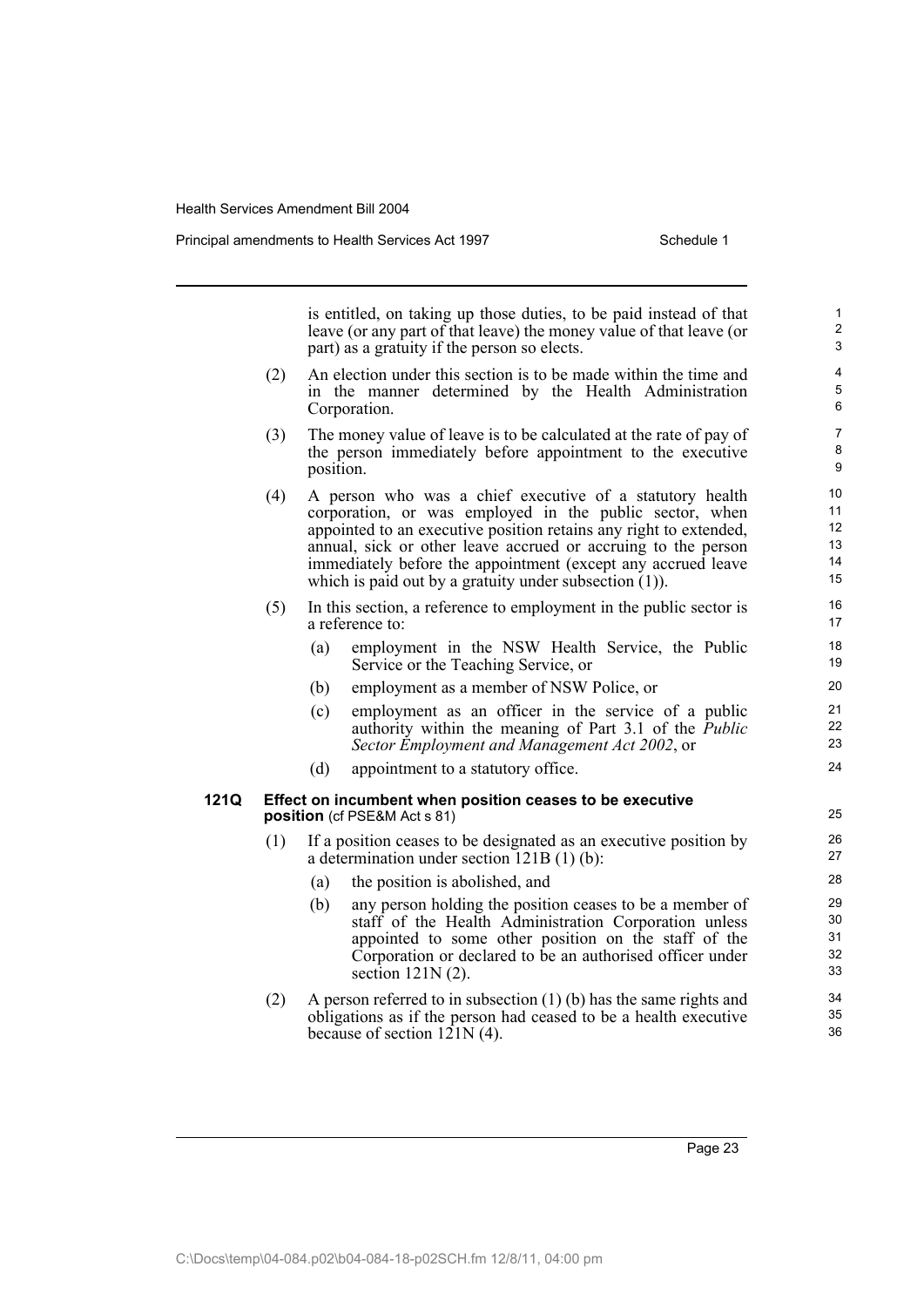Schedule 1 Principal amendments to Health Services Act 1997

|      |                   | Omit the Schedule. Insert instead:                                                                                                                                                                                                                                                                    | 19                                          |
|------|-------------------|-------------------------------------------------------------------------------------------------------------------------------------------------------------------------------------------------------------------------------------------------------------------------------------------------------|---------------------------------------------|
| [28] | <b>Schedule 2</b> |                                                                                                                                                                                                                                                                                                       | 18                                          |
|      |                   | This Part prevails over any inconsistent provision of any other<br>Act or law or of the terms of appointment of or contract with a<br>person.                                                                                                                                                         | 15<br>16<br>17                              |
|      | <b>121T</b>       | <b>Operation of Part</b> (cf PSE&M Act s 84)                                                                                                                                                                                                                                                          | 14                                          |
|      | <b>121S</b>       | Approval to undertake other paid work (cf PSE&M Act s 83)<br>A health executive is not to undertake any paid work outside the<br>duties of the executive position without the consent of the Health<br>Administration Corporation.                                                                    | 10<br>11<br>12<br>13                        |
|      |                   | A position referred to in a determination under section $121B(1)$<br>(b) does not cease to be an executive position merely because of<br>a change in the title of the position.                                                                                                                       | 7<br>8<br>9                                 |
|      | <b>121R</b>       | Change in title of positions (cf PSE&M Act s 82)                                                                                                                                                                                                                                                      | 6                                           |
|      |                   | A determination under section $121B(1)$ (b) that omits or adds an<br>(3)<br>executive position may contain other provisions of a savings or<br>transitional nature consequent on a position becoming or ceasing<br>to be an executive position or becoming a different kind of<br>executive position. | 1<br>$\overline{\mathbf{c}}$<br>3<br>4<br>5 |

(Section 41)

21

| Column 1                                  | Column 2             |  |  |
|-------------------------------------------|----------------------|--|--|
| Name of statutory health corporation      | Nature of governance |  |  |
| Clinical Excellence Commission            | Board                |  |  |
| HealthOuest                               | Board                |  |  |
| Justice Health                            | Board                |  |  |
| The Royal Alexandra Hospital for Children | Chief executive      |  |  |
| The Stewart House Preventorium, Curl Curl | Board                |  |  |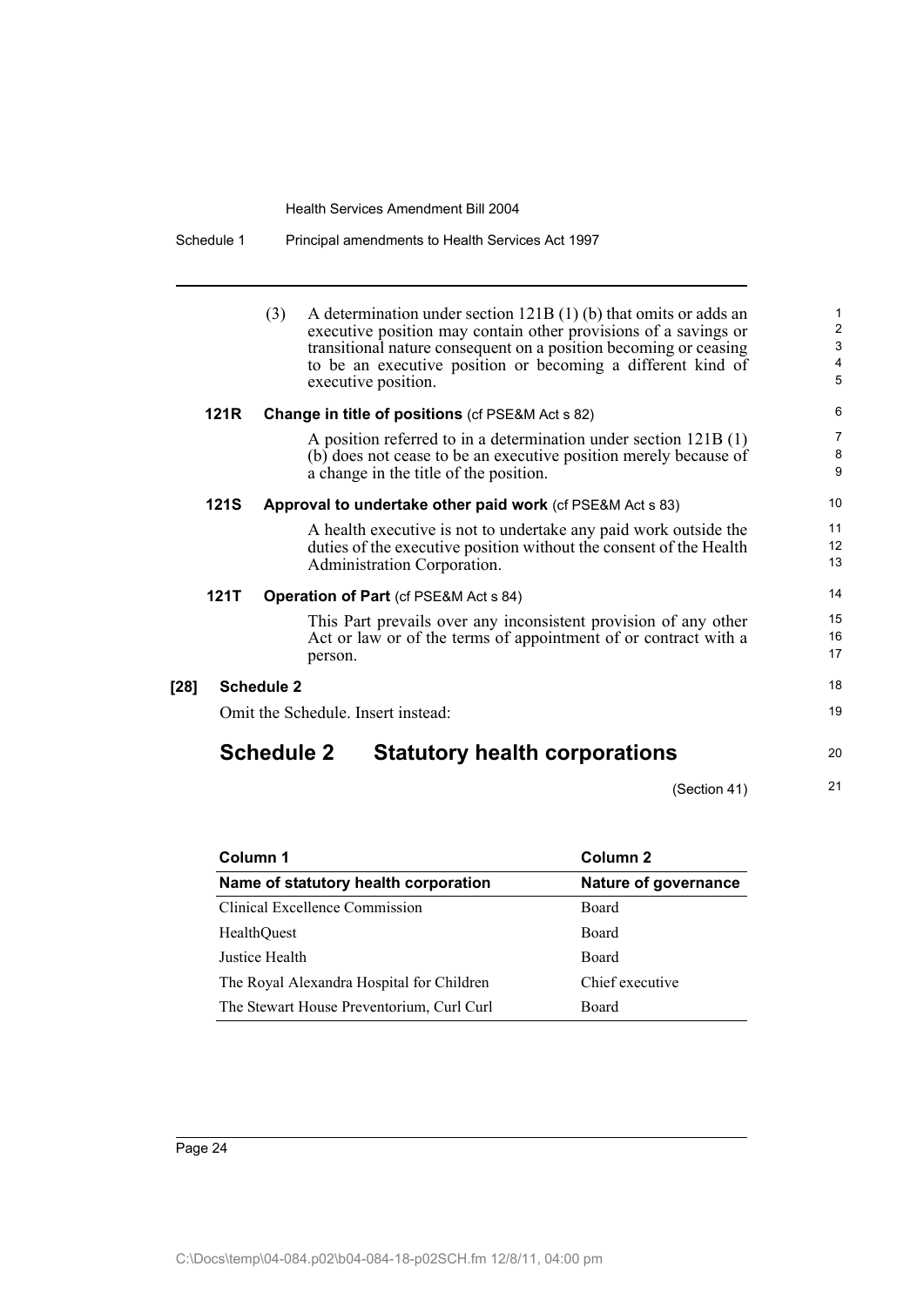Principal amendments to Health Services Act 1997 Schedule 1

| $[29]$ |                   | <b>Schedule 7 Savings and transitional provisions</b>                                                                                                                                                                                                                             | 1                          |
|--------|-------------------|-----------------------------------------------------------------------------------------------------------------------------------------------------------------------------------------------------------------------------------------------------------------------------------|----------------------------|
|        |                   | Insert at the end of clause $1(1)$ :                                                                                                                                                                                                                                              | $\overline{c}$             |
|        |                   | <i>Health Services Amendment Act 2004</i> (but only to the extent that<br>it amends this Act)                                                                                                                                                                                     | 3<br>4                     |
| $[30]$ | <b>Schedule 7</b> |                                                                                                                                                                                                                                                                                   | 5                          |
|        |                   | Insert at the end of the Schedule, with appropriate Part and clause numbers:                                                                                                                                                                                                      | 6                          |
|        | <b>Part</b>       | Provisions consequent on the enactment<br>of the Health Services Amendment Act<br>2004                                                                                                                                                                                            | 7<br>8<br>9                |
|        |                   | <b>Definition</b>                                                                                                                                                                                                                                                                 | 10                         |
|        |                   | In this Part, the 2004 amending Act means the Health Services<br>Amendment Act 2004.                                                                                                                                                                                              | 11<br>12                   |
|        |                   | Abolition of area health boards                                                                                                                                                                                                                                                   | 13                         |
|        | (1)               | Each area health board constituted under section 23, as in force<br>immediately before the commencement of Schedule 1 [2] to the<br>2004 amending Act, is abolished.                                                                                                              | 14<br>15<br>16             |
|        | (2)               | The members of each area health board cease to hold office on the<br>commencement of Schedule 1 [2] to the 2004 amending Act, but<br>are not entitled to be paid any compensation by reason of ceasing<br>to hold office.                                                         | 17<br>18<br>19<br>20       |
|        | (3)               | The chief executive officer of an area health service is not<br>removed from office just because he or she ceases to be a member<br>of the area health board for the service.                                                                                                     | 21<br>22<br>23             |
|        |                   | Abolition of health corporation board for The Royal Alexandra<br><b>Hospital for Children</b>                                                                                                                                                                                     | 24<br>25                   |
|        | (1)               | The health corporation board for The Royal Alexandra Hospital<br>for Children, as existing immediately before the commencement<br>of Schedule 1 [28] to the 2004 amending Act, is abolished.                                                                                      | 26<br>27<br>28             |
|        | (2)               | The members of the health corporation board for The Royal<br>Alexandra Hospital for Children cease to hold office on the<br>commencement of Schedule 1 [28] to the 2004 amending Act, but<br>are not entitled to be paid any compensation by reason of ceasing<br>to hold office. | 29<br>30<br>31<br>32<br>33 |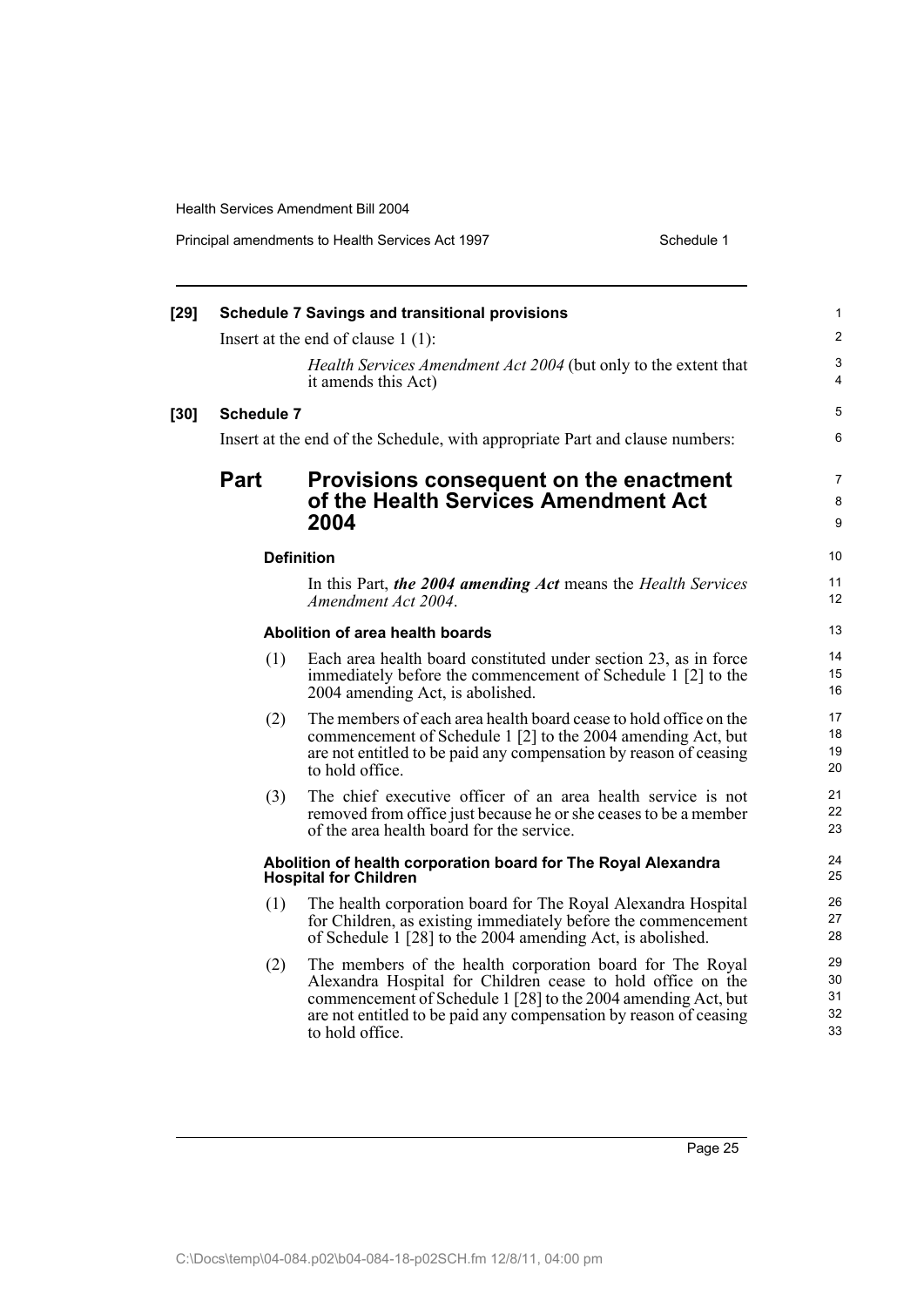Schedule 1 Principal amendments to Health Services Act 1997

|     | <b>Appointment of first health executives</b>                                                                                                                                                                                                                                                                                                  |  |
|-----|------------------------------------------------------------------------------------------------------------------------------------------------------------------------------------------------------------------------------------------------------------------------------------------------------------------------------------------------|--|
| (1) | This clause applies to the following positions:                                                                                                                                                                                                                                                                                                |  |
|     | the position of chief executive of an area health service,<br>(a)                                                                                                                                                                                                                                                                              |  |
|     | (b)<br>a position that, as at the commencement of this clause, is<br>the subject of a determination in force under section 121B<br>$(1)$ (b).                                                                                                                                                                                                  |  |
| (2) | On the commencement of Schedule 1 [27] to the 2004 amending<br>Act, a person who, immediately before that commencement, held<br>a position to which this clause applies, or was an appointee to<br>such a position, is taken to have been appointed to the position<br>under section $121C(1)$ .                                               |  |
| (3) | Until further provision is made under Part 3 of Chapter 9, the<br>person's conditions of employment (including remuneration) are,<br>subject to that Part, to be the same as those that applied to the<br>person immediately before the commencement of Schedule 1<br>[27] to the 2004 amending Act.                                           |  |
| (4) | An appointment by the Governor under section 28, as in force<br>immediately before the commencement of Schedule 1 [2] to the<br>2004 amending Act, has the same effect as if it were an<br>appointment by the Health Administration Corporation under<br>section 121C, as inserted by that Act.                                                |  |
|     | <b>Existing executive officers</b>                                                                                                                                                                                                                                                                                                             |  |
|     | Any person within the NSW Health Service who, immediately<br>before the commencement of Schedule 1 [27] to the 2004<br>amending Act, was an executive officer under Part 3.1 of the<br>Public Sector Employment and Management Act 2002, is taken,<br>on that commencement, to be a health executive under Part 3 of<br>Chapter 9 of this Act. |  |
|     | <b>Unattached officers</b>                                                                                                                                                                                                                                                                                                                     |  |
|     | Any person who, immediately before the commencement of<br>section 121N, was an unattached officer under section 77 of the<br>Public Sector Employment and Management Act 2002, being a<br>person who was then:                                                                                                                                 |  |
|     | an employee in the NSW Health Service, or<br>(a)                                                                                                                                                                                                                                                                                               |  |
|     | an employee of an area health service, having been the<br>(b)<br>chief executive officer of the service immediately before<br>he or she became an unattached officer,                                                                                                                                                                          |  |
|     | is taken, on that commencement, to be an unattached officer<br>under section 121N.                                                                                                                                                                                                                                                             |  |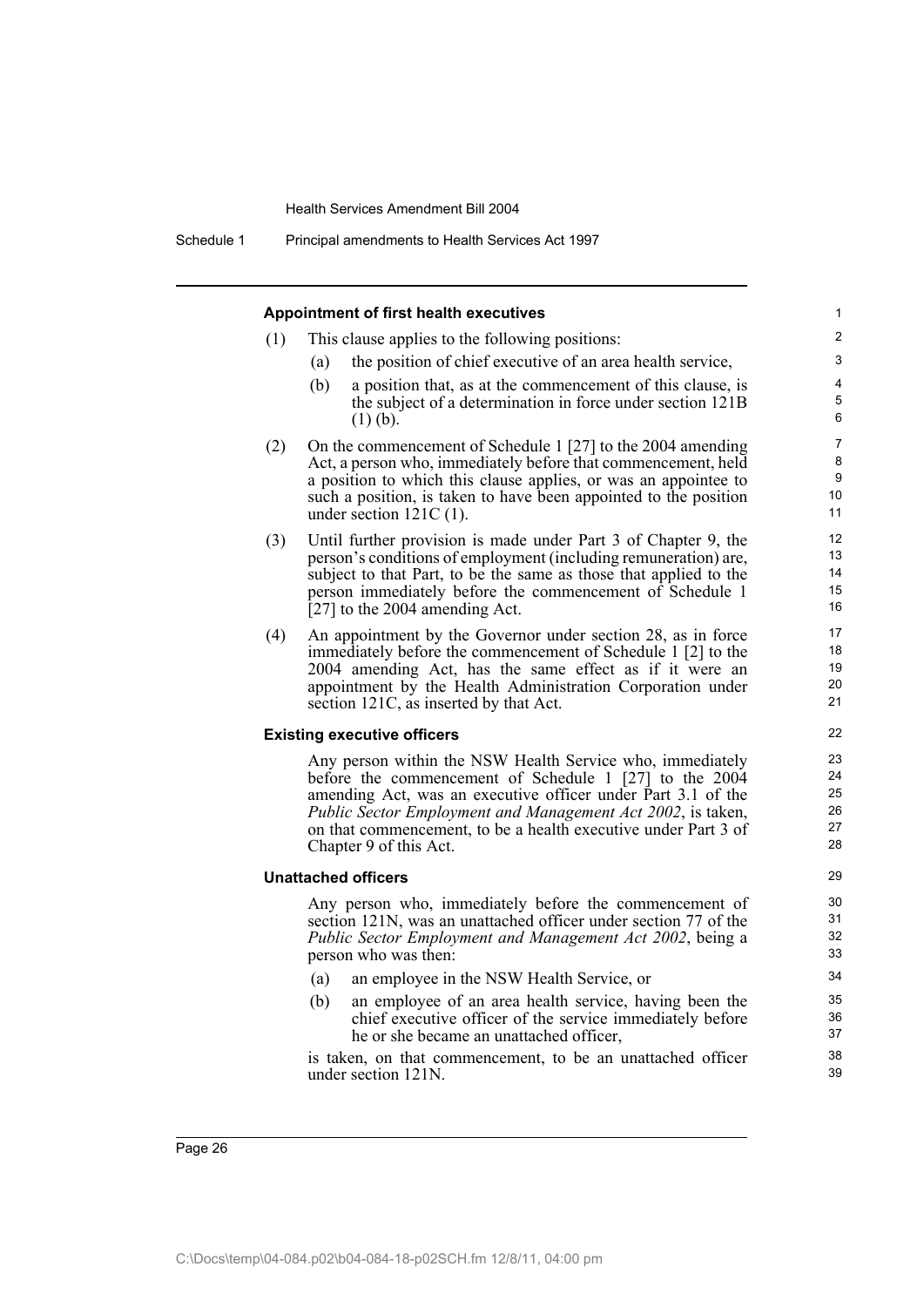Consequential amendments to Health Services Act 1997 Schedule 2

<span id="page-36-0"></span>

|     | <b>Schedule 2</b><br><b>Consequential amendments to Health</b><br><b>Services Act 1997</b>                                                                          | $\mathbf{1}$<br>$\overline{2}$ |
|-----|---------------------------------------------------------------------------------------------------------------------------------------------------------------------|--------------------------------|
|     | (Section 3)                                                                                                                                                         | 3                              |
| [1] | The whole Act (except to the extent to which its provisions are otherwise<br>amended or repealed by this Act and except Schedule 7)                                 | $\overline{4}$<br>5            |
|     | Omit "chief executive officer" and "chief executive officers" wherever<br>occurring.                                                                                | 6<br>7                         |
|     | Insert instead "chief executive" and "chief executives", respectively.                                                                                              | 8                              |
| [2] | <b>Section 5 Notes</b>                                                                                                                                              | 9                              |
|     | Insert at the end of the note to the section:                                                                                                                       | 10                             |
|     | PSE&M Act: Public Sector Employment and Management Act<br>2002                                                                                                      | 11<br>12                       |
| [3] | Section 16 Who constitutes the NSW Health Service?                                                                                                                  | 13                             |
|     | Omit "Public Sector Management Act 1988" from the note to the section.                                                                                              | 14                             |
|     | Insert instead "Public Sector Employment and Management Act 2002".                                                                                                  | 15                             |
| [4] | Chapter 3, Introductory note                                                                                                                                        | 16                             |
|     | Omit "constitutes area health boards for each area health service and".                                                                                             | 17                             |
| [5] | Chapter 3, Introductory note                                                                                                                                        | 18                             |
|     | Insert "and control" after "manage".                                                                                                                                | 19                             |
| [6] | Section 33 Staff of area health services                                                                                                                            | 20                             |
|     | Omit section 33 (2) (including the note). Insert instead:                                                                                                           | 21                             |
|     | Chapter 2 of the Public Sector Employment and Management Act<br>(2)<br>$200\overline{2}$ does not apply to or in respect of persons employed under<br>this section. | 22<br>23<br>24                 |
| [7] | Section 40 Delegations by area health service                                                                                                                       | 25                             |
|     | Omit section 40 $(4)(a)$ .                                                                                                                                          | 26                             |
| [8] | <b>Chapter 4, Introductory note</b>                                                                                                                                 | 27                             |
|     | Omit "each statutory health corporation".                                                                                                                           | 28                             |
|     |                                                                                                                                                                     |                                |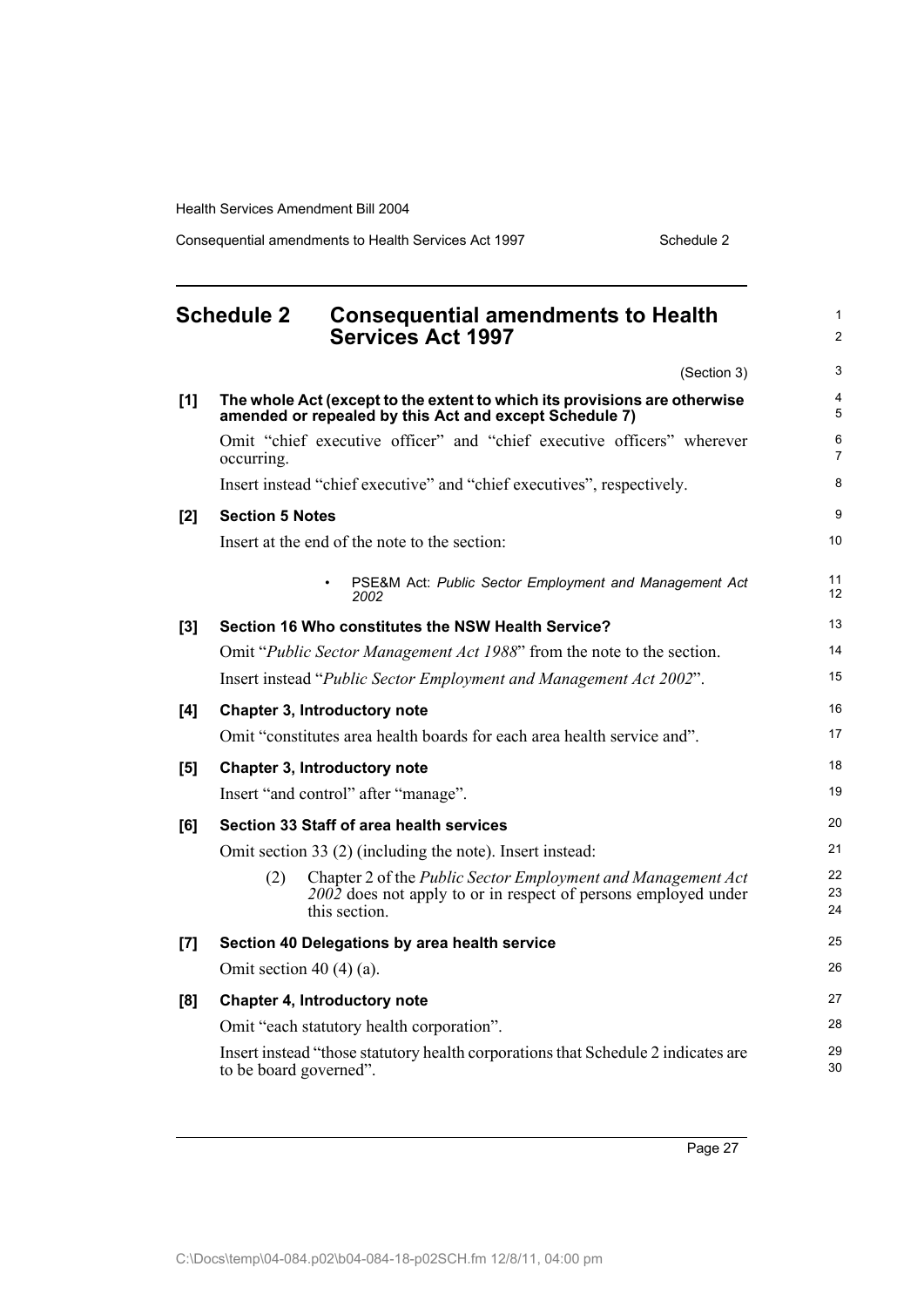| Schedule 2 |  | Consequential amendments to Health Services Act 1997 |  |
|------------|--|------------------------------------------------------|--|
|------------|--|------------------------------------------------------|--|

| [9]    | <b>Chapter 4, Introductory note</b>                                                                                                                                                                                                   | $\mathbf{1}$                                     |
|--------|---------------------------------------------------------------------------------------------------------------------------------------------------------------------------------------------------------------------------------------|--------------------------------------------------|
|        | Insert at the end of the first paragraph "Statutory health corporations are<br>governed either by a health corporation board or else by a chief executive who,<br>in either case, is responsible for the management of its affairs.". | $\overline{c}$<br>$\ensuremath{\mathsf{3}}$<br>4 |
| $[10]$ | Section 43 Dissolution, transfer, amalgamation or change of name or<br>nature of governance of statutory health corporations                                                                                                          | $\mathbf 5$<br>6                                 |
|        | Insert "or nature of governance" after "name" in section 43 (1) (d).                                                                                                                                                                  | $\overline{7}$                                   |
| $[11]$ | <b>Section 43 (4)</b>                                                                                                                                                                                                                 | 8                                                |
|        | Insert "or nature of governance" after "name".                                                                                                                                                                                        | 9                                                |
| $[12]$ | Chapter 4, Part 2, Division 1, heading                                                                                                                                                                                                | 10                                               |
|        | Insert before section 46:                                                                                                                                                                                                             | 11                                               |
|        | <b>Division 1</b><br><b>Board governed health corporations</b>                                                                                                                                                                        | 12                                               |
| $[13]$ | Sections 46, 47, 49 and 52                                                                                                                                                                                                            | 13                                               |
|        | Omit "statutory" wherever occurring. Insert instead "board governed".                                                                                                                                                                 | 14                                               |
| $[14]$ | Section 52 Removal of members and appointment of administrator                                                                                                                                                                        | 15                                               |
|        | Insert "(other than the chief executive)" after "board" in section 52 (1) (c).                                                                                                                                                        | 16                                               |
| $[15]$ | Section 54 Staff of statutory health corporations                                                                                                                                                                                     | 17                                               |
|        | Omit section 54 (2) (including the note). Insert instead:                                                                                                                                                                             | 18                                               |
|        | (2)<br>Chapter 2 of the Public Sector Employment and Management Act<br>$200\overline{2}$ does not apply to or in respect of persons employed under<br>this section.                                                                   | 19<br>20<br>21                                   |
| $[16]$ | Section 115 Determination of conditions of employment of staff                                                                                                                                                                        | 22                                               |
|        | Omit "Part 2A of the <i>Public Sector Management Act 1988</i> " from section 115<br>(9).                                                                                                                                              | 23<br>24                                         |
|        | Insert instead "Part 3 of Chapter 9 of this Act or Part 3.1 of the Public Sector<br>Employment and Management Act 2002".                                                                                                              | 25<br>26                                         |
| $[17]$ | Section 115 (9) (a)                                                                                                                                                                                                                   | 27                                               |
|        | Omit the paragraph.                                                                                                                                                                                                                   | 28                                               |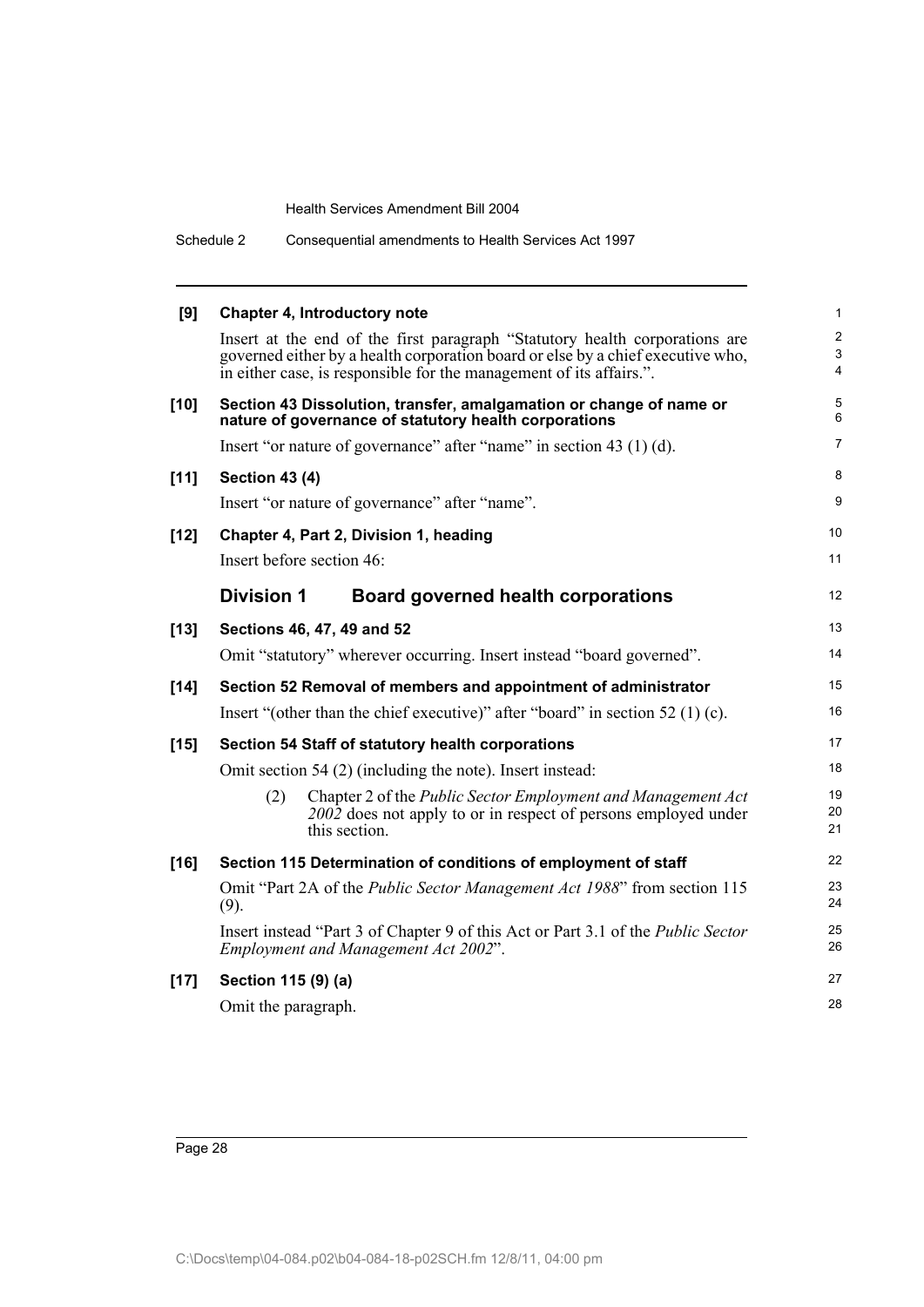| Consequential amendments to Health Services Act 1997 | Schedule 2 |
|------------------------------------------------------|------------|
|------------------------------------------------------|------------|

| $[18]$ | Section 115 (9) (b) and (c)         |                                                                                                                                    | 1                       |
|--------|-------------------------------------|------------------------------------------------------------------------------------------------------------------------------------|-------------------------|
|        |                                     | Omit "to that Part" wherever occurring.                                                                                            | $\overline{\mathbf{c}}$ |
|        |                                     | Insert instead "to either of those Parts".                                                                                         | 3                       |
| $[19]$ | Schedule 4, heading                 |                                                                                                                                    | 4                       |
|        |                                     | Insert "or nature of governance" after "name".                                                                                     | 5                       |
| $[20]$ | Schedule 4, clause 2 (b)            |                                                                                                                                    | 6                       |
|        |                                     | Insert "or nature of governance" after "name".                                                                                     | 7                       |
| $[21]$ | Schedule 4, clause 3 (1) (b)        |                                                                                                                                    | 8                       |
|        | Omit the paragraph.                 |                                                                                                                                    | 9                       |
| $[22]$ | Schedule 4, clause 3 (2) (b)        |                                                                                                                                    | 10                      |
|        | Omit the paragraph.                 |                                                                                                                                    | 11                      |
| $[23]$ | Schedule 4, clause 3 (4)            |                                                                                                                                    | 12                      |
|        |                                     | Omit "Part 2A of the Public Sector Management Act 1988".                                                                           | 13                      |
|        |                                     | Insert instead "Part 3 of Chapter 9".                                                                                              | 14                      |
| $[24]$ | Schedule 4, clause 4 (1) (b)        |                                                                                                                                    | 15                      |
|        | Omit the paragraph. Insert instead: |                                                                                                                                    | 16                      |
|        | (b)                                 | in the case of a board governed health corporation, the                                                                            | 17                      |
|        |                                     | members of the board cease to hold office, but are not<br>entitled to be paid any compensation by reason of ceasing                | 18<br>19                |
|        |                                     | to hold office, and                                                                                                                | 20                      |
| $[25]$ | Schedule 4, clause 4 (2) (b)        |                                                                                                                                    | 21                      |
|        | Omit the paragraph. Insert instead: |                                                                                                                                    | 22                      |
|        | (b)                                 | in the case of a board governed health corporation, the                                                                            | 23                      |
|        |                                     | members of the board cease to hold office, but are not<br>entitled to be paid any compensation by reason of ceasing                | 24<br>25                |
|        |                                     | to hold office, and                                                                                                                | 26                      |
| $[26]$ | Schedule 4, clause 4 (3) (b)        |                                                                                                                                    | 27                      |
|        | Omit the paragraph. Insert instead: |                                                                                                                                    | 28                      |
|        | (b)                                 | the members of any board governed health corporation                                                                               | 29<br>30                |
|        |                                     | involved in the amalgamation cease to hold office, and:<br>if the amalgamated corporation is a board governed<br>$\left( i\right)$ | 31                      |
|        |                                     | health corporation, are eligible (if otherwise                                                                                     | 32                      |
|        |                                     |                                                                                                                                    |                         |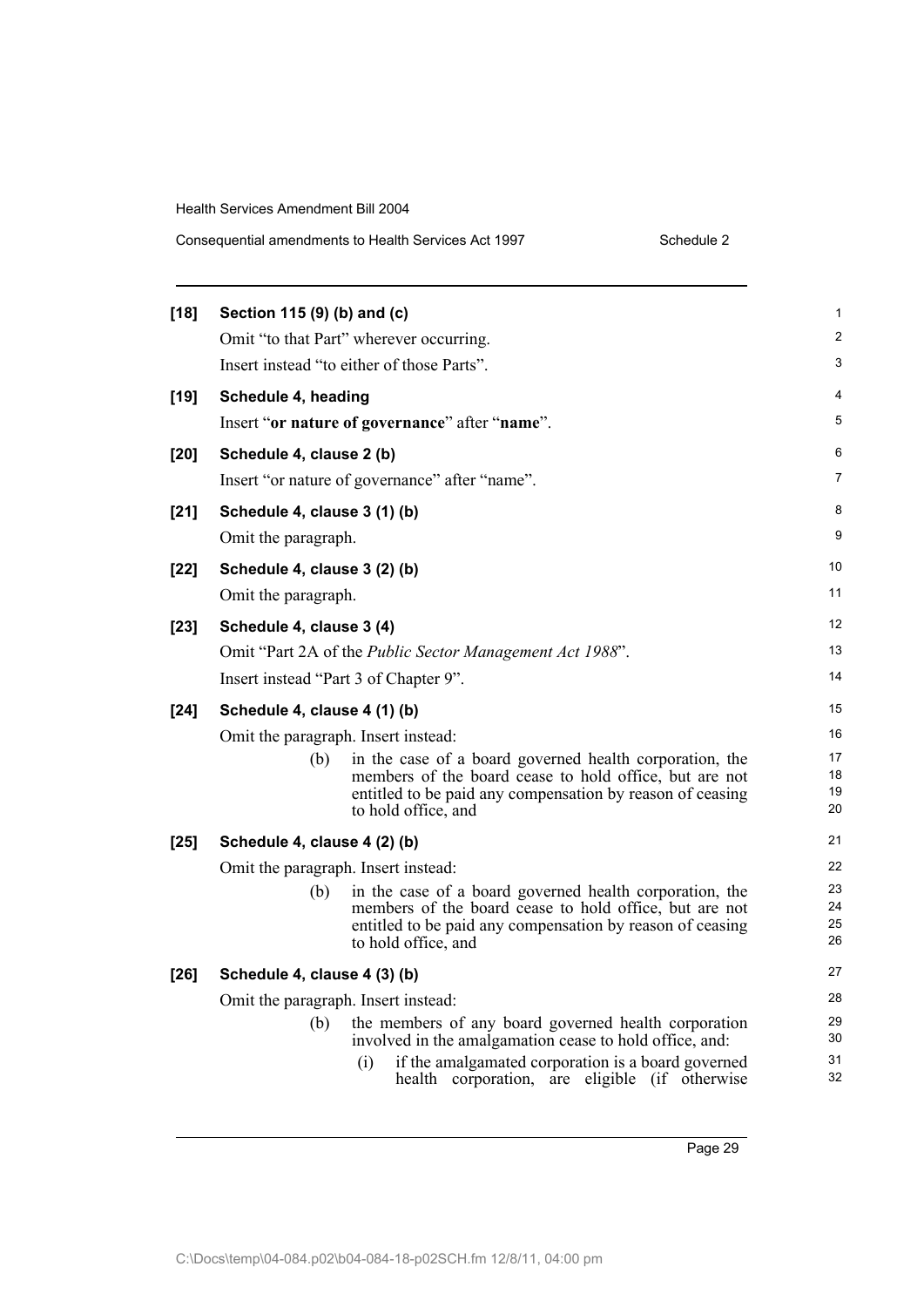|        |                     |                                 | qualified) to be appointed as members of the board<br>of the amalgamated corporation, and                                                                                                                                                                                                                                                                                 |
|--------|---------------------|---------------------------------|---------------------------------------------------------------------------------------------------------------------------------------------------------------------------------------------------------------------------------------------------------------------------------------------------------------------------------------------------------------------------|
|        |                     | (ii)                            | are not entitled to be paid any compensation by<br>reason of ceasing to hold office, and                                                                                                                                                                                                                                                                                  |
| $[27]$ |                     | Schedule 4, clause 4 (4A)       |                                                                                                                                                                                                                                                                                                                                                                           |
|        |                     | Insert after clause $4(4)$ :    |                                                                                                                                                                                                                                                                                                                                                                           |
|        | (4A)                |                                 | Change of governance orders                                                                                                                                                                                                                                                                                                                                               |
|        |                     |                                 | On and from the date specified in an order made under section 43<br>(1) (d) changing the nature of governance of a statutory health<br>corporation from board governance to chief executive<br>governance, the members of the board for the corporation cease<br>to hold office, but are not entitled to be paid any compensation by<br>reason of ceasing to hold office. |
| $[28]$ |                     | Schedule 4, clause 4 (5)        |                                                                                                                                                                                                                                                                                                                                                                           |
|        |                     |                                 | Omit "Part 2A of the <i>Public Sector Management Act 1988"</i> .                                                                                                                                                                                                                                                                                                          |
|        |                     |                                 | Insert instead "Part 3 of Chapter 9 of this Act or Part 3.1 of the <i>Public Sector</i><br><b>Employment and Management Act 2002".</b>                                                                                                                                                                                                                                    |
| $[29]$ | Schedule 5, heading |                                 |                                                                                                                                                                                                                                                                                                                                                                           |
|        |                     | Omit "area health boards and".  |                                                                                                                                                                                                                                                                                                                                                                           |
| $[30]$ | <b>Schedule 5</b>   |                                 |                                                                                                                                                                                                                                                                                                                                                                           |
|        |                     |                                 | Omit "(Sections 27 and 50)". Insert instead "(Section 50)".                                                                                                                                                                                                                                                                                                               |
| $[31]$ |                     |                                 | Schedule 5, clause 1, definition of "Board"                                                                                                                                                                                                                                                                                                                               |
|        |                     | Omit "an area health board or". |                                                                                                                                                                                                                                                                                                                                                                           |
| $[32]$ |                     |                                 | Schedule 5, clause 1, definition of "elected staff member"                                                                                                                                                                                                                                                                                                                |
|        |                     |                                 | Omit "an area health board or". Insert instead "a".                                                                                                                                                                                                                                                                                                                       |
| $[33]$ | Omit paragraph (a). |                                 | Schedule 5, clause 1, definition of "member"                                                                                                                                                                                                                                                                                                                              |
| $[34]$ | Omit paragraph (a). |                                 | Schedule 5, clause 2 (1), definition of "employee"                                                                                                                                                                                                                                                                                                                        |

Schedule 2 Consequential amendments to Health Services Act 1997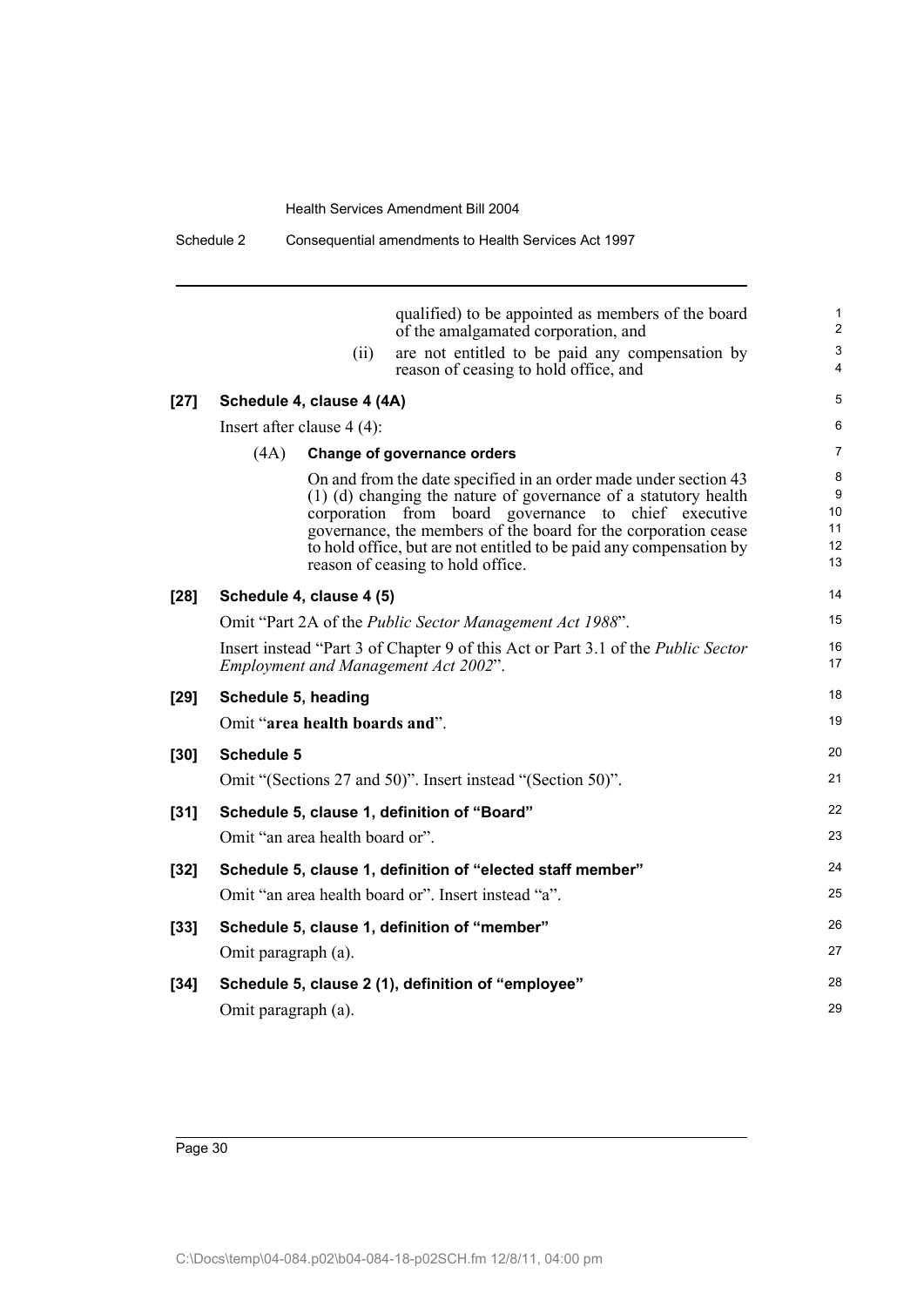| Consequential amendments to Health Services Act 1997 | Schedule 2 |
|------------------------------------------------------|------------|
|                                                      |            |

| $[35]$ | Schedule 5, clause 2 (4)                                                                                                                                   | 1              |
|--------|------------------------------------------------------------------------------------------------------------------------------------------------------------|----------------|
|        | Omit "an area health service or". Insert instead "a".                                                                                                      | $\overline{c}$ |
| $[36]$ | Schedule 5, clause 2 (4)                                                                                                                                   | 3              |
|        | Omit "(as the case may be)".                                                                                                                               | 4              |
| $[37]$ | Schedule 5, clause 2 (4)                                                                                                                                   | 5              |
|        | Omit "service or" where secondly occurring.                                                                                                                | 6              |
| $[38]$ | Schedule 5, clause 2 (5), (6), (7) and (10)                                                                                                                | 7              |
|        | Omit "area health service or" wherever occurring.                                                                                                          | 8              |
| $[39]$ | Schedule 5, clause 7 (h)                                                                                                                                   | 9              |
|        | Omit "area health service or".                                                                                                                             | 10             |
| [40]   | Schedule 5, clause 7 (i)                                                                                                                                   | 11             |
|        | Omit "29 or".                                                                                                                                              | 12             |
| $[41]$ | Schedule 5, clause 9 (1)                                                                                                                                   | 13             |
|        | Omit "Part 2 of the Public Sector Management Act 1988".                                                                                                    | 14             |
|        | Insert instead "Chapter 2 of the Public Sector Employment and Management<br>Act 2002".                                                                     | 15<br>16       |
| $[42]$ | <b>Dictionary</b>                                                                                                                                          | 17             |
|        | Omit the definition of <i>area health board</i> from Part 1.                                                                                               | 18             |
| $[43]$ | Dictionary, Part 1, definition of "board"                                                                                                                  | 19             |
|        | Omit paragraph (a).                                                                                                                                        | 20             |
| $[44]$ | Dictionary, Part 1, definition of "chief executive" (as amended by item<br>[1]                                                                             | 21<br>22       |
|        | Omit "corporation" from paragraph (a). Insert instead "service".                                                                                           | 23             |
| $[45]$ | Dictionary, Part 1, definitions of "board governed health corporation",<br>"chief executive governed health corporation" and "Health Executive<br>Service" | 24<br>25<br>26 |
|        | Insert in alphabetical order:                                                                                                                              | 27             |
|        | <b>board</b> governed health corporation means a statutory health<br>corporation that, as specified in Schedule 2, is governed by a<br>board.              | 28<br>29<br>30 |
|        |                                                                                                                                                            |                |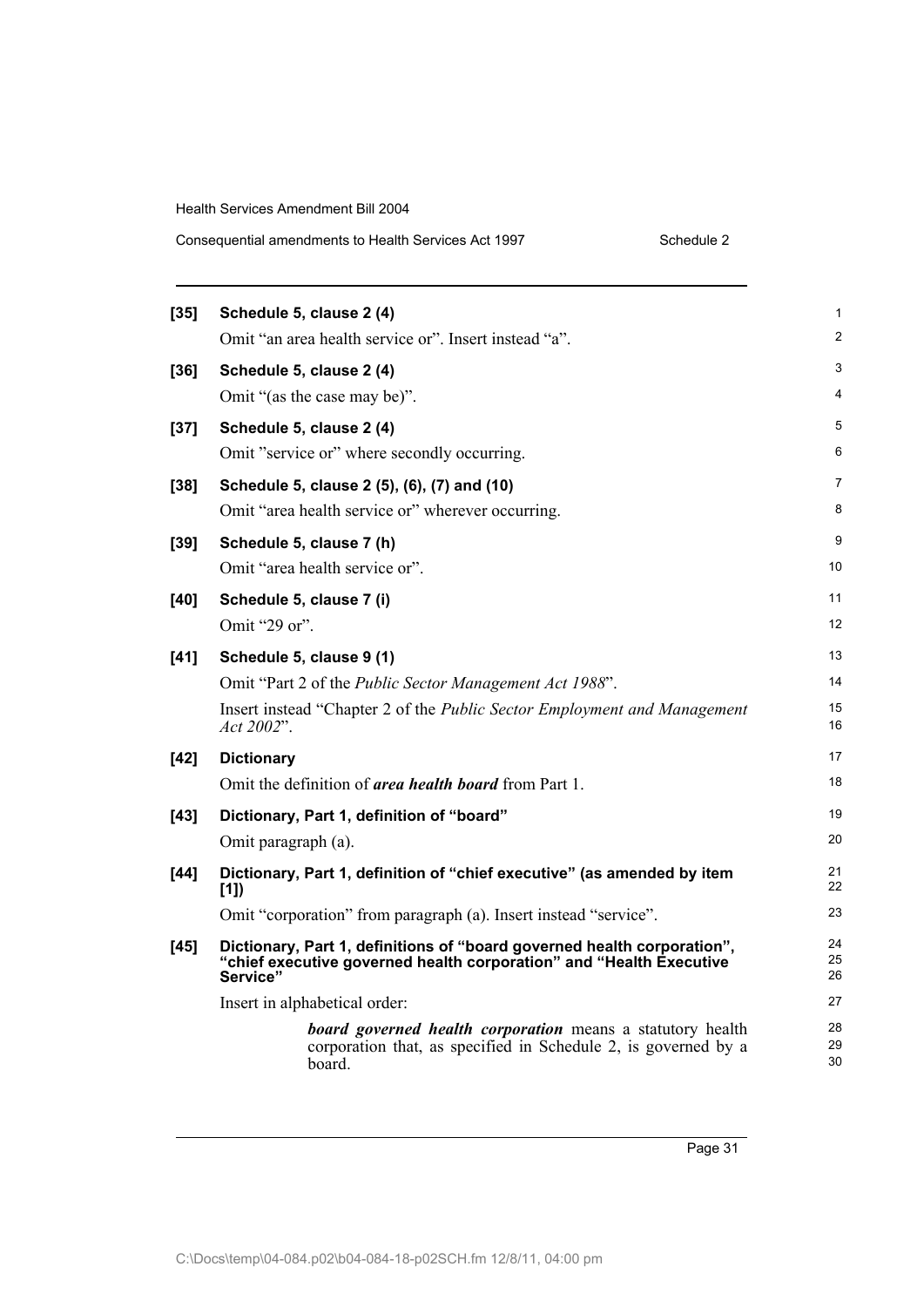| Schedule 2 | Consequential amendments to Health Services Act 1997 |
|------------|------------------------------------------------------|
|            |                                                      |

*chief executive governed health corporation* means a statutory health corporation that, as specified in Schedule 2, is governed by a chief executive.

*Health Executive Service* means the Health Executive Service referred to in section 121B.